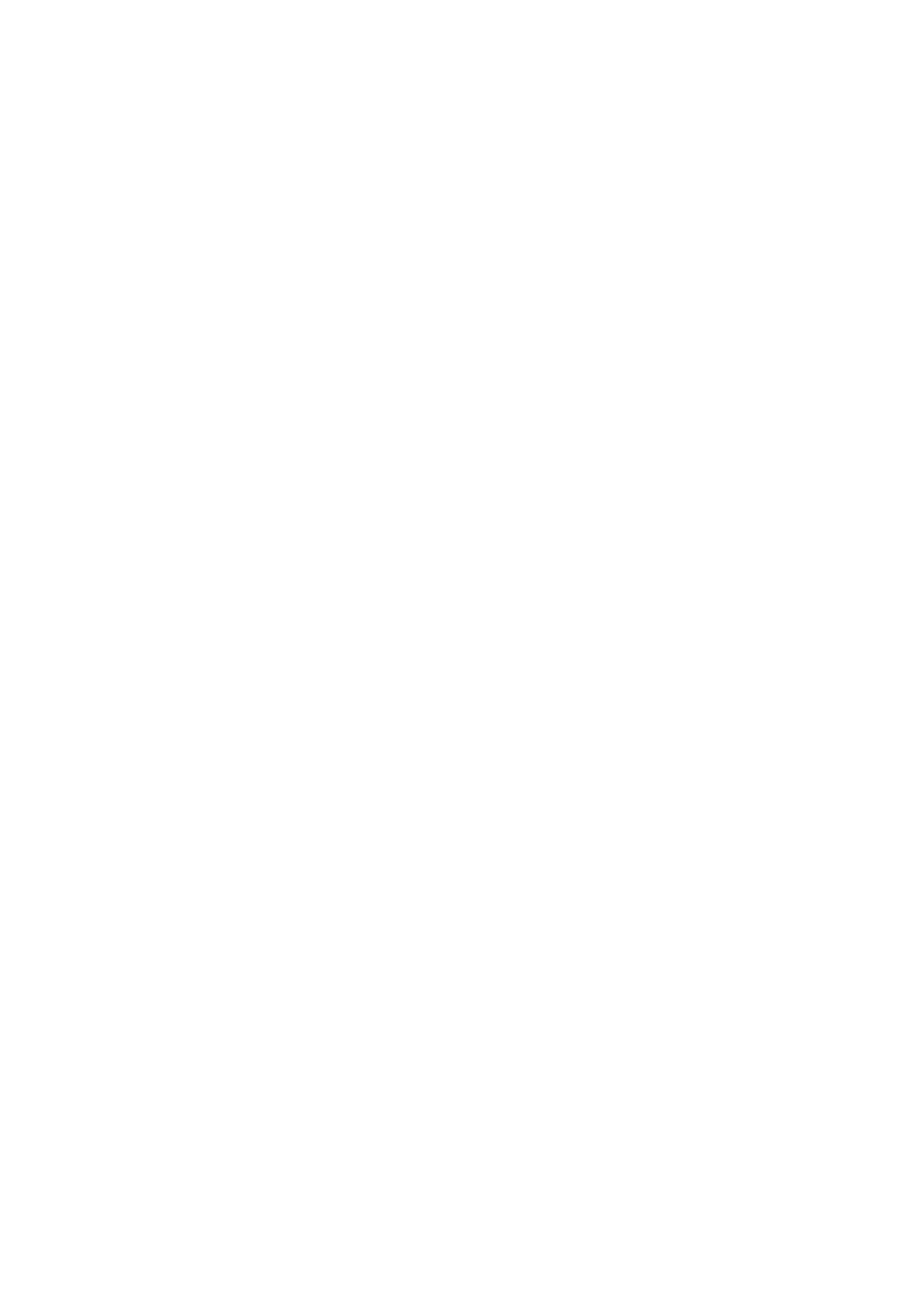#### AUTHORS

 Geert Woltjer, Senior Researcher, Wageningen University and Research Marie-José Smits, Senior Researcher, Wageningen University and Research Laurens Duin, Junior Researcher, Ecologic Institute Aaron Best, Senior Fellow, Ecologic Institute Marius Hasenheit, Junior Researcher, Ecologic Institute Eleanor Drabik, Researcher, CEPS Vasileios Rizos, Research Fellow, CEPS

Project coordination and editing provided by Ecologic Institute.

| Document title         | Insights from the CIRCULAR IMPACTS case studies |  |  |
|------------------------|-------------------------------------------------|--|--|
| <b>Work Package</b>    | 4                                               |  |  |
| <b>Document Type</b>   | <b>Deliverable</b>                              |  |  |
| Date                   | 20 September 2018                               |  |  |
| <b>Document Status</b> | Final                                           |  |  |

#### ACKNOWLEDGEMENT & DISCLAIMER

This project has received funding from the European Union's Horizon 2020 research and innovation Programme under Grant Agreement No 730316.

Neither the European Commission nor any person acting on behalf of the Commission is responsible for the use which might be made of the following information. The views expressed in this publication are the sole responsibility of the author and do not necessarily reflect the views of the European Commission.

Reproduction and translation for non-commercial purposes are authorized, provided the source is acknowledged and the publisher is given prior notice and sent a copy.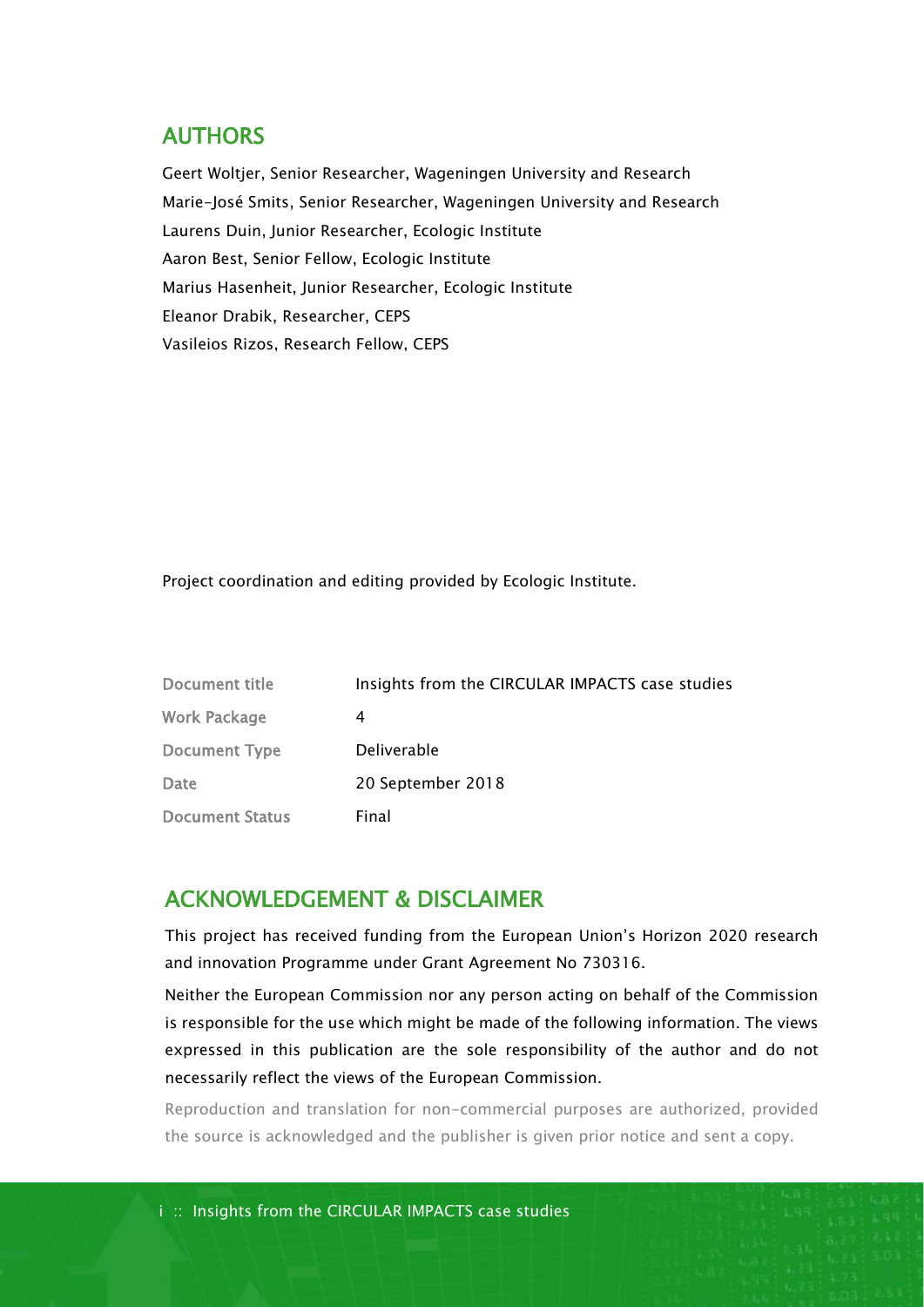ii :: Insights from the CIRCULAR IMPACTS case studies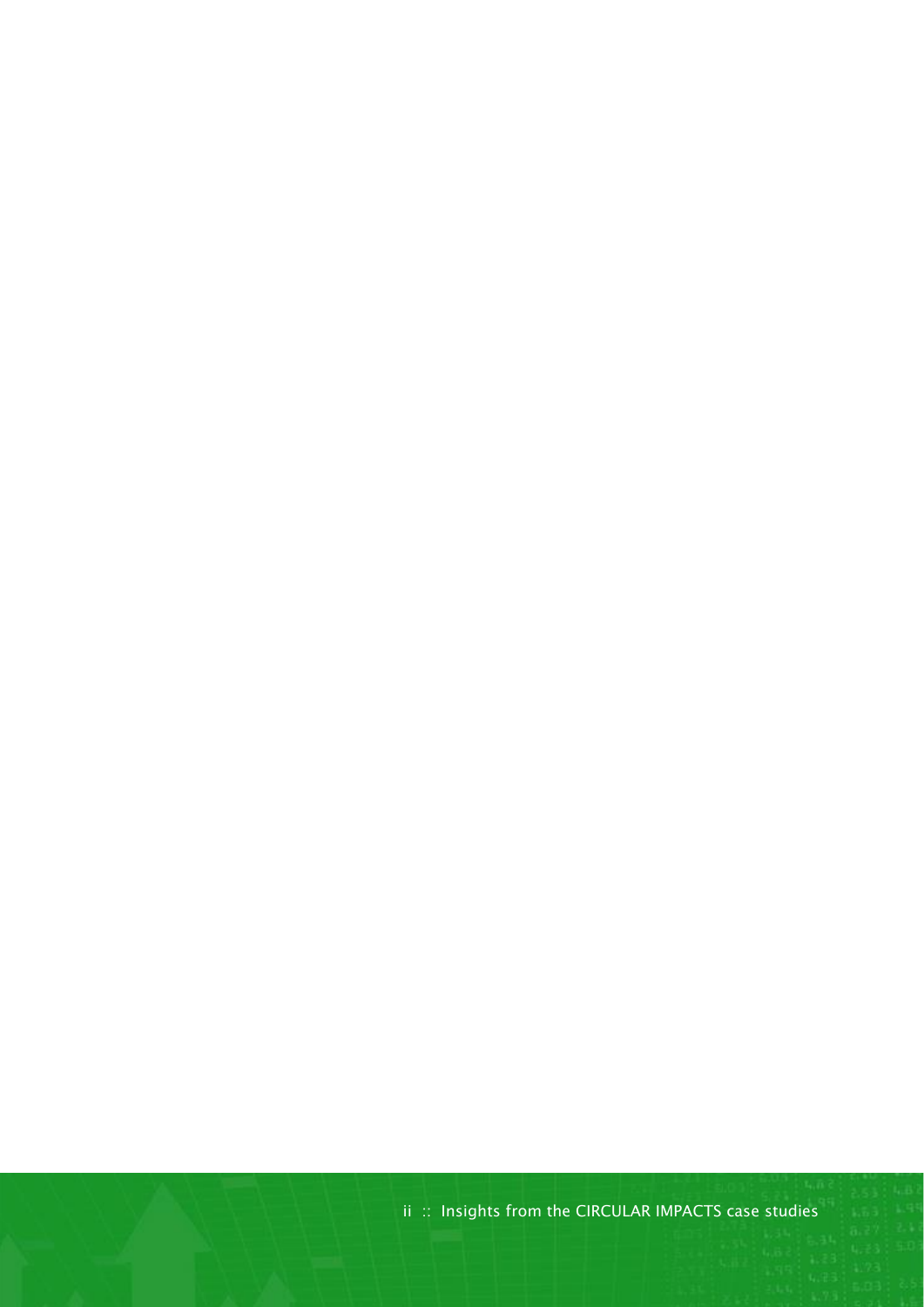## <span id="page-4-0"></span>Abstract

This report summarizes the results of the case studies in the CIRCULAR IMPACTS project and derives some main lessons from these case studies. The case studies are on concrete recycling, phosphorus recycling, car sharing, and recycling of batteries from electric vehicles. The case studies and the methodology for the case studies are discussed more extensively in the deliverables 4.1 through 4.5 of the CIRCULAR IMPACTS project.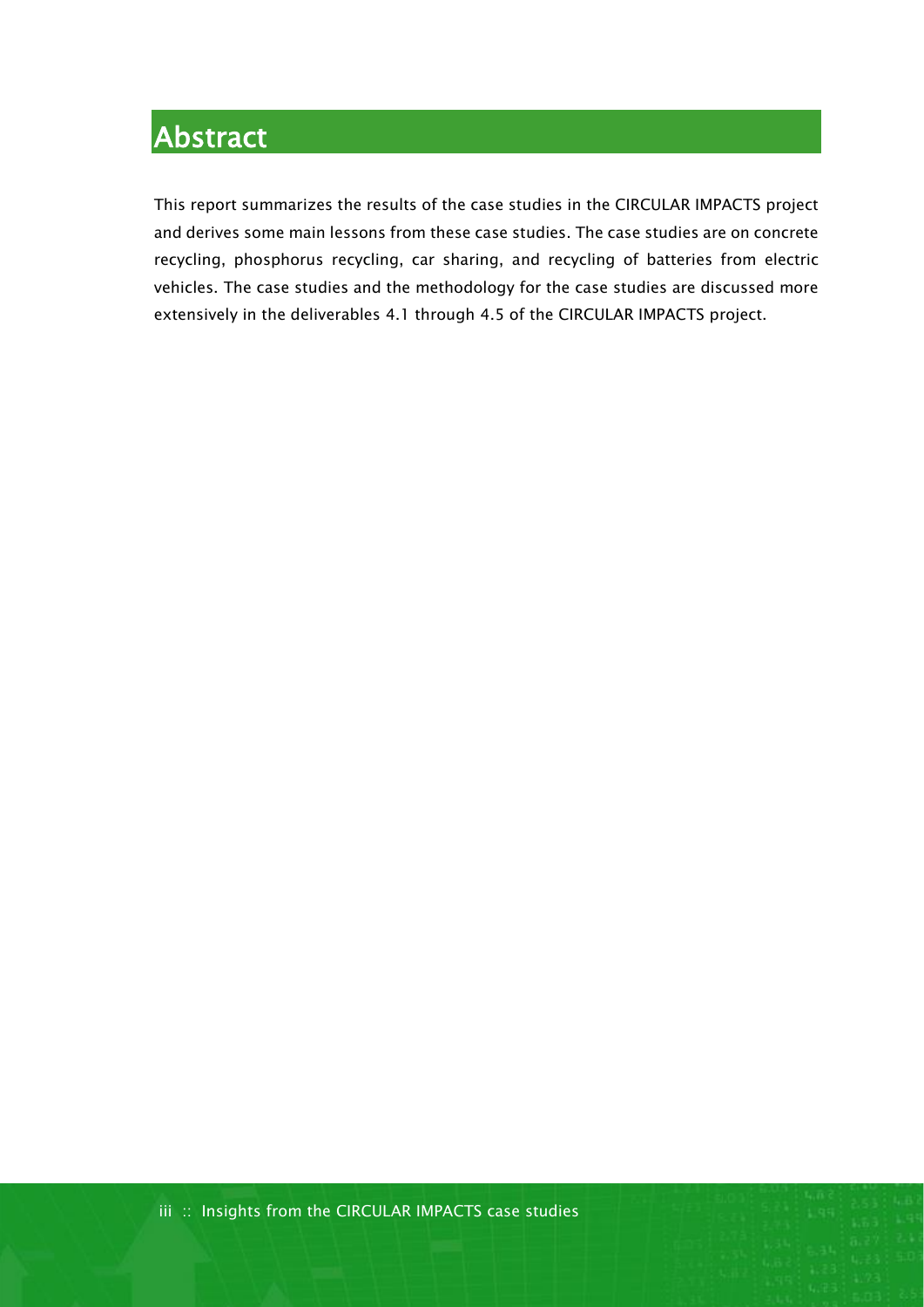# Table of Contents

| 1:: |  |  |  |
|-----|--|--|--|
| 1.1 |  |  |  |
| 1.2 |  |  |  |
| 2:: |  |  |  |
| 2.1 |  |  |  |
| 2.2 |  |  |  |
| 2.3 |  |  |  |
| 2.4 |  |  |  |
| 2.5 |  |  |  |
| 2.6 |  |  |  |
| 2.7 |  |  |  |
| 2.8 |  |  |  |
| 2.9 |  |  |  |
| 3:: |  |  |  |
| 3.1 |  |  |  |
| 3.2 |  |  |  |
| 3.3 |  |  |  |
| 3.4 |  |  |  |
| 3.5 |  |  |  |
| 3.6 |  |  |  |
| 3.7 |  |  |  |
| 3.8 |  |  |  |
| 3.9 |  |  |  |
| 4:: |  |  |  |
| 4.1 |  |  |  |
| 4.2 |  |  |  |
| 4.3 |  |  |  |
| 4.4 |  |  |  |
| 4.5 |  |  |  |
| 4.6 |  |  |  |
| 4.7 |  |  |  |
| 4.8 |  |  |  |
| 4.9 |  |  |  |
| 5:: |  |  |  |
| 5.1 |  |  |  |
| 5.2 |  |  |  |
| 5.3 |  |  |  |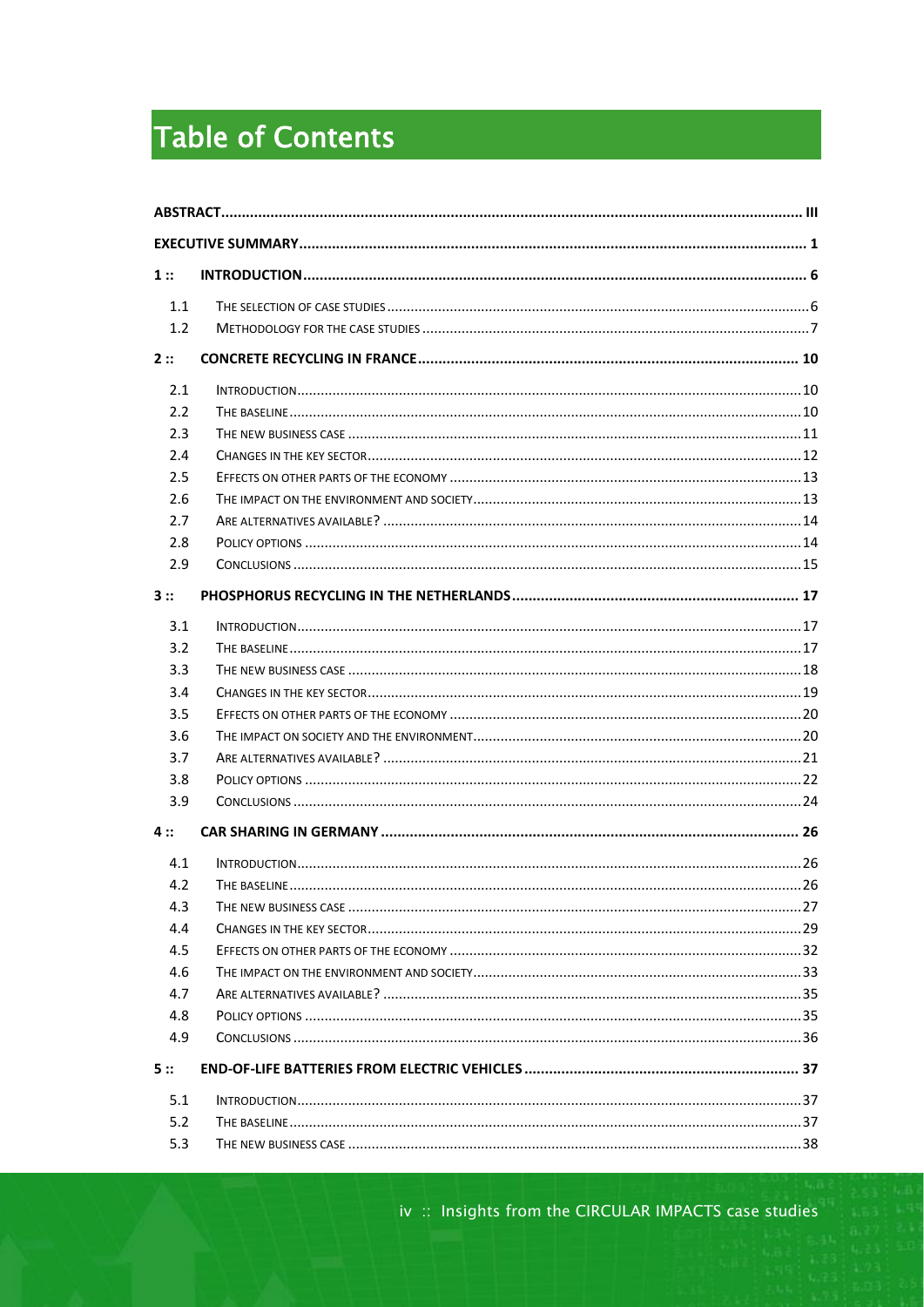| 5.4        |  |
|------------|--|
| 5.5        |  |
| 5.6        |  |
| 5.7        |  |
| 5.8        |  |
| 5.9        |  |
|            |  |
|            |  |
| 6.1        |  |
| 6::<br>6.2 |  |
|            |  |
| 7::        |  |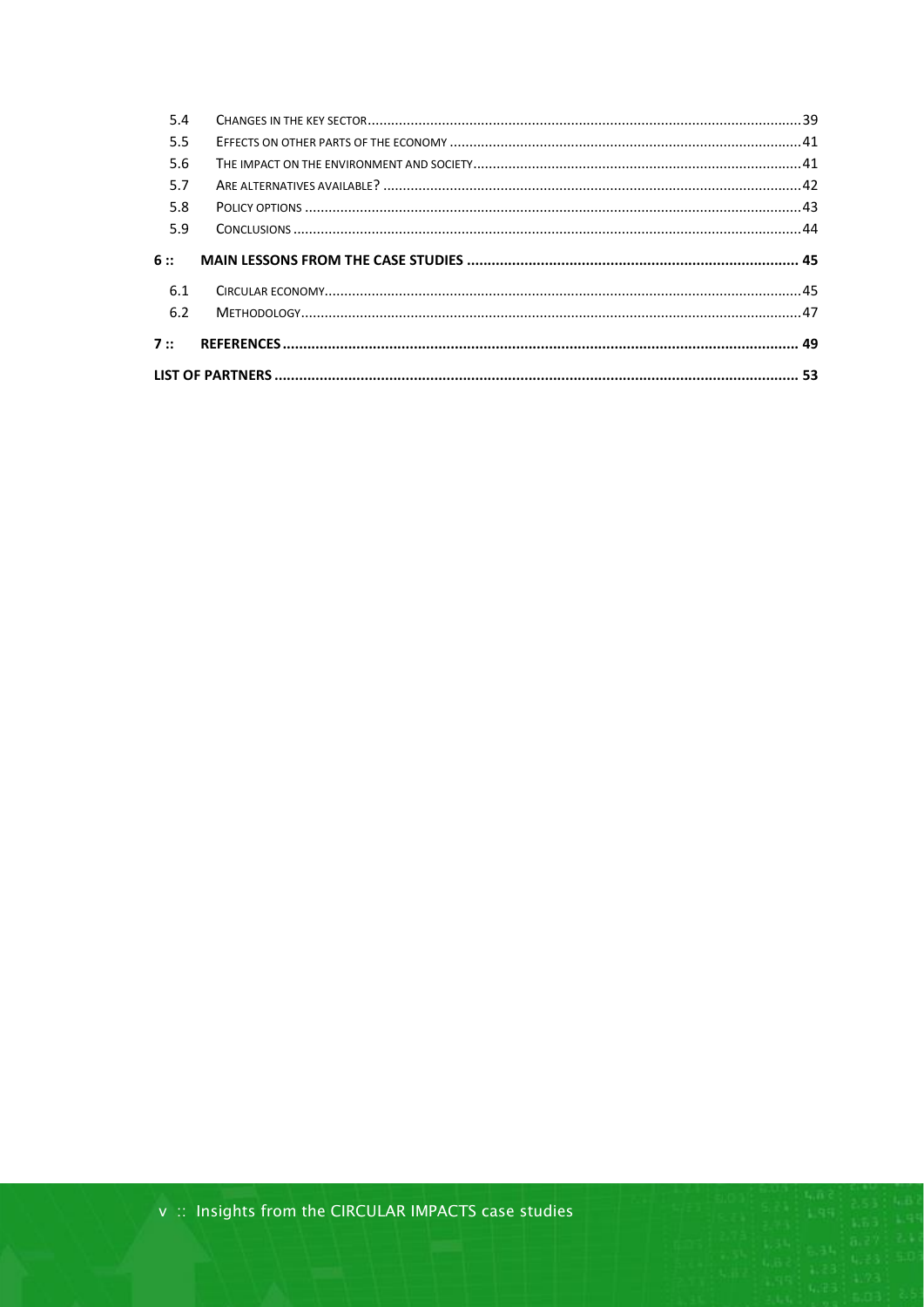# List of Figures

| Figure 2. Annual passenger-km in Germany (motorised passenger vehicles) 30 |  |
|----------------------------------------------------------------------------|--|
|                                                                            |  |
|                                                                            |  |
|                                                                            |  |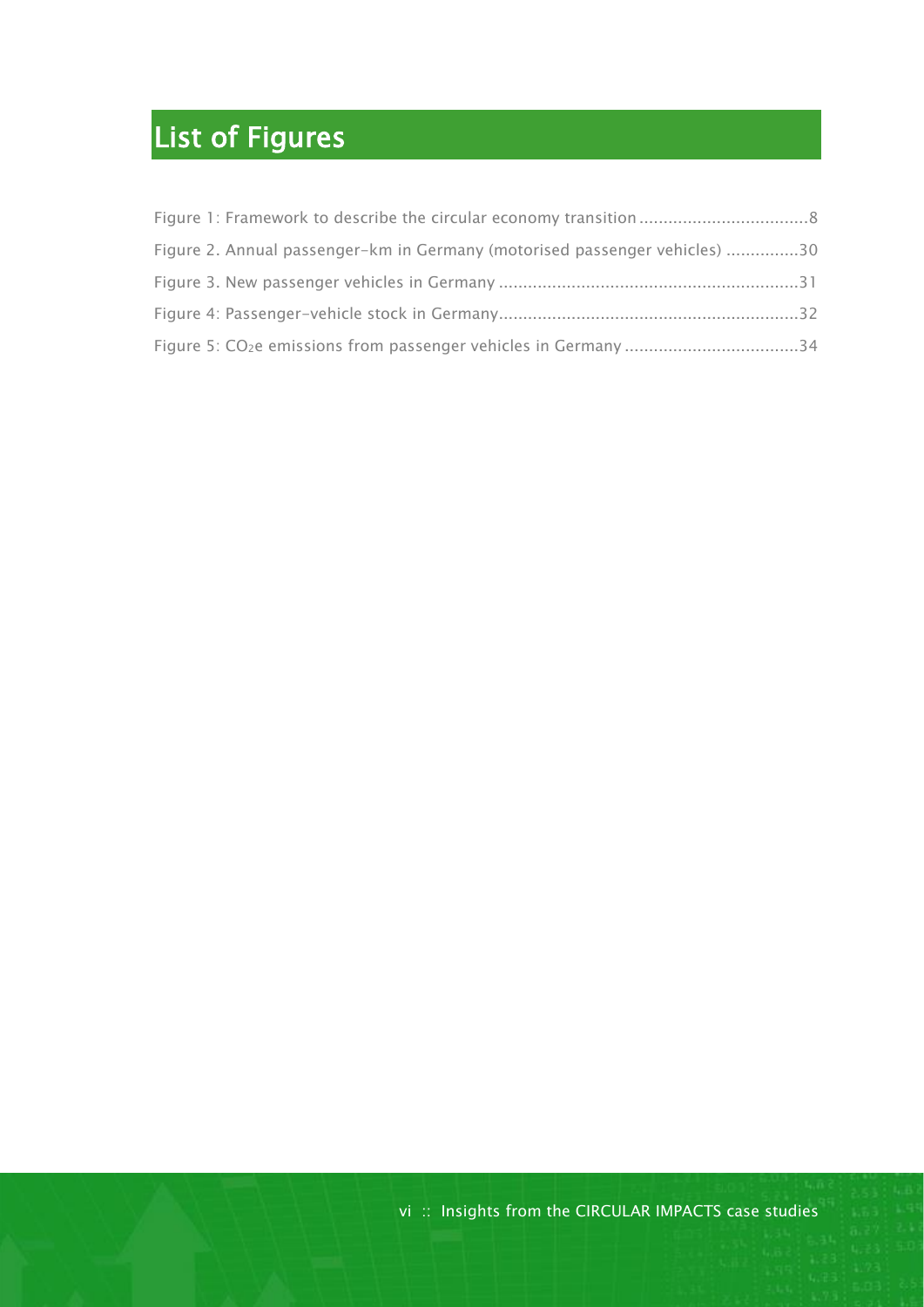## <span id="page-8-0"></span>Executive Summary

This report summarizes the results of the case studies from the CIRCULAR IMPACTS project and derives several main lessons therefrom. The case studies address the topics of concrete recycling, phosphorus recycling, car sharing, and recycling of batteries from electric vehicles (EV). The case studies and a report on the case-study methodology are available as deliverables 4.1 through 4.5 of the CIRCULAR IMPACTS project.

The case studies were conducted according to the stepwise approach developed in Deliverable 4.1 of the CIRCULAR IMPACTS project. This methodology focuses on comparing circular business opportunities with baseline developments, consequences for changes in the key sector and other parts of the economy, systematically investigating the impacts on the environment and society at several levels of analysis, broadening the perspective by exploring alternatives for the analysed business opportunity, and an analysis of policy options to realize the circular business opportunities.

Concrete recycling in France was chosen as a case-study topic because construction and demolition waste (CDW) constitutes one of the heaviest and most voluminous waste flows in the EU, with France producing a large amount of CDW (including concrete) that is mainly used for backfilling operations and recycled as aggregates for road construction. The case study shows the limitations of using recycled concrete aggregates (RCA) in ready-mix concrete: fresh cement will always be required, even if the former is incorporated into the mix. The chemical process of cement production cannot be reversed, even though it is responsible for most of the greenhouse-gas emissions associated with concrete production. An LCA study shows that RCA has minor positive effects on health and resource use compared with quarried aggregates. Furthermore, producing RCA to replace quarried aggregates in ready-mix concrete can only be beneficial in a regional or local context from an economic and environmental perspective, because these benefits of recycling are closely related to the transport distances of the materials.

Uncertainties about quality issues remain, and only 15% of aggregates in structural concrete are allowed to be made of recycled materials according to the European standard. Additional research could increase the understanding of how to maximize the potential of concrete recycling.

Phosphorus recycling from manure was chosen as a case-study topic because phosphate rock is on the EU list of critical raw materials and over-application of phosphorus on land creates environmental problems. Current legislation on manure in combination with the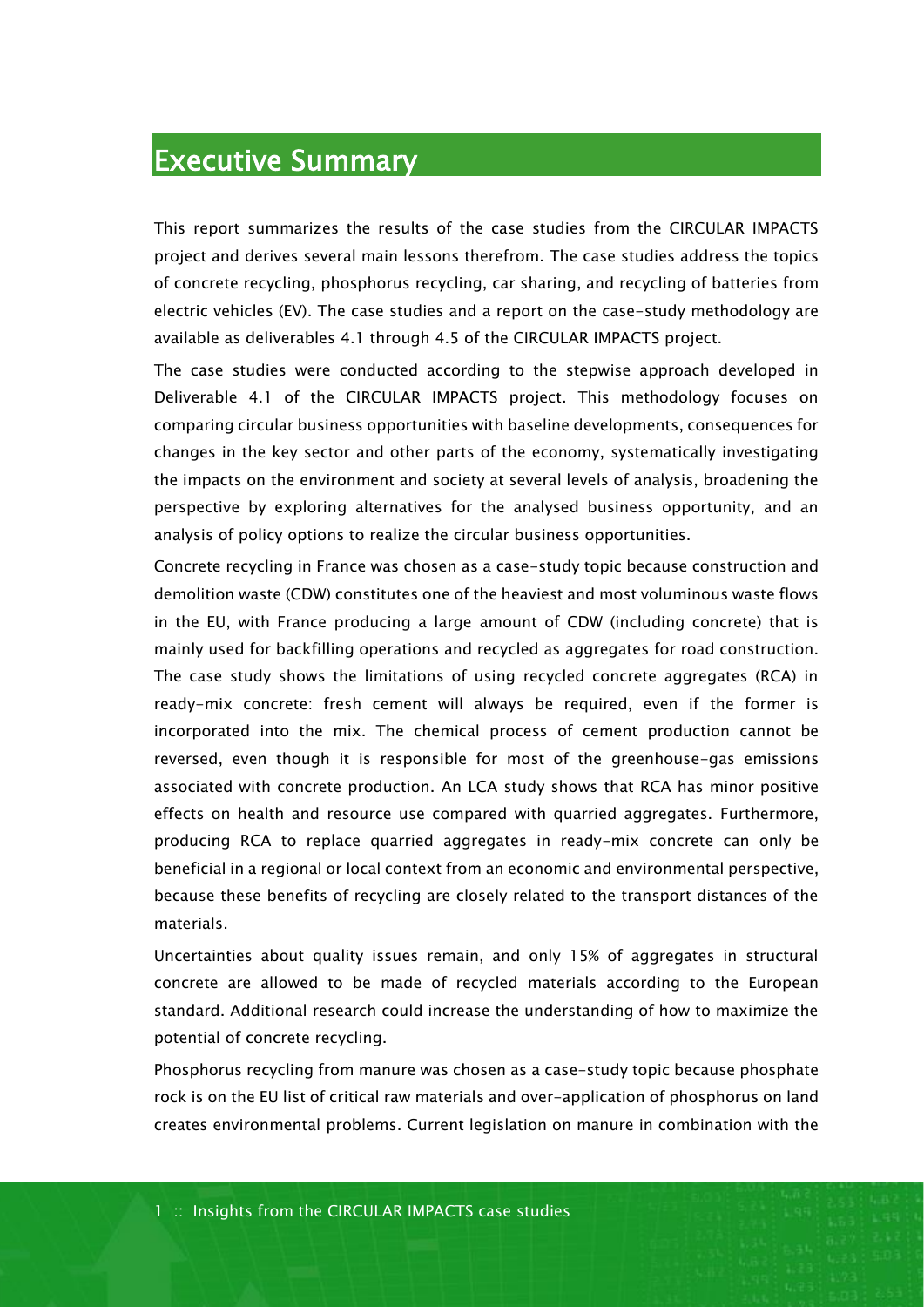regional concentration of the livestock sector generates local excess supply of manure, with negative manure prices as a result. The BioEcoSIM process was selected as a point of focus since it splits manure into useful components that can be easily transported over long distances, saving on transport costs as well as reducing the negative environmental effects of manure storage and transport. This provides benefits to the intensive livestock sector, partially at the expense of local arable farmers for it reduces the negative manure price.

The BioEcoSIM process has no or marginal effects on phosphate rock demand since in the baseline, phosphorus is already recycled and the phosphorus storage in the soil is mainly determined by environmental, manure and fertilizer regulation. The business case is only profitable in case of a negative manure price, implying that if the intensive livestock sector would be reduced in regions with excess manure supply the BioEcoSIM process would become irrelevant. Such a reduction of intensive livestock in regions with excess manure supply may be achieved in the future due to more advanced circular economy policies or because of requirements to reduce greenhouse gas emissions in the livestock sector in the context of the Paris agreement on climate. An important barrier for phosphorus recycling from manure or other sources is the acceptance of recycled phosphorus fertilizers as substitute for mineral phosphorus fertilizers. Therefore, as with secondary aggregates for concrete, also for phosphorus fertilizers standardisation and certification are crucial.

Recycling of electric vehicles (EV) batteries was chosen as a case-study topic because it is expected that in the short-term, the market share of electric vehicles will increase significantly, generating an opportunity for recycling the critical raw materials contained in the batteries reaching their end of life. Recycling will take place in the future, as the expected average lifetime of EV batteries is 8 years, and an additional 10 years in a second life for stationary applications of the batteries is possible. Nevertheless, current decisions on battery use in electric vehicles will affect the future recycling of EV batteries. In the current Battery Directive (2006/66/EC) 50% of the weight of the battery in the category "other batteries", which includes EV-batteries, has to be recycled. Since the main benefit of recycling is recovering high value, high supply-risk materials or materials whose environmental production costs are high, policy targets should be set on the most important materials with regard to their security of supply and environmental footprint. Where possible, these targets must be neutral with respect to technology, so the industry can find the best technologies to reach them.

EV-battery recycling is a long-term process and therefore does not require a specific policy from a macroeconomic point of view. The case study concluded that increasing the collection and recycling efficiency rates of EV batteries in the EU could mitigate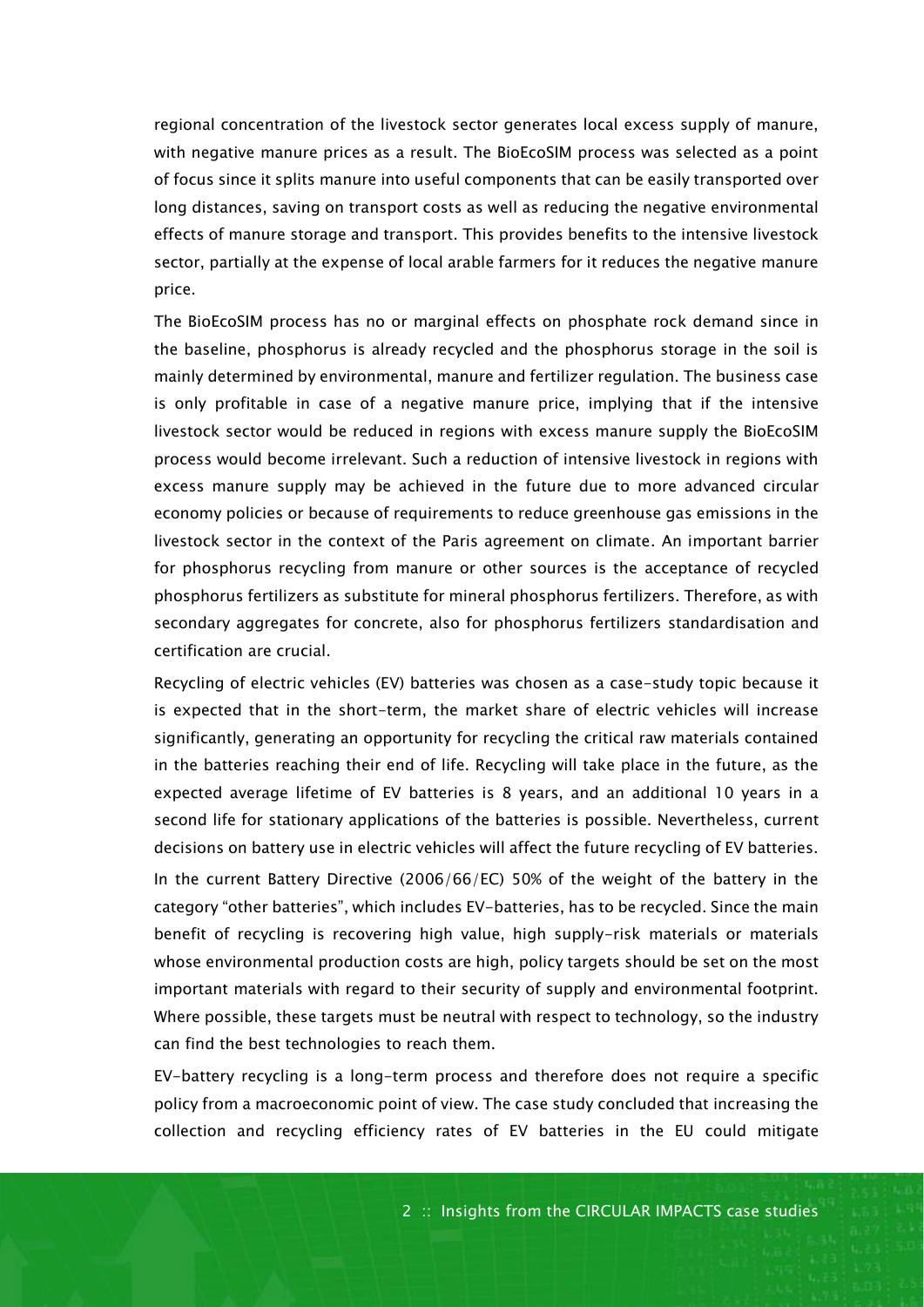dependence on imported materials and help to retain the value of recovered materials in the EU economy. Furthermore EV battery recycling has environmental benefits and jobs are created in the lithium-ion recycling sector for the collection, dismantling and recycling of EV batteries which, however, implies a shift in employment, but not an increase in aggregate employment.

A serious consideration to take into account is to what extent the recycling industry will develop in the EU. It may be that some batteries will be exported outside the EU before their end of life, or that batteries at the end of their life can be more efficiently recycled outside the EU.

Car sharing was selected as an interesting example of "product as a service", by becoming an increasingly viable alternative to the private ownership of cars. The transportation sector is responsible for a large portion of energy consumption and greenhouse gas emissions. The focus is on Germany, since it is one of the world's major automobileproducing countries and simultaneously, it is amongst the world leaders in adoption of car sharing.

The car-sharing case shows how difficult it is to predict the consequences of some circular opportunities. For this reason a Circular "Green" 2030 scenario has been defined where car sharing is used to replace car ownership implying a reduction in the car fleet and also a reduction in passenger kilometres because car sharing makes the variable cost per km travelled higher. However, it may also be that car sharing is additional to car ownership and partly replaces the use of public transport. This is especially the case if shared cars would become self-driving in which case more people can have transport (you don't need a driving licence) and the shared cars are used for easy trips within the city. The net effect of this Circular "Grey" 2030 scenario is that people drive even 2% more than in the Business As Usual scenario (BAU) and the car fleet is 1% larger. In summary, the greenhouse gas emissions in Circular "Green" 2030 scenario are 10% smaller and in the Circular "Grey" 2030 scenario 1% higher than in the BAU.

In the car-sharing scenario, it is argued that a specific circular opportunity like car sharing should be interpreted in the context of a broader system of multi-modal transport. Therefore, policies should be focused on an integral approach of this multimodal system next to pricing of externalities. Another issue that has been made explicit in the car sharing study is that many circular opportunities are not as new as sometimes suggested. Public transport is for example an old and very effective method of shared transport.

Based on our experiences with the case-study analyses, we draw some conclusions with respect to the circular economy and the case-study methodology. In none of the case studies did we find clear GDP or employment benefits of the circular economy. This shows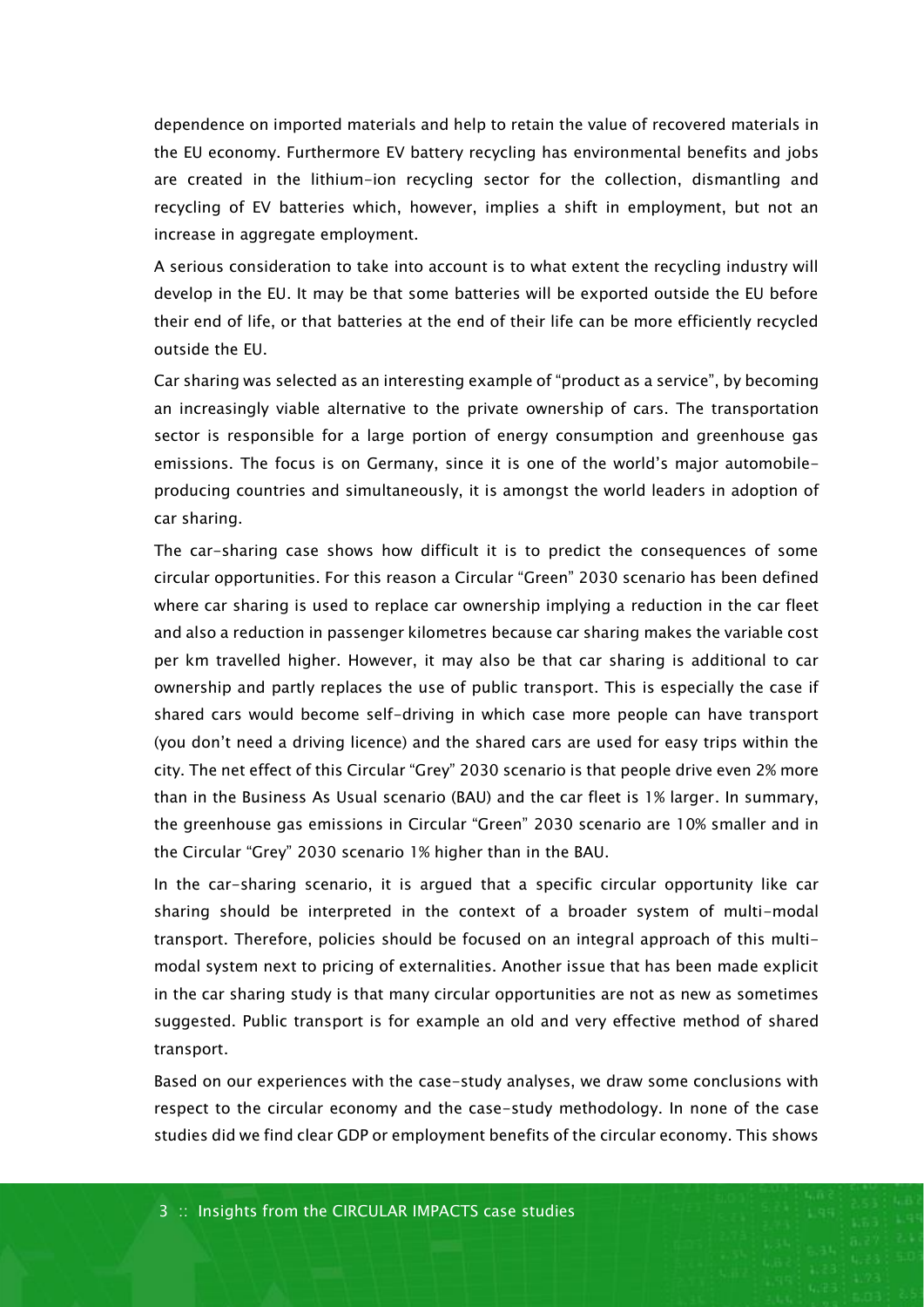how difficult it is to draw clear conclusions on economic benefits. However, in some transitions, like the transition towards wind energy cost benefits compared with fossil energy have been generated that are caused by rapid technological change. The change in location and skill requirements of the energy transition may require structural labour market policies (Weterings et al. 2018), which is highly relevant from the perspective of the European Semester. The European Semester serves as the policy background for the CIRCULAR IMPACTS project and therefore also for this report.

Although it is very uncertain to what extent the circular transition will generate benefits for GDP or employment, benefits from a broader welfare perspective are much more plausible. The purpose of the circular economy is mainly environmental and resourceuse driven, and when these benefits are included in the welfare concept, benefits of the circular transitions can be calculated as is, for example, done in the case study on phosphorus recycling. However, the case studies also showed that what is described as circular opportunities is not always beneficial from an environmental perspective. The Circular "Grey" 2030 Scenario of the car-sharing case shows that it may happen that sharing has negative consequences for the environment. This doesn't show that targeting for a more circular economy is not relevant, but that careful analysis of the circular opportunities in a broad perspective is needed.

Most case studies showed the importance of analysing material flows in combination with supply and demand. Material flows can help to identify what part of material demand can be satisfied by secondary materials and what the most important losses are in the material cycle, thereby serving as inspiration to search for the best circular opportunities.

Additionally, most case studies showed the importance of quality guarantees through certification and legislation, and the need for regulation to ensure the quality of secondary materials. However, the quality of secondary materials is not automatically comparable with primary materials, as was shown for the use of waste-derived aggregates from concrete.

Circular opportunities may be interdependent and depend on technological developments. For example, IT and GPS made car sharing much easier, while autonomous cars may further increase the benefits of car sharing. The more intensive use of cars due to car sharing may increase the uptake of electric cars, as they have higher fixed and lower variable costs than their fossil-fuel counterparts. However, the circular "Grey" 2030 scenario shows also that car sharing is not automatically beneficial for the environment.

All case studies demonstrated how important it is to pose the fundamental question: what alternatives are relevant? If problems are solved through new technologies that become obsolete when the economy becomes more circular, investments in these new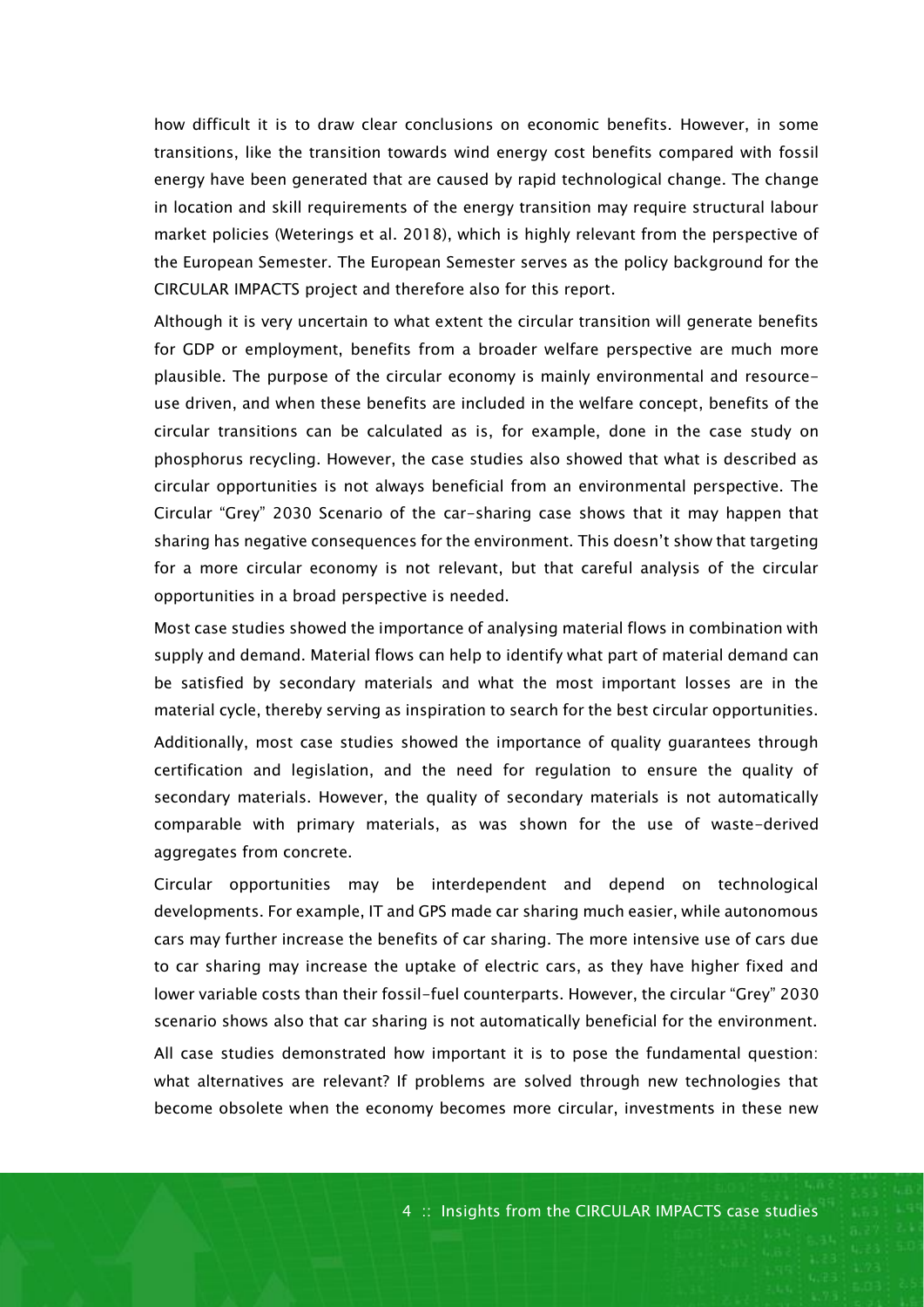technologies, as well as the capital and human-capital investments, may become stranded assets. Therefore, taking a broad perspective for each analysis is important.

With respect to methodology, the stepwise approach helps to ask the right questions and as mentioned before, in particular the question concerning the available alternatives is a useful thought exercise. Additionally, tracing causal links in the scenario analysis of the case studies is important, and in order to make this possible it is important to keep case studies as simple as possible and simulate all different components of a scenario separately. Furthermore, it may be useful to analyse more than one possible scenario in order to grasp the uncertainties in future dynamics of the economy or the dynamics of the case that is investigated.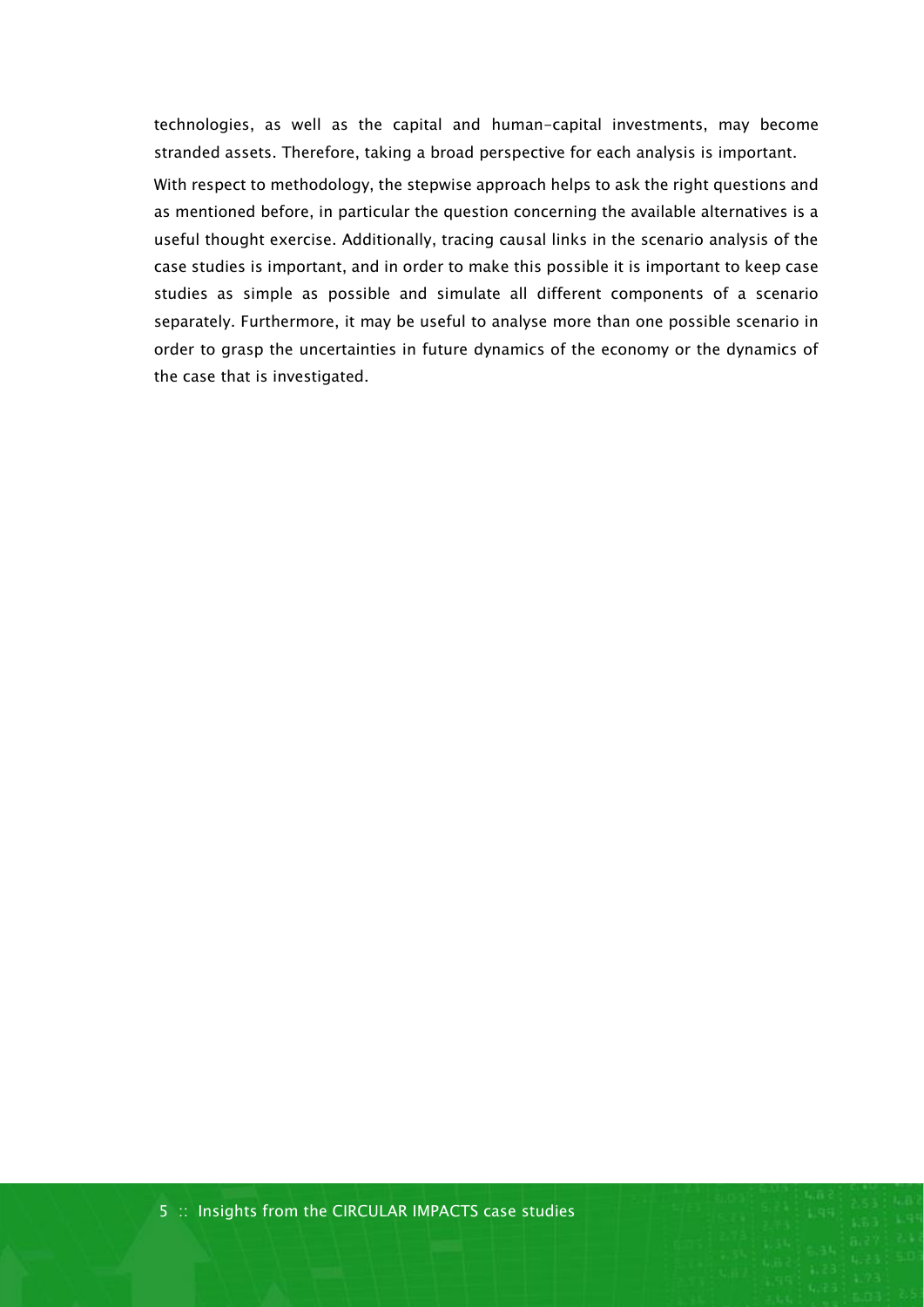## <span id="page-13-0"></span>1 :: Introduction

This report summarizes the results of the case studies from the CIRCULAR IMPACTS project and derives several main lessons therefrom. The case studies address the topics of concrete recycling, phosphorus recycling, car sharing, and recycling of batteries from electric vehicles. The case studies and a report on the case-study methodology are available as deliverables 4.1 through 4.5 of the CIRCULAR IMPACTS project.

The purpose of the case studies is to get an idea of the costs and revenues of circular business opportunities. The analysis goes beyond direct impacts at sectoral level or on the production chain, and also includes potential influences on society as a whole. The economic and societal effects of the current situation are used to create and investigate a business as usual scenario and a circular scenario. Furthermore, barriers and enabling factors for the implementation and upscaling of the circular business models are identified. Finally, it is analysed how policies may influence the latter's implementation. All case studies are based on a desktop literature review, expert interviews, and a workshop with experts to check and refine the outcomes.

#### <span id="page-13-1"></span>1.1 The selection of case studies

The case studies are on concrete recycling, phosphorus recycling, car sharing and recycling of EV batteries.

Phosphorus recycling has been chosen because phosphate rock is on the EU list of critical raw materials. The element phosphorus (P) is essential for life and, therefore, for the agricultural sector. It is irreplaceable, but recyclable. In the Netherlands, phosphorus is mainly recycled from manure. Phosphorus in manure has two sides: on the one hand phosphorus is an important fertilizer for the agriculture sector, on the other hand overapplication of manure causes eutrophication, which is a severe treat to the environment. For decades, oversupply of manure has been an issue in the Netherlands.

Concrete recycling was chosen because the European Commission identifies construction and demolition waste (CDW) as one of the "heaviest and most voluminous waste streams generated", responsible for 25% - 30% of all waste generated in the EU.<sup>1</sup> The focus is on France, since it is one of the largest producers of CDW in Europe, which is mainly used for backfilling operations and recycled as aggregates for road construction (Bougrain, Moisson, & Belaïd, 2017).

<sup>1</sup> http://ec.europa.eu/environment/waste/construction\_demolition.htm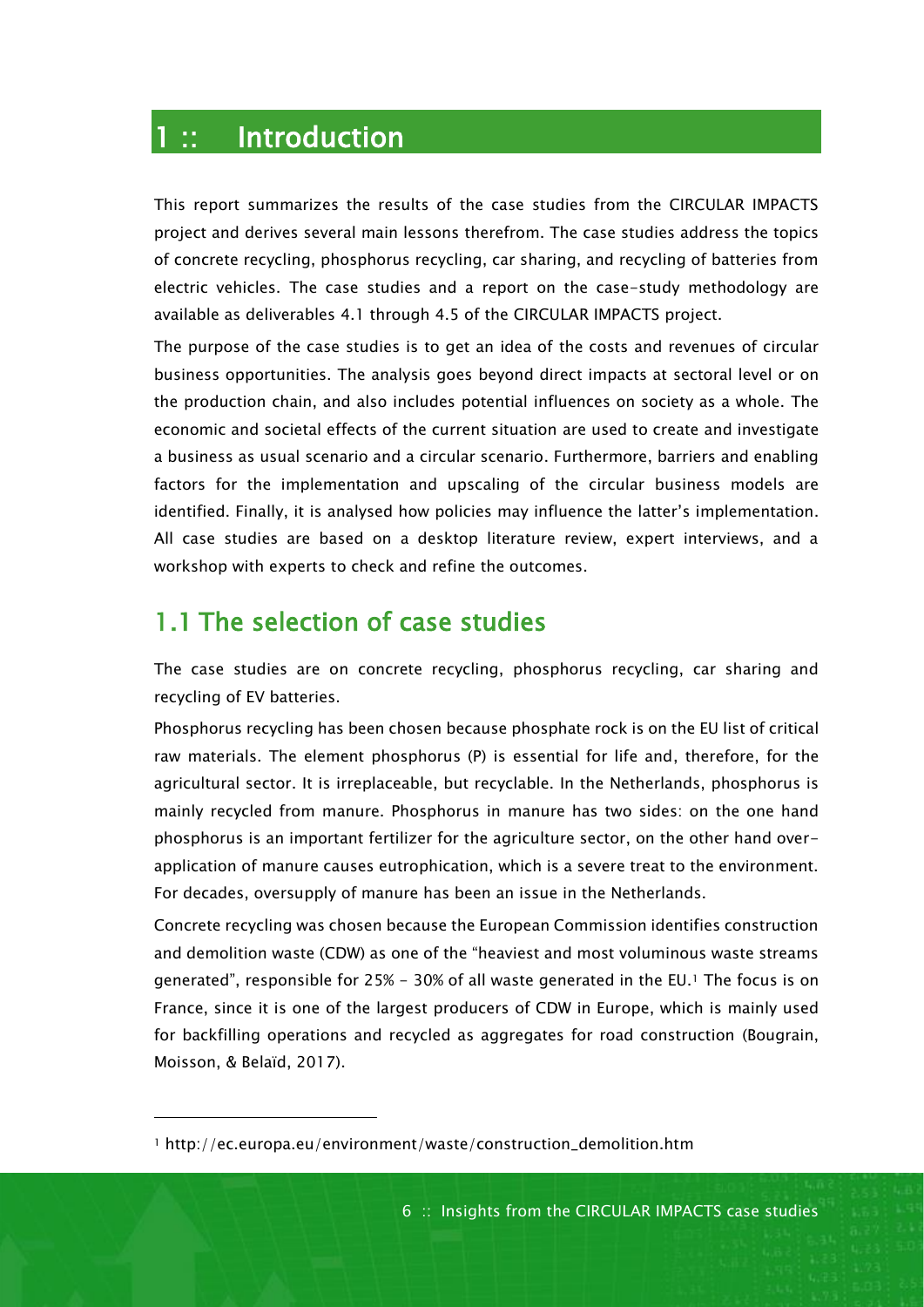Car sharing was selected as an interesting example of "product as a service", by becoming an increasingly viable alternative to the private ownership of cars. The transportation sector is responsible for a large portion of energy consumption and greenhouse gas emissions. The focus is on Germany, since it is one of the world's major automobileproducing countries and simultaneously, it is amongst the world leaders in adoption of car sharing.

The case of EV-battery recycling was selected because demand for electric batteries is expected to increase significantly, due to an increased uptake of electric vehicles. Another motivation is the current policy agenda of the European Commission and national governments. The European Battery Alliance has been initiated by Maroš Šefčovič, with the goal to establish a full battery value chain in Europe, with large-scale battery cell production facilities and the circular economy at its core.

### <span id="page-14-0"></span>1.2 Methodology for the case studies

Deliverable 4.1 from the CIRCULAR IMPACTS project describes a methodology that makes the case studies comparable with a focus on the overall impact of the circular economy.

The methodology is developed around a framework (which in turn is based on a scheme from Deliverable 2.1) as depicted by

<span id="page-14-1"></span>[Figure 1.](#page-14-1) This framework shows the line of reasoning from the general principles behind the concept of a circular economy towards the expected impact of a circular transition on society.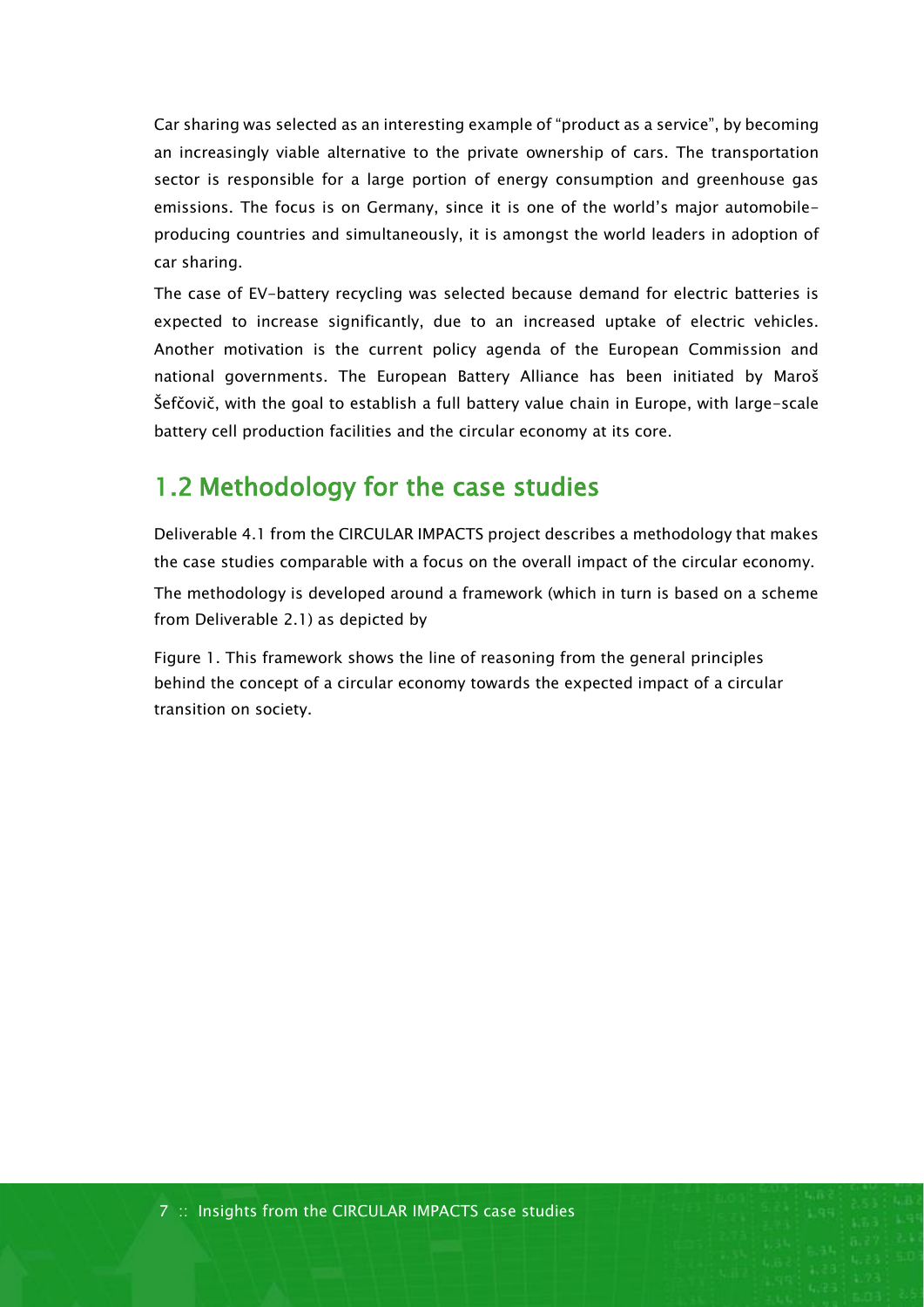<span id="page-15-0"></span>



Source: Deliverable 4.1 of the CIRCULAR IMPACTS project

In the case studies, we start with describing the current (linear) business model, which is the baseline, to subsequently do the same for the new (circular) business case. To describe why the new business case fits within the concept of a circular economy, the general principles of a circular economy can be used (see first row of Figure 1) together with the business models for a circular economy (see second row). The new business model is feasible thanks to enabling factors, e.g. technological improvements, but also faces several barriers, such as regulations which may have been useful in a linear economy but are counterproductive in a circular economy (see blocks on the right and left). These enabling factors and barriers are often the point of departure for policy formulation. We describe direct and indirect effects of the new business case on the sector and on the society as a whole, with an emphasis on the environmental, economic and social impacts.

The methodology consists of the following steps:

- Step 1: Defining the baseline: what is the current business situation?
- Step 2: Defining the new business case: what is the circular alternative and what are its enabling factors and barriers?

8 :: Insights from the CIRCULAR IMPACTS case studies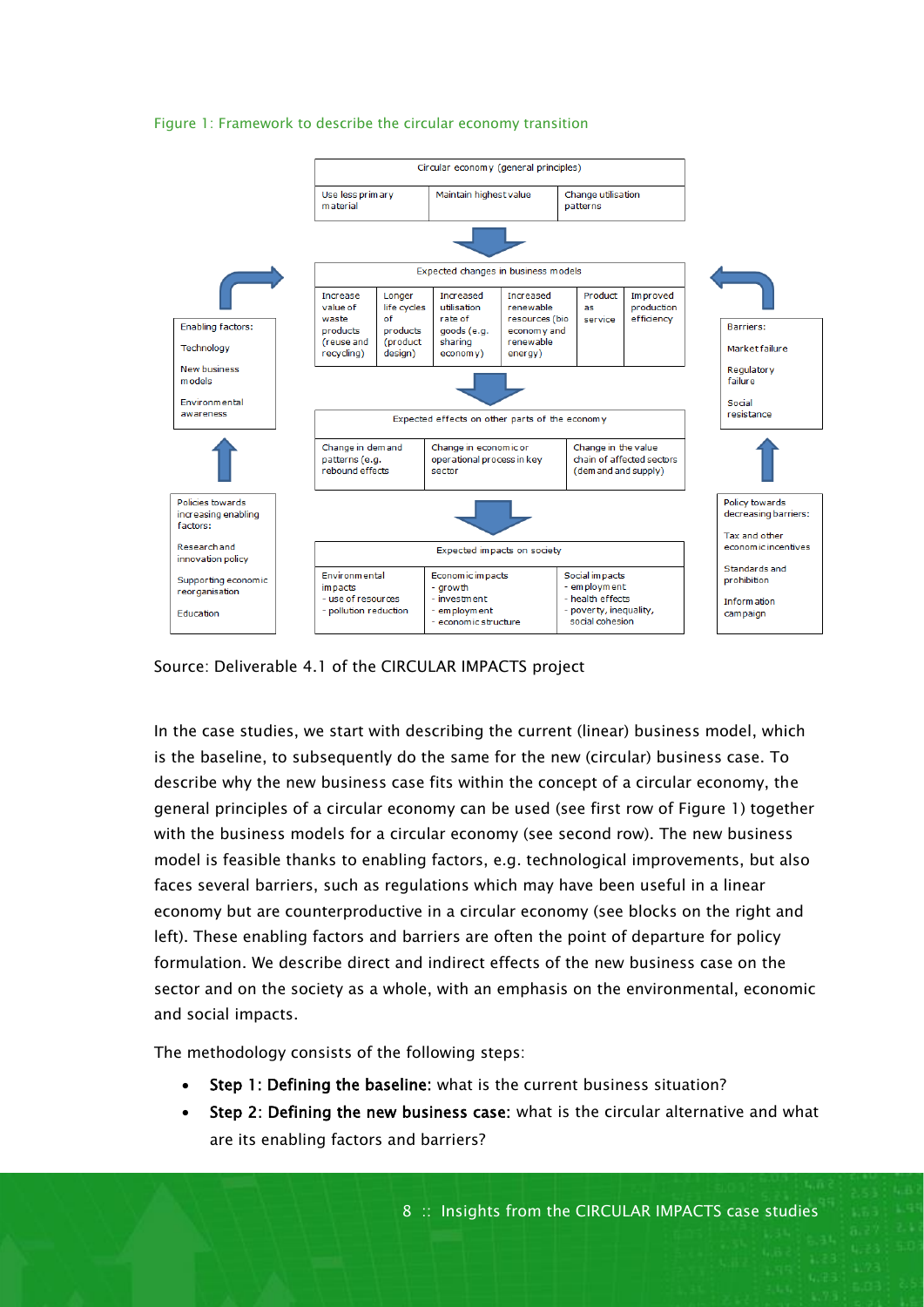- Step 3: Changes in the key sector: what changes are expected in the key sector when the new business case is implemented, i.e. what are the direct effects of the business case?
- Step 4: Effects on other parts of the economy: what are the indirect and rebound effects of the new business case?
- Step 5: The impact on the environment and society: the economic, environmental and social impacts are analysed, thereby distinguishing between physical and monetary flows.
- Step 6: Are alternatives available? One should note that besides the current and the described circular business case, other business opportunities may be available. Furthermore, it may be that when the circular economy principles are applied to the whole economy, circular business opportunities that are relevant under current circumstances are not relevant anymore in a more circular economy. For example, if the livestock sector in regions with excess manure would be reallocated to other sectors, technologies for manure processing may become irrelevant.
- Step 7: Policy options: which policies are required to increase enabling factors, and to decrease barriers?
- Step 8: Overall conclusions: what did we learn about the new business case, and its environmental, social and economic impacts?

Since the focus of the CIRCULAR IMPACTS project is on societal and macroeconomic consequences of the circular economy, special emphasis will be put on these aspects. In all case studies, a comparison is made between a type of baseline scenario and a scenario where the circular opportunity has been implemented.

The CIRCULAR IMPACTS project aims to get a better grasp on the circular economy and methodologies used to analyse its societal and macroeconomic consequences. Because methodology development is one of the goals of the project, we decided to have some flexibility in methodology used for the case studies, starting from the stepwise approach developed in Deliverable 4.1 as described above. In this report, we summarize the main results of the case studies and in the last chapter, we highlight some of the key insights that we gained therefrom.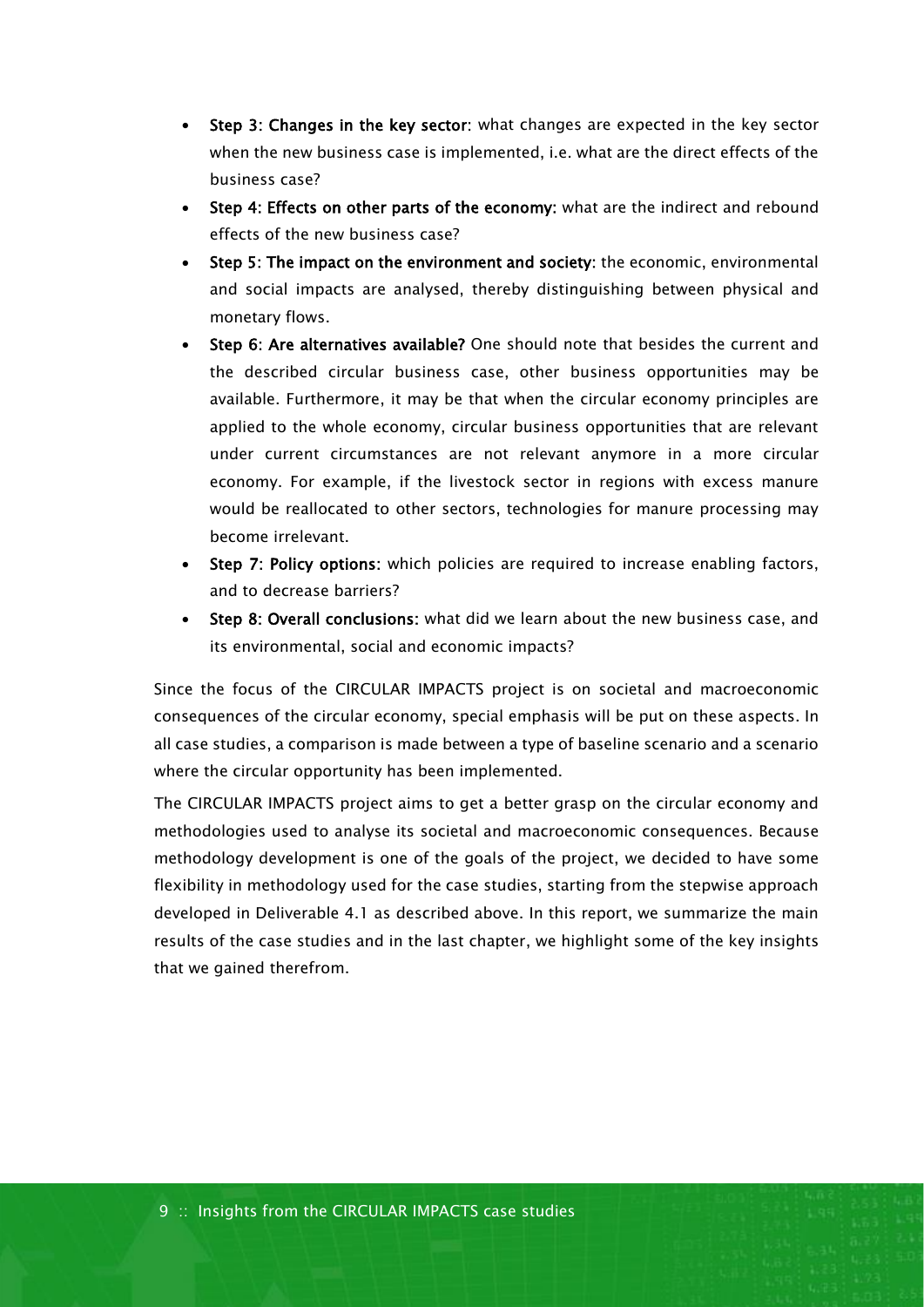## <span id="page-17-0"></span>2 :: Concrete recycling in France

#### <span id="page-17-1"></span>2.1 Introduction

The European Commission identifies construction and demolition waste (CDW) as one of the "heaviest and most voluminous waste streams generated", as it is responsible for 25%-30% of all waste generated in the EU (European Commission, 2016a). Directive 2008/98/EC, also known as the Waste Framework Directive, describes the basic concepts and definitions related to waste management. Article 11.2 introduces a 2020 target for Member States to prepare 70% (by weight) of all non-hazardous CDW for re-use, recycling and other recovery, excluding natural occurring material as defined in category 17 05 04 of the European List of Waste (European Commission, 2016b). 2

In France, around 300 million tonnes of Construction and Demolition Waste (CDW) are produced each year (IREX, n.d., (a)), which is predominantly used for backfilling operations and recycled as aggregates for road construction (Bougrain, Moisson, & Belaïd, 2017). Overall CDW recycling and material-recovery rates differ greatly amongst Member States, from less than 10% to more than 90% (European Commission, 2016c).

#### <span id="page-17-2"></span>2.2 The baseline

l

The production process of one tonne of Portland cement requires approximately 4,882 megajoules of energy (Struble & Godfrey, 2004), and releases nearly 1 tonne of carbon dioxide. Most of the carbon dioxide released in concrete production comes from cement production (Collins, 2013). The chemical process is irreversible, meaning that new cement will always be required to produce concrete, even if recycled concrete aggregates (RCA) are incorporated into the mix.

Concrete is mainly made up of aggregates, most of which are extracted via quarrying. Aggregates contribute 13–20% of the carbon emissions for concrete (Nazari & Sanjayan, 2016). Overall, concrete production contributes 6-7% of global carbon dioxide emissions (Imbabi, Carrigan, & Mckenna, 2012; Meyer, 2009). In 2015, the total production of aggregates in the EU-28 and European Free Trade Association (EFTA) countries was 2.66 billion tonnes, including 277 million tonnes of recycled, re-used and manufactured aggregates, of which around 45% was used for different concrete applications (UEPG,

<sup>2</sup> The category "natural occurring material" is defined as soil and stones; it excludes soil and stones containing dangerous substances.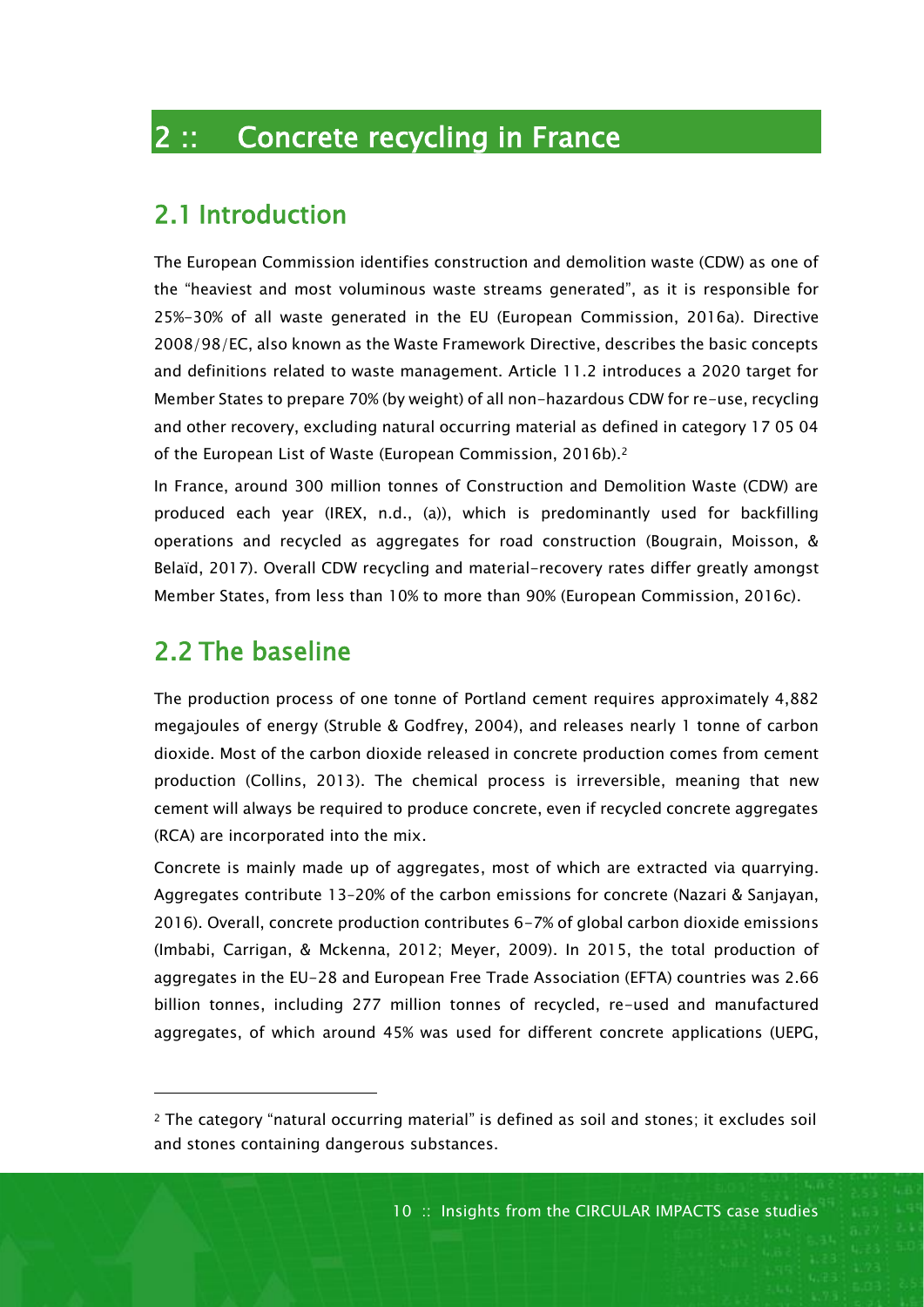n.d.(a)) Concrete sludge, which is waste water produced during the construction and demolition of concrete, is extremely hazardous due to its high alkalinity (Aggregates Business Europe, 2011).

In 2012, the concrete sector in France had a value added of €20 billion and employed 394.000 people. In that same year, the French ready-mix concrete sector had a turnover of about €4 billion. <sup>3</sup> The case study focuses on ready-mix concrete, because it is the most common type of concrete.

#### <span id="page-18-0"></span>2.3 The new business case

Recycled concrete aggregates can be used not only for road construction, but also for structural concrete applications (The Cement Sustainability Initiative, 2009). It should be noted that this business case is not entirely new, as the European aggregates industry has been recycling aggregates for many years, with an increasing amount becoming available on the market over time. A lack of confidence in the quality of CDW recycled materials is often perceived as a barrier to increased recycling rates. This lack of confidence also applies to RCA. The European Aggregates Association (UEPG) states that the use of recycled aggregates should be promoted only where "economically, environmentally, and technically feasible respecting the given technical standards (UEPG, n.d., b)."

The Waste Framework Directive forms an important part of the European policy context by setting for Member States a target for 2020 to prepare 70% (by weight) of all nonhazardous CDW for re-use, recycling and other recovery, and determinining the requirements for end-of-waste criteria. As a result of its 2018 revision, it now urges Member States to take measures to: "[…] promote sorting systems for construction and demolition waste for at least the following: wood, aggregates, metal, glass and plaster" and to "reduce waste generation in processes related to industrial production, extraction of minerals and construction and demolition, taking into account best available techniques" (European Commission, 2015).

In 2016, the European Commission launched the EU Construction and Demolition Waste Management Protocol, which is part of the Circular Economy Package and fits within the Construction 2020 strategy. The non-binding guidelines as laid down in the Protocol are a proposal to the industry and have the goal to strengthen the confidence in CDW management. This is to be achieved by:

• Improved waste identification, source separation and collection

l

11 :: Insights from the CIRCULAR IMPACTS case studies

<sup>&</sup>lt;sup>3</sup> Table 7 of the case study on concrete recycling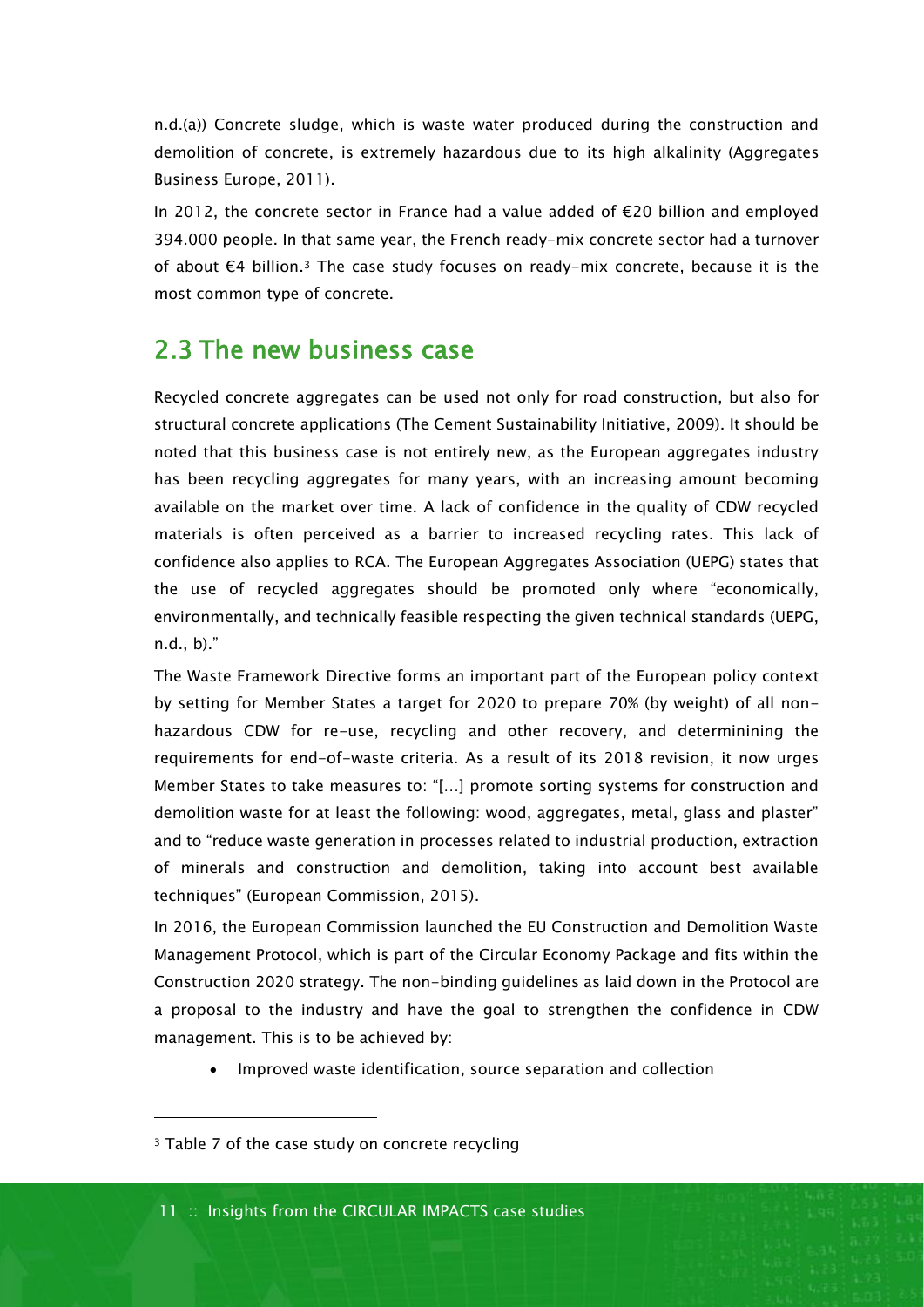- Improved waste logistics
- Improved waste processing
- Quality management
- Appropriate policy and framework conditions (European Commission, 2016d).

On the national level, Article 79 of the French Energy Transition for Green Growth Act from 2015 lays down a regulatory framework to promote the recycling of aggregates for road construction.

#### <span id="page-19-0"></span>2.4 Changes in the key sector

l

The key sector of the analysis is the aggregates industry. In 2015, recycled aggregates accounted for about 8% of total aggregates production in France. <sup>4</sup> To identify opportunities, one should be aware that transport costs are high and quickly rise over increased distances, as well as the environmental impacts. Therefore, the distances that aggregates travel should not be increased due to recycling. Accordingly, the EU Construction and Demolition Waste Management Protocol encourages the recycling of CDW in densely populated areas, because it is here that supply and demand come together (Ecorys, 2016).

With regard to the scenario analysis, 12% from the RCA is used in ready-mix concrete in the business as usual scenario and 25% in the circular scenario. In both cases, the average percentage of RCA in the mix is 15% (and so 85% of total aggregates are quarried aggregates). This implies that the share of ready-mix concrete with RCA incorporated is doubled from 10.9 to 22.8 million tonnes, whereas the share of ready-mix concrete without RCA is more or less halved from 27.1 to 15.3 million tonnes.

Environmental impacts are calculated by using the results of an LCA study for three concrete samples, each with different compositions but the same compressive strength (Serres, Braymand, & Feugeas, 2016). Based on the outcome thereof, and in combination with other key data and assumptions for France, it is concluded that the circular scenario compared to the business as usual scenario reduces abiotic depletion and energy with around 2%, and lowers greenhouse gas emissions and water consumption by a little more than 1%. Eutrophication, air pollution, water pollution, ozone layer depletion and photochemical oxidation are down with around 2% as well. Only acidification increases with around 2%, presumably due to the use of additives. This implies that, in this particular case, the increased use of RCA in ready-mix concrete has minor positive effects

<sup>4</sup> Aggregates re-used on site and the recycled mobile aggregates production are not included in this figure due to a lack of data.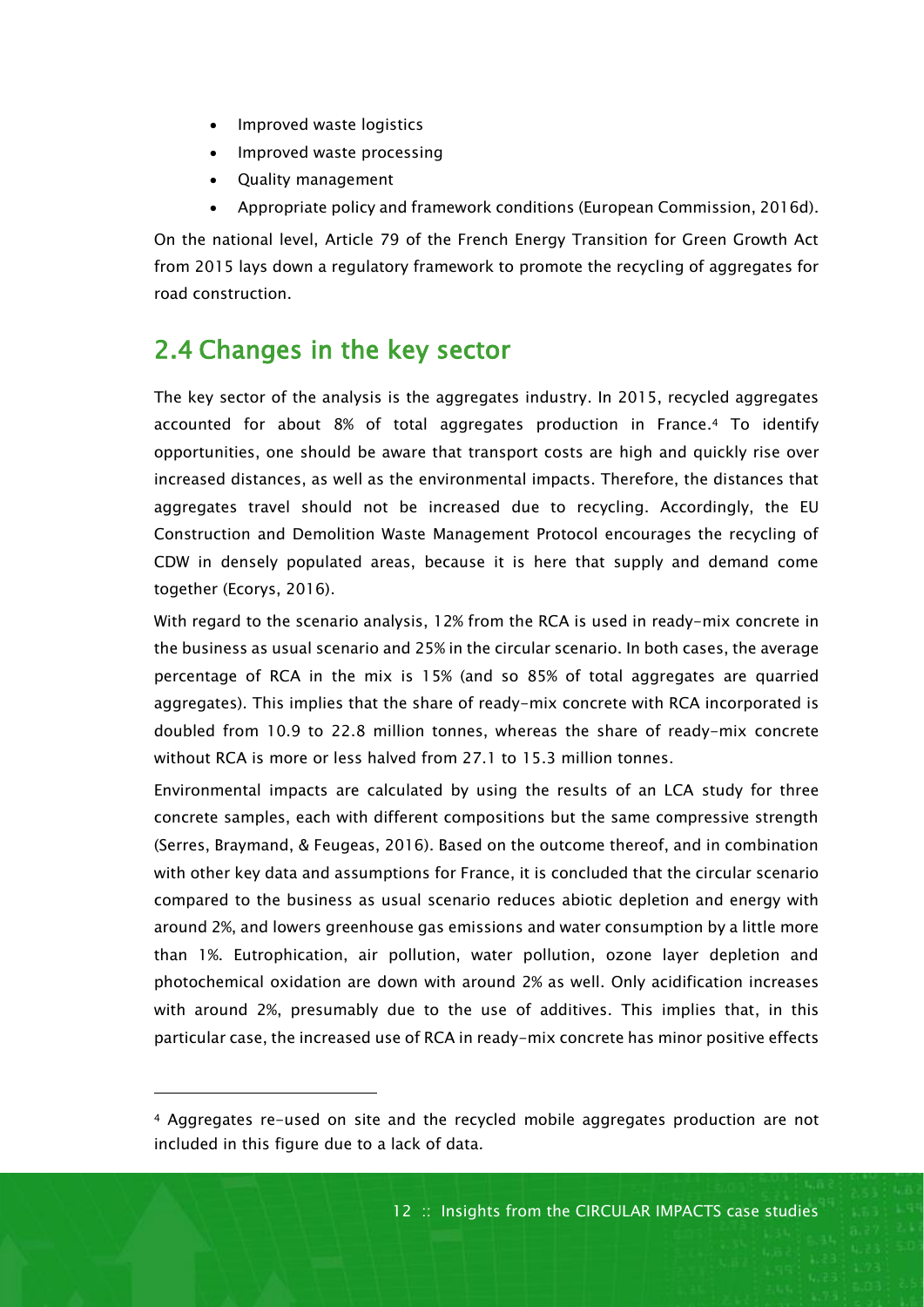on health and resource use. For ecosystem quality the results remain inconclusive. The extent of the environmental benefits are closely linked to the transport distances of the aggregates; it is important to note that the transport distances in the LCA study were shorter for RCA.

With respect to economic consequences, it is concluded that it is very difficult to get insights into profitability and other economic factors, because the market is so dependant on regional and local circumstances. Nevertheless, significant investments would be needed to pay for the new machinery that would be used to clean up and process concrete waste. Due to the extremely short distances between suppliers and buyers in the aggregates sector, any jobs that would be lost or gained would remain regional and local in nature.

#### <span id="page-20-0"></span>2.5 Effects on other parts of the economy

Other sectors using waste-derived aggregates may be influenced by an increased use of recycled concrete aggregates. For example, if RCA is used more for ready-mix concrete production, would that mean that as a result more quarried aggregates would be used to build roads? If the total demand for aggregates does not decrease, then this might very well be the case. Therefore, having a good material flow analysis is essential, wherein losses and quality differences are taken into acccount (Schiller et al. 2017).

Also the construction sector may be influenced. However, it proves to be very difficult to identify the knock-on effects of an increased focus on concrete recycling for the construction sector. It is likely that the consequences are marginal.

### <span id="page-20-1"></span>2.6 The impact on the environment and society

The foreseeable impact on French society would be small, and it appears the economic and social consequences would be as well. One must be aware that, according to the numerical analysis, even if all RCA in France would be incorporated into ready-mix concrete still only 35% of aggregates would come from RCA as the demand for concrete (and therefore aggregates) is higher than the amount of waste-derived aggregates that can be recovered from CDW. <sup>5</sup> The environmental impact of ready-mix concrete production would be reduced in that case with about 10-15 percent. 6

l

13 :: Insights from the CIRCULAR IMPACTS case studies

<sup>5</sup> Paragraph added compared with case study document

<sup>6</sup> Based on a rough calculation with the numerical analysis that has been developed for the project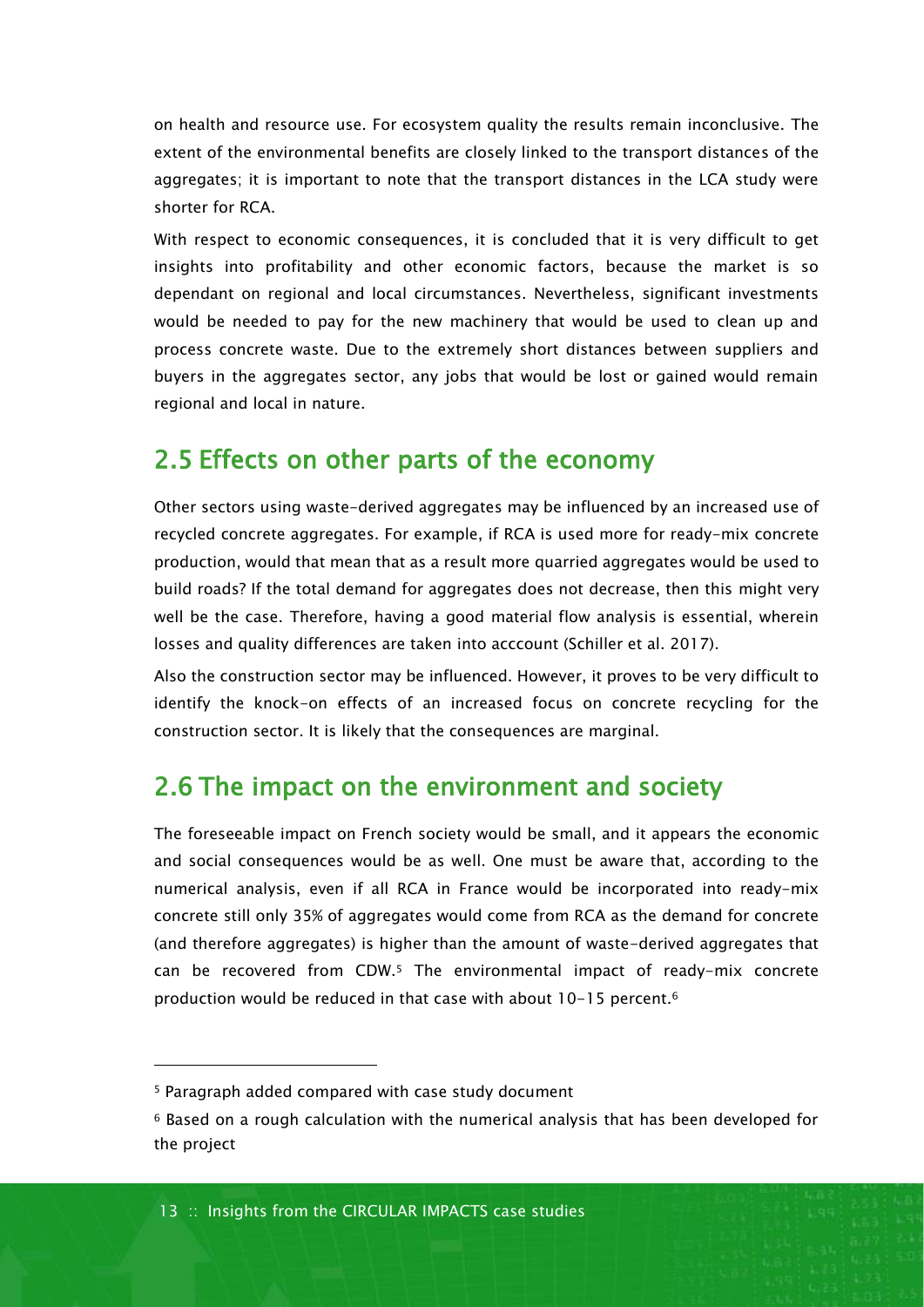However, as indicated before, the LCA study that forms the foundation of the numerical analysis used shorter transport distances for the RCA than the quarried aggregates. Since in reality transport distances differ, it is very likely that incorporating all RCA into readymix concrete would not be attractive from an economic or environmental point of view, or even undesirable.

#### <span id="page-21-0"></span>2.7 Are alternatives available?

By placing concrete recycling in a broader perspective, one may consider other options to reduce the use of quarried aggregates, for example, to what extent wood could be a substitute building material to concrete. However, this is not feasible on a large scale, because of the performance characteristics of concrete compared to wood. Additionally, large-scale wood use would have important consequences for land use and greenhouse emissions. Other options to consider would be to reduce building activities, for example through more sharing and more efficient use of available space, or to reuse concrete in its original form.

#### <span id="page-21-1"></span>2.8 Policy options

The Netherlands provides a good example of how policy and natural circumstances generated a market for the recycling of waste-derived aggregates. Limited resources and land availability combined with high population density and groundwater levels naturally restrict the Dutch from mining and landfilling, and reduces the potential for illegal dumping. The Netherlands began implementing waste legislation in 1972, leading to the adoption of a 'waste hierarchy' in 1979. This eventually led to waste legislation enacted in 1994 that currently bans landfilling for 45 types of waste, including mineral CDW and mixed CDW. Additionally, recycled CDW must comply with a Soil Quality Decree, which prioritises the safe removal of asbestos and safe removal, disposal, and storage of materials such as asphalt, hazardous waste, and gypsum, as well as enforcing chemical limits regarding leaching potential (Cuperus & Broere, 2017).

It should be noted that the Dutch economy is open to the import and export of hazardous and tradable waste. This greatly contributes to the high success rate of recycling of CDW in the Netherlands, as this allows materials to be processed in locations with greater capabilities for recycling (Baldè, 2016).

According to the EU Construction and Demolition Waste Management Protocol, landfill restrictions are a prerequisite for creating a market for CDW recycled materials, but should be supplemented by additional measures (European Commission, 2016e). Landfill taxes are an instrument that can ensure that landfilling is no longer the least expensive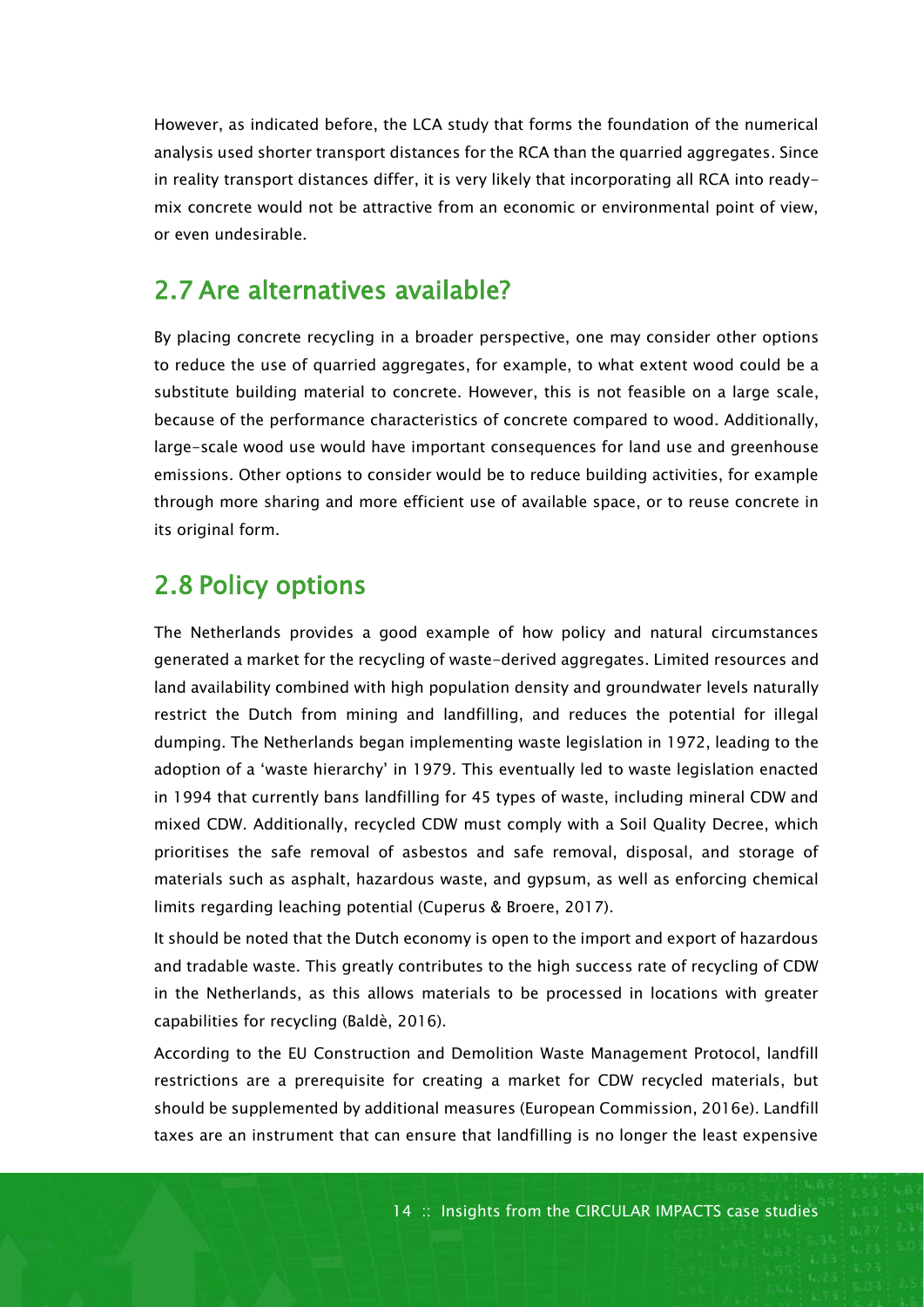option for how to deal with CDW; however, the tax structure and levels should fit the local situation and the specificities of the wastes involved (European Commission, 2016e).

A study from the European Environment Agency (EEA) on the effectiveness of environmental taxes stated that "[a] tax on aggregates, if properly designed and combined with other instruments, could have positive effects on the environmental impacts of aggregates and construction" (EEA, 2008). However, it depends on the local situation whether a tax on quarried aggregates may be an option (European Commission, 2016e).

### <span id="page-22-0"></span>2.9 Conclusions

Judging by the outcome of the numerical analysis, it can be concluded that, in this particular case, increasing the percentage of RCA in ready-mix concrete by 2030 to 25% could mildly reduce the environmental impacts of the French concrete sector. The transport distances plays a significant role in shaping the results, with the recycled materials travelling shorter distances compared to the quarried materials.

Additionally, when looking at a bigger picture that also incorporates the aggregates sector, it remains unclear if total demand for aggregates would be affected by an increased use of RCA. There is a risk that the total environmental impact of the French aggregates and concrete sectors might not be meaningfully reduced. RCA used for structural concrete could displace quarried aggregates in concrete, but those raw materials may merely be shifted to lower-value applications that RCA had previously been used for (e.g. road building).

Since there is still not much information available on the cost aspect of recycling concrete compared to quarrying for aggregates, it remains challenging to say anything regarding the potential socio-economic impacts. As mentioned before, this is mainly due to the significance of regional and local conditions. Nevertheless, as described, the recycling process will not significantly change the broader French economy or society.

Based on the results of the case study, the following policy recommendations are relevant for France and could also be considered for other EU Member States, as well as the EU as a whole:

 Seek to capture the benefits of recycling concrete, but be realistic about its limitations. Using recycled concrete aggregates instead of quarried aggregates has the potential to achieve environmental benefits. The distances that aggregates travel should not be increased due to recycling as this quickly increases the costs and cancels out the environmental benefits of recycling. Also,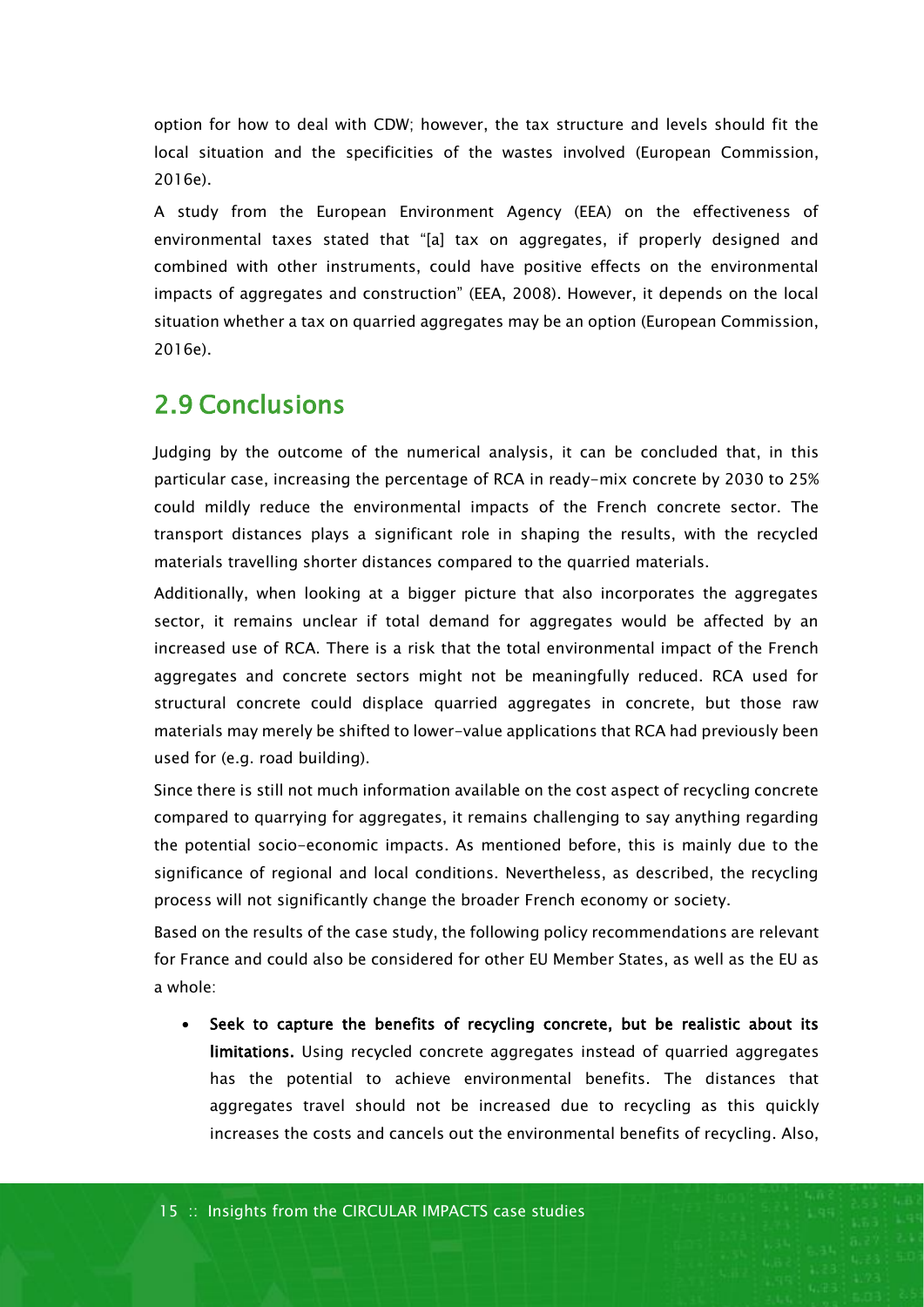it is important to keep in mind that there is always a need for new cement (the vast bulk of concrete's  $CO<sub>2</sub>$  emissions) when producing concrete, even if RCA are incorporated. Quarried aggregates will always be needed to meet the total demand for aggregates. Policymaking should be based on an understanding of the net impact of shifting flows of recycled concrete from one application to another (e.g. from roadbeds to new concrete).

- Keep investing in making concrete more sustainable. There is not a single building material that comes close to the popularity of concrete. Improvements to the sustainability of concrete can have large-scale impacts as new techniques are implemented around the globe. The French research project RECYBETON provides a good example of an investment in improving the knowledge base for concrete recycling.
- Ensure that concrete containing RCA is not regarded as an inferior product. Introducing quality standards and labels could raise market confidence in recycled concrete. Additionally, clear end-of-waste criteria for waste-derived aggregates should be developed, not only for the purpose of building roads. This could be done on an EU level if the uniformity of Member States' regulatory frameworks would offer economic and environmental advantages. Increased public procurement of concrete containing locally available RCA could help establish its respectability in the market.
- Define liability and keep reporting/permit requirements to a minimum. Since the French construction sector is predominantly made up of SMEs, these businesses need to have certainty regarding who is liable for what when choosing to work with RCA. Furthermore, their small size makes it especially important to keep burdens of reporting and permitting manageable. This also relates to the implementation of end-of-waste criteria for waste-derived aggregates.
- Consult all relevant stakeholders in the policymaking process. The different sectors that are involved in the production and consumption of concrete, such as the cement industry, the aggregates industry and the construction sector, should all be asked to share their views before any major political decisions are made, as they have the expertise and experience to contribute to the debate. Public consultations provide a good means to collect such input.
- Improve statistical knowledge of the market. More detailed statistics on markets for the re-use and recycling of CDW would help guide policymakers and businesses seeking to create circular-economy opportunities that have combined economic and environmental benefits.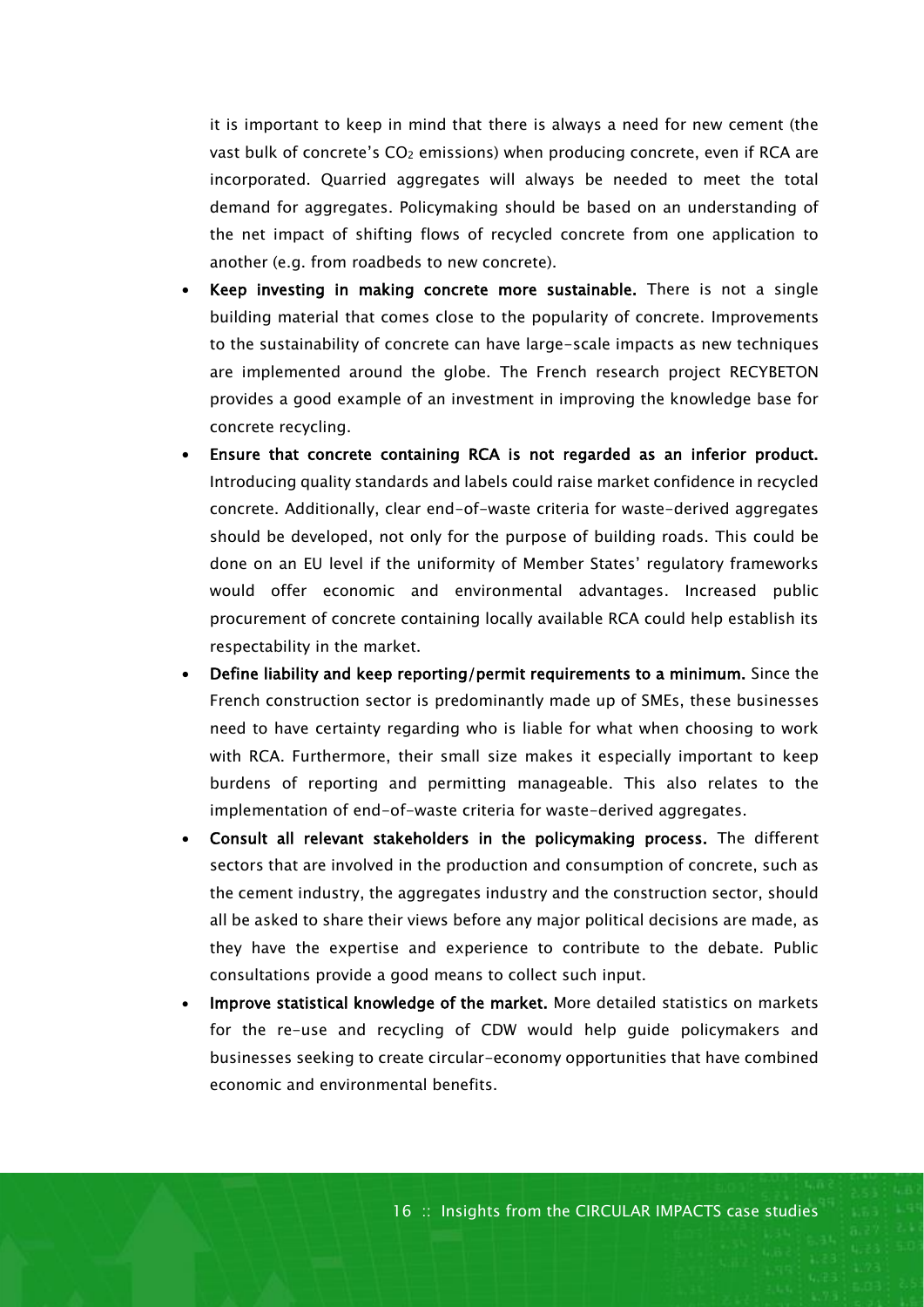## <span id="page-24-0"></span>Phosphorus recycling in the Netherlands

#### <span id="page-24-1"></span>3.1 Introduction

The element phosphorus (P) is essential for life and is used to make phosphate fertilizer, one of the three main mineral fertilizers being phosphorus, nitrogen and potassium. Phosphate rock forms an irreplaceable component in modern agriculture and is on the EU list of critical raw materials. The EU phosphorus flows show that the main losses of phosphorus in the food sector occur through sewage sludge, other waste water and food waste. Losses from the fields or from stables are relatively minor, but they have a high environmental impact.

#### <span id="page-24-2"></span>3.2 The baseline

EU phosphorus flows: van Dijk et al. (2016) analyse phosphorus flows for the EU27 in 2005. Agricultural land is fertilized with 1389 KT (kiloton) of phosphorus, 1749 KT phosphorus from manure, and 157 KT phosphorus from other recycling. Of this input of 3295 KT phosphorus 842 KT goes into food processing, 1460 KT into animal feed (of which 1023 KT roughage), and 924 KT is stored in the soil. 84 KT is lost, half by leaching and drainage, half by runoff and erosion. Accordingly, loss on agricultural soil accounted only for 2.5% of total phosphorus input in 2005. Accumulation of phosphorus, mainly in regions with excess supply of manure, has a negative impact on the environment. Stricter fertilizer and manure regulation has been implemented to reduce these problems.

Dutch phosphorus flows: Since the Netherlands has a phosphorus oversupply, looking at the Dutch phosphorus flows in-depth is an interesting exercise, again for 2005 based on Van Dijk et al. (2016). Twenty-two KT is imported as fertilizer, 23 KT as animal feed (net imports), 7 KT as mineral feed additives and 3 KT as inorganic food additives. Seventyfour KT of phosphorus in manure is recycled from animal production to crop production, and 3 KT of phosphorus is recycled from food processing and consumption into crop production. Forty KT of phosphorus goes from food processing and consumption to the animal sector (of which 38 KT compound feed: see Smit et al. (2015)). Through net imports of crop-based products the Netherlands imports 45 KT phosphorus, and through net exports of animal based products exports 4 KT phosphorus plus 6 KT of manure. Accumulation in soil was about 30 KT in 2005, but was reduced to 2 KT in 2014 (Eurostat).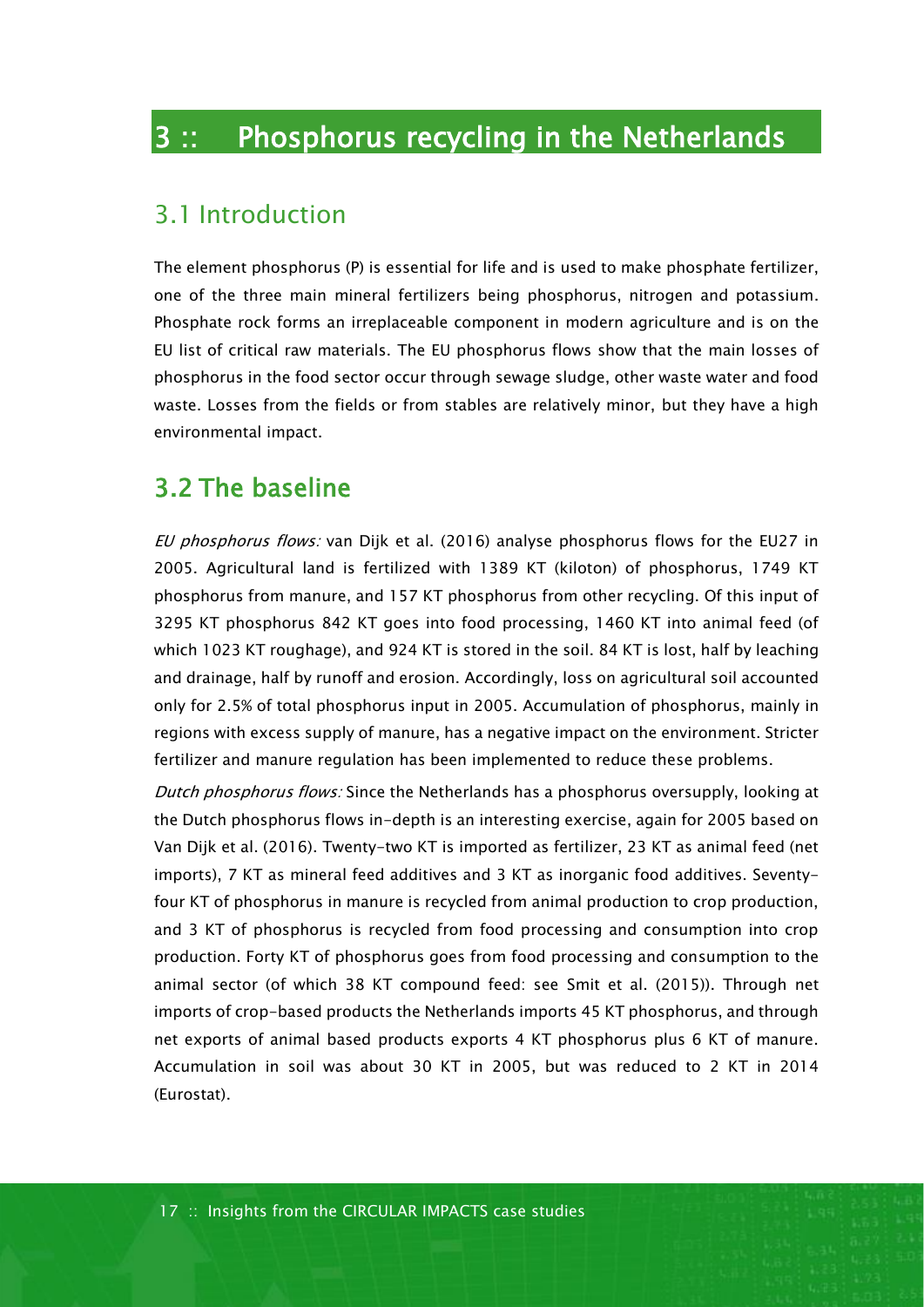Dutch manure problem: Prior to around 1970 manure was perceived as a useful source for fertilisation in the Netherlands. Since the 1970s, manure is perceived as waste instead. Although problems with pollution as a consequence of manure were already recognized in 1972, mineral accounts with regulatory tariffs were introduced only just in the 1990s. EU legislation restricted the use of manure further and as a consequence several regions saw an excess supply of manure. This generated business cases for manure processing.

#### <span id="page-25-0"></span>3.3 The new business case

nitrogen content can be used, instead of biochar.

The BioEcoSIM consortium developed a concept to process pig manure into mineral fertilizers, i.e. phosphorus and nitrogen, and biochar. According to the project coordinator, Dr. Jennifer Bilbao, the "overall process uses energy-efficient technologies and works on the principle of circular economy." The explicit target of the project is to "valorise pig manure into high value products that can be easily handled, transported, and applied back into agriculture" (Fraunhofer 2016, sheet 7). The application of the technique reduces energy-intensive ammonia production for nitrogen fertilizer by producing a substitute, reduces EU dependency on phosphate fertilizers, increases water efficiency and reduces the cost of manure disposal for farmers (Smeets et al. 2016, p. 7). The BioEcoSIM process consists of four steps, of which the last step is production of biochar. When this last step is skipped, a soil improver with a small phosphorus and

**Enabling factors and barriers:** The main enabling factor for the BioEcoSIM concept to become a success commercially is the negative price for pig manure in several regions. This negative price is the result of concentration of animal production in certain regions, combined with legislation, which limits the maximum use of manure on cropland and pasture and requires that manure is used productively.

Current legislation on fertilizers is also a restriction to the BioEcoSIM business concept because currently the fertilizer made from biodegradable pig manure waste is not accepted as being equal to fossil fertilizer and is counted as part of the manure application to land. The revision of the Fertilizer Regulation in 2013 emphasised harmonising the access to the EU market for biodegradable waste as an input for fertilizers and soil improvers. In 2016, the European Commission published a proposal that aims to further update rules concerning the approval of fertilizers, with a focus on allowing fertilizers on the market made from secondary resources such as manure.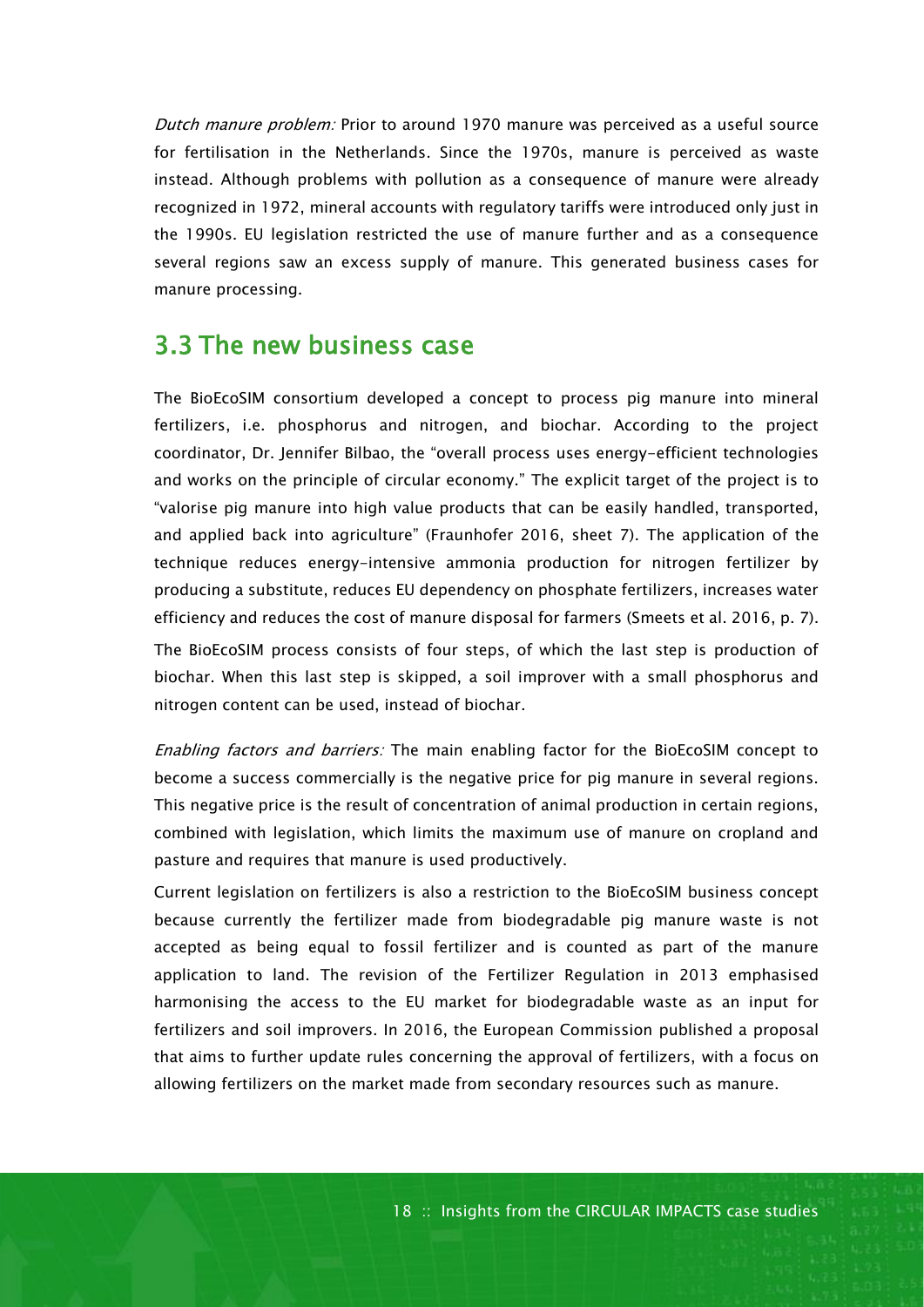#### <span id="page-26-0"></span>3.4 Changes in the key sector

In this case study, the key sector is the phosphorus sector. However, it should be noted that the BioEcoSIM consortium focused on the valorisation of manure, and therefore the key sector could also be the manure processing sector. One could also see the livestock sector as the key sector, because this sector has to get rid of manure. However, the main problem of excess manure is the amount of phosphorus contained in the manure, and this phosphorus has to be exported. This is an important reason why the phosphorus sector may be the best approach to understand the value of BioEcoSIM.

For the scenarios below, we do some calculations.

Scenario 1: The baseline. The situation in 2017. Oversupply of manure in several European regions with intensive livestock production, pigs in particular. The manure surplus is transported to regions with less livestock and more crop production. Because of high transport costs, transport distances are minimized (i.e. within the legislative framework). As far as legislation is effective, phosphorus fertilization is more or less balanced.

Scenario 2: The BioEcoSIM concept or a comparable approach to manure processing is scaled up to all regions with excess pig manure in the EU. We develop this specifically for the Netherlands as an example of such a region, because the focus of the European Semester is on national policies. In this case, only limited effects are expected with respect to total phosphorus fertilizer use, because secondary phosphorus fertilizer will replace manure products, and in both cases the total phosphorus amount brought to land remains the same. Only when secondary phosphorus fertilizer has a higher nutrient use efficiency than standard manure products, there will be an effect.

The economies of scale are small. When the manure-processing factory is positioned on the farm, transport costs are low. When a larger factory is built on a central place, transport and storage cost from the farm to the factory will increase, and this will compensate for the scale benefits of the larger production facility.

Scenario 3: Phosphorus is recycled not only from manure, but also from sewage sludge, food waste, slaughter waste and other biomass. If a large share of these phosphorus losses would be recycled, the import needs of phosphorus into the EU would be reduced significantly. Changes in the phosphorus sector are already taking place. In 2011 ICL and the Dutch Authorities agreed on a covenant to replace 15% rock by 2015 and up to 100% in 2025 (Langeveld 2016). This means that in 2025 the entire phosphorus rock feedstock, amounting for 0.5 Tg/year, should be replaced with secondary phosphorus, initially from human wastewater (Metson et al. 2015; Withers et al. 2015). However, this requires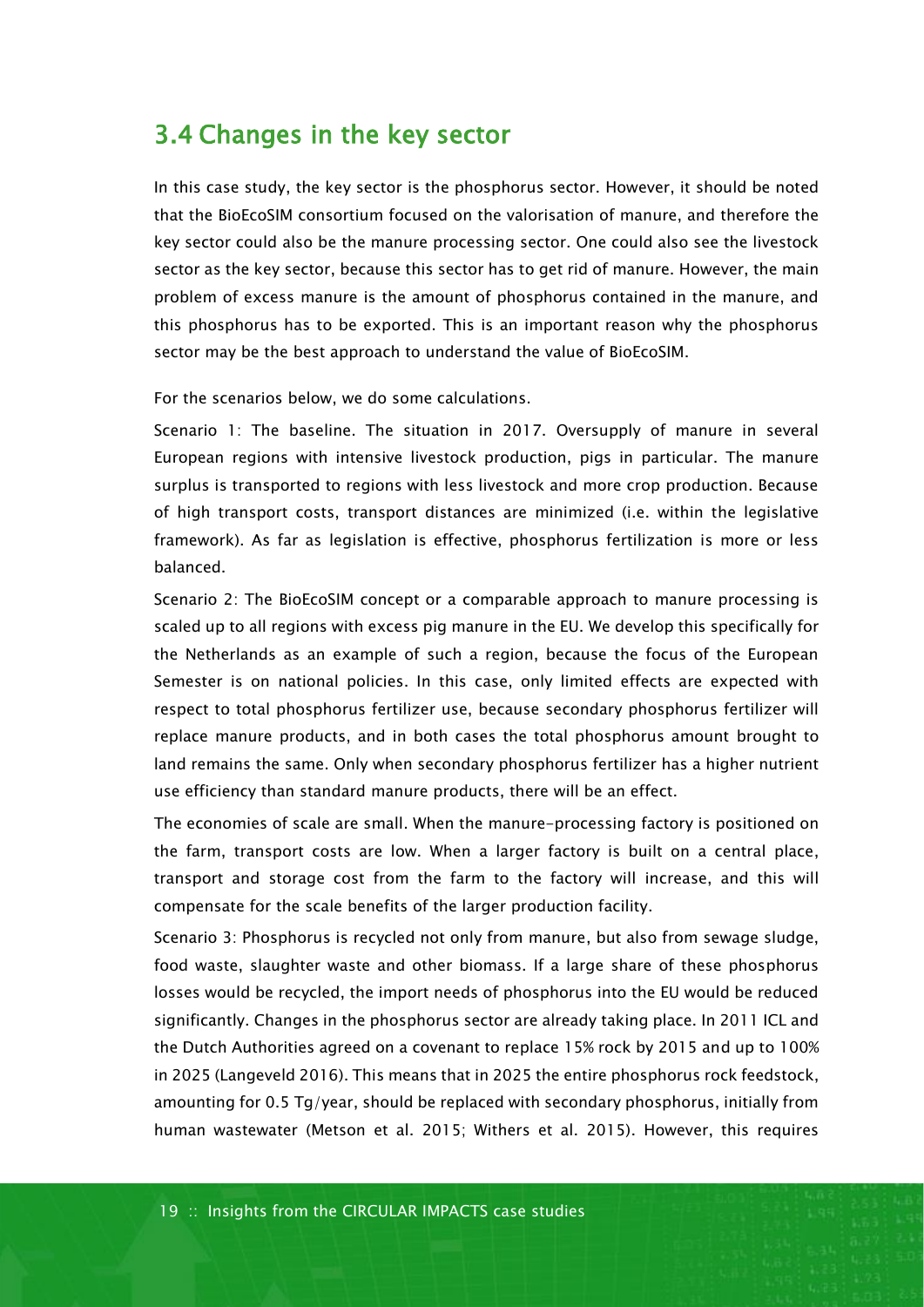further processing of struvite into more useful fertilizers products, or mono-incineration of phosphorus sludge. The BioEcoSIM concept produces high quality, ready for use, fertilizer products.

#### <span id="page-27-0"></span>3.5 Effects on other parts of the economy

Recycling of manure will change, of course, the manure market. Change from direct manure use to recycling phosphorus from manure with the BioEcoSIM concept results in:

- More choices for the livestock producers: sell the manure to a crop farmer or sell it to a recycling plant;
- Less transport of manure (the manure is processed at a short distance from the farm);
- Decrease of the negative price of manure in certain regions (as far as the BioEcoSIM technique is cheaper than the alternatives).

Furthermore, the manure market is highly influenced by government regulation, both on the supply and demand side, but also concerning conditions for trade of manure. To organize manure processing, this legislation must be adjusted.

As far as the BioEcoSIM concept reduces the negative manure price, the implicit financial advantage for the crop sector is reduced. However, the effect on the crop sector is marginal. In the EU27 about 0.4% of total crop production cost is related to phosphorus fertilizer (globally 1%), and 1.6% on all fertilizers together (including horticulture; when excluded, 0.5% respectively 2.1%). 7

In case the BioEcoSIM concept is implemented, the consequence for the transport sector will mainly be that international transport of secondary fertilizers is increased, whereas the regional transport of manure is reduced.

### <span id="page-27-1"></span>3.6 The impact on society and the environment

To analyse the impact of the BioEcoSIM concept, we created a scenario wherein BioEcoSIM is mainstreamed for all phosphorus in pig manure that is exported from the Netherlands in 2015 (scenario 2). In the baseline (scenario 1) 40% is exported by means of long distance transport and 60% through manure separation.

Given a cost reduction of  $E$ 5 per tonne of pig manure (which is an estimate made by the BioEcoSIM consortium), GPD increases by €15 million. However, GDP effects are only a

<sup>7</sup> Based on MAGNET data of 2007.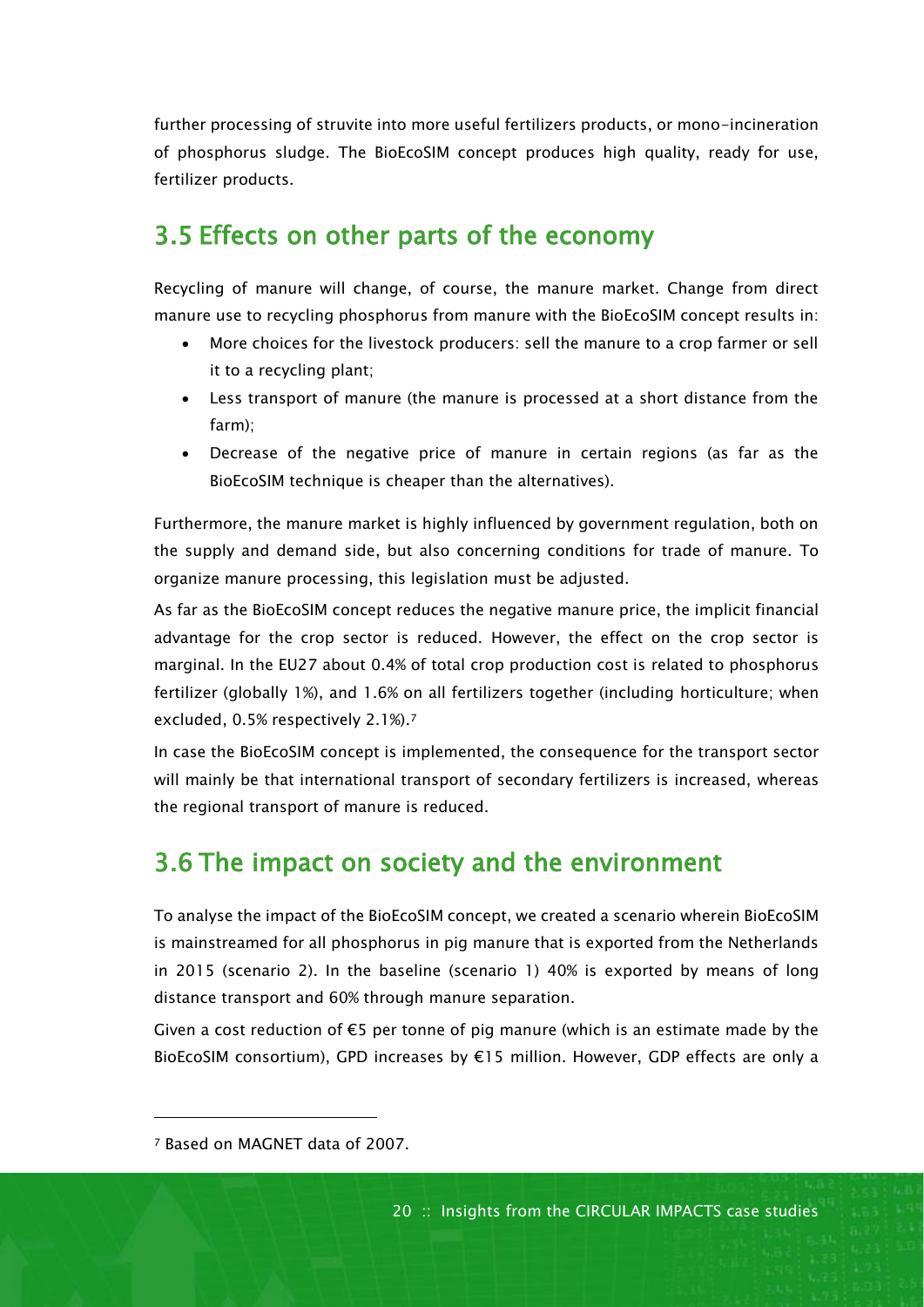small part of the total welfare effects. According to the Life Cycle Analysis (LCA) of BioEcoSIM, the main environmental benefits of the BioEcoSIM concept are reductions in greenhouse gas emissions and particulate matter formation. The estimated decrease of GHG emissions is 144,600 ton  $CO<sub>2</sub>$ eq, which generates an estimated welfare increase of €8.68 million. The estimated decrease of particulate matter formation is 1,488,000 kg PM10eq, which results in a welfare benefit of €66.96 million. That makes the total estimated welfare increase €90.64 million. When the BioEcoSIM process would be used for all manure that has to be exported, 31,800 tonne oil equivalents of energy would be used. Based on the numbers on differences in fossil-fuel depletion from the BioEcoSIM LCA and a crude oil price of  $\epsilon$ 60 per barrel, it can be calculated that the net imports of fossil fuels will increase with €0.26 million, which is a marginal amount.

A next economic indicator is the amount of investment needed. Depreciation and therefore replacement investment will be about €4.5 million per year, while the BioEcoSIM concept will require an investment of about €45 million more compared to the alternative processes. The employment effects will be small. The processes are automated to a large extent and therefore will not generate a significant amount of jobs. Based on the change in transport costs for manure, the loss of income for the transport sector will be about €25 million, whereas other sectors will increase their sales. With respect to the livestock sector, the equilibrium price of manure will be reduced with the same amount, generating a benefit for all traded manure for the livestock sector of  $\epsilon$ 55 million. Forty million is a change in price for manure sales to the crop and extensive livestock sector, which is just a transfer of income from the crop sector to the livestock sector. The difference, €15 million, is the cost reduction for the export of manure, and equals the increase in GDP.

The benefits of the BioEcoSIM concept depend on the assumption that the current situation is the correct starting point. If, for example, the Netherlands has to reduce its livestock sector in order to reduce greenhouse gas emissions because of the Paris Agreement, less manure will be produced in the Netherlands. In that case, the business case is no longer profitable.

#### <span id="page-28-0"></span>3.7 Are alternatives available?

As far as the purpose of manure recycling is a reduction in fossil fertilizer use, the alternative is to increase the efficiency of phosphorus use. There are several possibilities to reduce fossil fertilizer use (Schoumans et al. 2015; Withers et al. 2015), for example through precision farming for crops and grassland, but also by reducing phosphorus in feed additives (EC 2013, p. 16).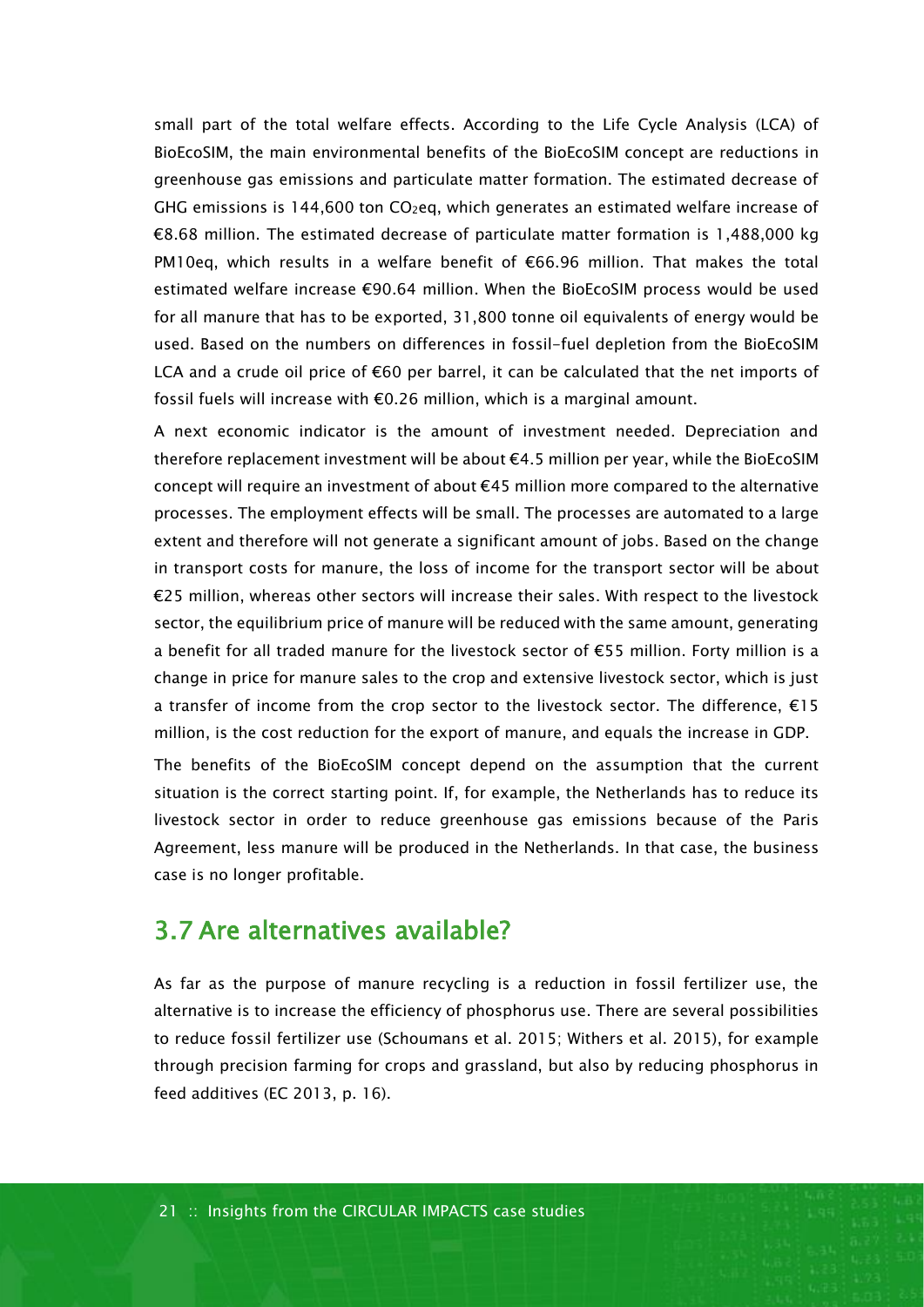If less meat would be consumed, livestock production would be reduced, as well as phosphorus use. Furthermore, manure production would go down, reducing the need for advanced manure processing techniques. According to the United Nations World Health Organization (WHO), people in the EU eat 70% more meat and dairy products than is known to be good for their health, thereby generating diseases. From this perspective, a reduction in livestock production through decreased consumer demand for meat and dairy products would positively affect health and related costs, greenhouse gas emissions and the pressure on nutrient resources.

Even if global livestock production would remain the same, having a better regional tuning between livestock and crop production could be an alternative. Then all manure produced in a region could be used within the region on cropland and grassland, while manure would be valued for its nutritional value.

What would the consequences be for Dutch GDP if the size of the pig-farming sector would be reduced? The average income per labour year for unpaid labour in the pig farming sector over 2001-2017 is €28,000<sup>8</sup>, i.e. far below the modal income of €37,000 in the Netherlands, with pig farmers not only supplying labour, but also capital to the farm. Therefore, it seems plausible that they can earn a higher income if they would switch jobs while using their capital for other investments. However, if pig farmers cease business, others save on cost for manure processing and therefore their income will increase. As a result, it seems as if the former prefer to stay active in the pig farming sector.

Because the Netherlands is both a net exporter of manure and pig meat, a smaller pig farming sector would have consequences for the net trade balance.

### <span id="page-29-0"></span>3.8 Policy options

l

Existing regulation has a major impact on the use of phosphate. Phosphate use per hectare in the EU has been reduced significantly between 1980 and 2016 by stricter EU and national fertilizer, manure and detergent regulation. Regulation concerning fertilizer industry, farms, food, the water treatment sector and more are in place, both at European, national, regional and local level. According to Buckwell & Nadeu (2016, p. 11) it is important that the consistency of these regulations is carefully analysed and made consistent with recycling.

<sup>8</sup> See Agrimatie:<https://www.agrimatie.nl/binternet.aspx?ID=4&bedrijfstype=5>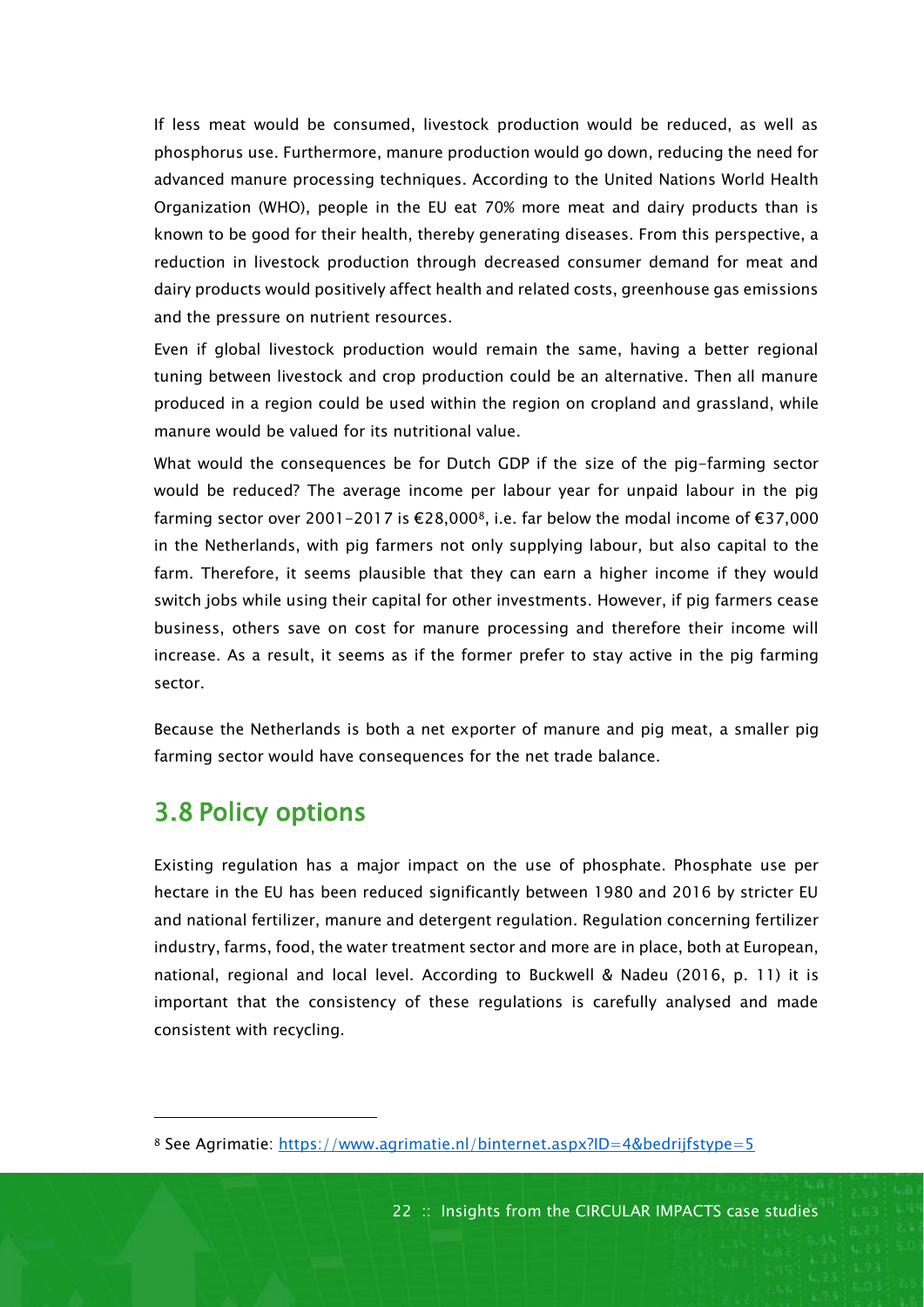An important argument for public involvement is externalities in the form of greenhouse gases and pollution. Additionally, the recycling industry for nutrients will probably be very dispersed and inexperienced, making it difficult to compete with the centralized fossil fertilizer companies. Also social attitudes have to change, and therefore investment in the new facilities may be risky (Buckwell & Nadeu 2016, p. 73).

A possible approach of stimulating nutrient recycling is to set voluntary targets through green deals or otherwise. These approaches will only work out in case of win-win situations. The targets may stimulate the search for win-win solutions and may help to communicate about barriers towards implementation of nutrient recycling techniques.

However, if the current situation is not profitable, stricter regulation is needed. The case of BioEcoSIM shows how important it is that processing of manure is obligatory, because the process is only profitable at negative manure prices. Blending targets for fertilizers and requirements to recycle also sewage sludge and bone meal may be examples of regulations that could be implemented to make recycling more profitable than in the past. Currently, such regulations are already partially implemented.

Another approach is to finance R&D, including demonstration plants and initial investments on a large scale. The European Commission is doing this through FP7 and Horizon2020 projects and also investment, start-up and innovation grants. The subsidy for BioEcoSIM provides an example of the latter. One may also give subsidies per unit of recycled nutrient, i.e. a feed-in tariff may stimulate the spread of nutrient recycling technologies.

What are the barriers for a successful introduction of the BioEcoSIM concept and how can these be solved? The fundamental cause of externalities related to nutrient use and manure production is that no prices exist for these externalities. One may try to internalize these through taxation. This implies that the waste flows or the inputs or outputs generating the externalities are priced. For example, in Denmark a tax on fertilizer has been introduced. However, this tax was not effective (Hees et al. 2012) because the tariff was low (and for households, not for agriculture). If a tax on fossil fertilizers would be high enough, this would stimulate the use of recycled fertilizers.

Buckwell & Nadeu (2016, p 11) suggest that the quality of recycled fertilizer is not necessarily the same as that of fossil fertilizers. A good-quality certification system is important, especially because the recycling sector is dispersed compared to the fossil fertilizer sector, and consumers, traders and farmers may have doubts about the quality and safety of using the recycled nutrients.

Stability and predictability of legislation is an essential condition to reduce investment risk. For example, if it is not certain that large-scale livestock in the areas with currently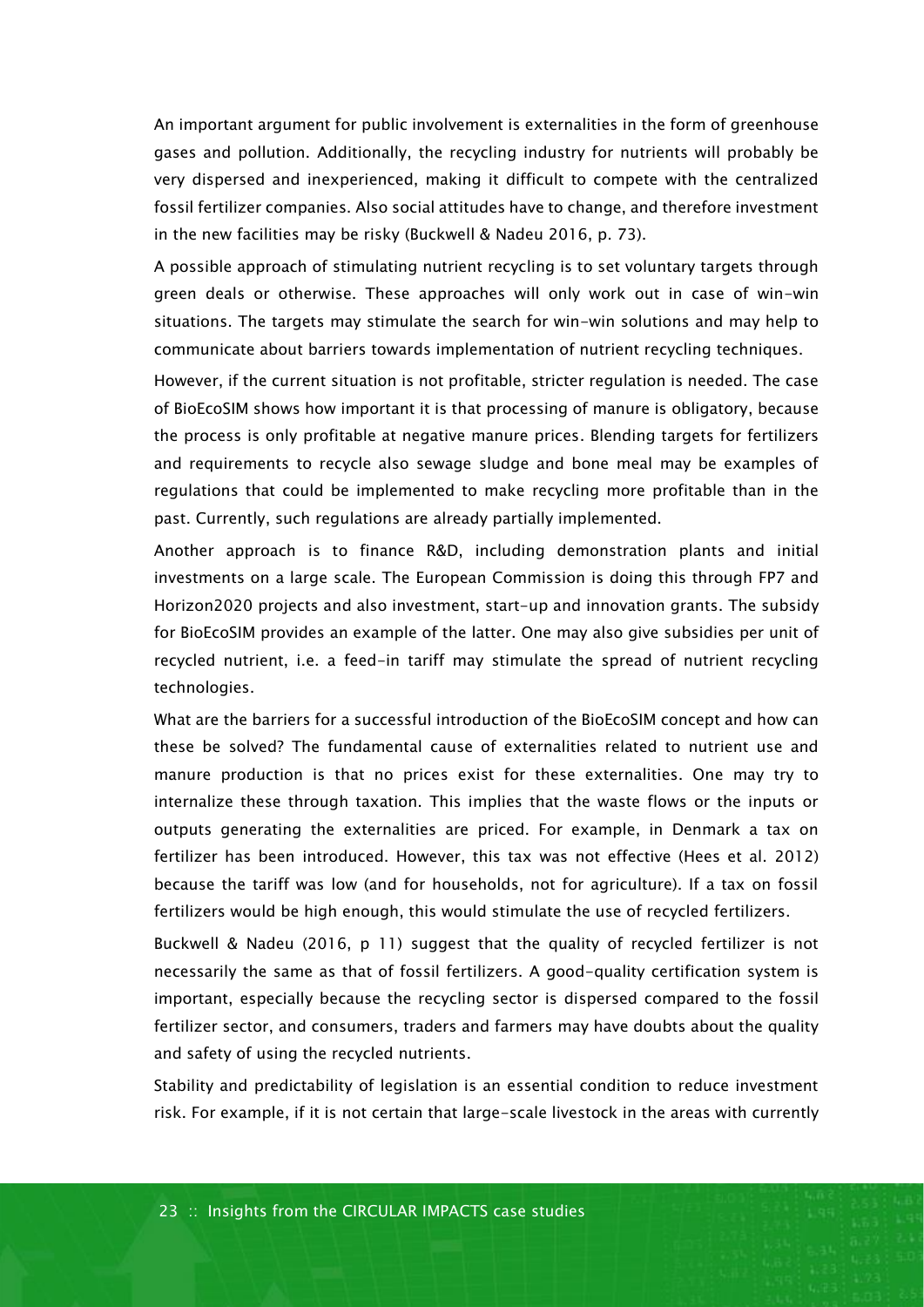excess manure supply will continue to exist for some time, the investment in projects like BioEcoSIM may be too risky.

### <span id="page-31-0"></span>3.9 Conclusions

On BioEcoSIM: On the one hand, a business case like BioEcoSIM is mainly a technology that reduces transport cost and therefore saves money for the intensive livestock farmers. On the other hand, BioEcoSIM provides benefits with respect to greenhouse gas emissions and particulate matter emissions. Additionally, it does make more precise and therefore more efficient nutrient application possible, potentially reducing phosphate accumulation in the soil and eutrophication of water. Furthermore, the BioEcoSIM process may reduce greenhouse gas emissions and other emissions of manure transport and storage. However, since manure is already recycled in the baseline (i.e. used on arable and grassland), the BioEcoSIM concept has limited effect on conservation of phosphorus.

A requirement for profitability of BioEcoSIM is a negative manure price, i.e. the existence in certain regions of large-scale intensive animal production. Another solution to the excess of manure supply could be a situation where arable and animal farming are more in equilibrium.

On manure and phosphorus recycling: Phosphorus depletion will not pose a significant problem in the coming decades, but because stocks, production and exports are concentrated in a small number of regions and the EU depends almost completely on imports, geo-political uncertainties are an important argument to reduce dependency on primary phosphorus sources. As mentioned, the effect of BioEcoSIM on preventing phosphorus depletion is limited. However, if other types of biomass, like sewage sludge, are recycled, the effect on phosphorus depletion will be significant.

The case on manure recycling shows that legislation restricting manure application on land combined with requirements to process excess manure resulted in less phosphorus application on land in Western Europe, with as a consequence less phosphorus accumulation in the soil. The legislation created a negative price for manure and therefore business opportunities for manure processing. Because legislation can be such a decisive factor in this regard, implementing it with a long-term vision in mind is of the essence. Investors need to be sure that the regulatory framework does not change drastically in the short term.

On impact: As far as the BioEcoSIM business case brings down the cost of manure processing, the negative price of manure in several regions of Western Europe will be reduced. This implies lower cost for intensive livestock farmers and lower benefits from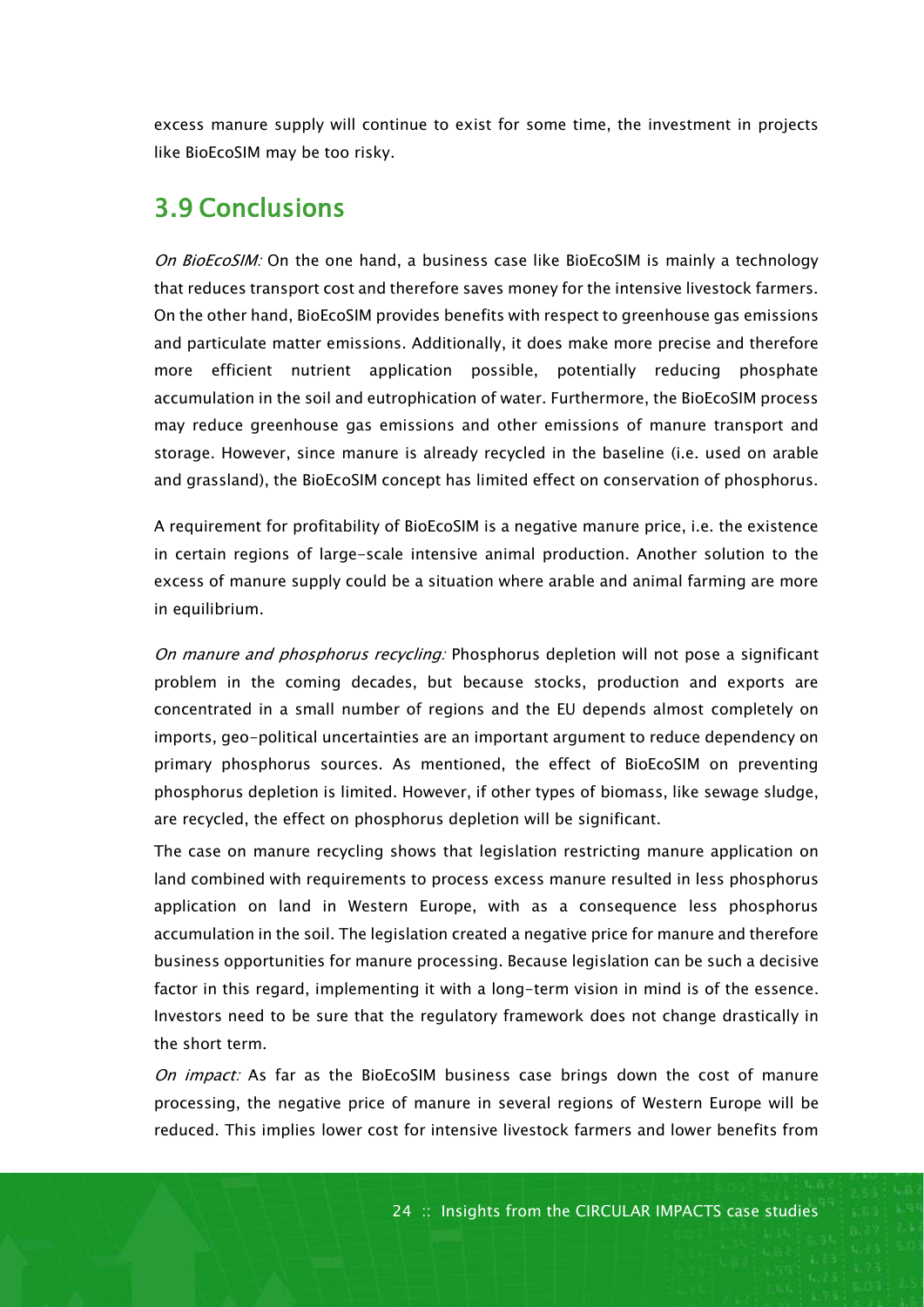manure supply for the crop farmers in the neighbourhood of intensive livestock farmers. With respect to the environment, BioEcoSIM has a (restricted) positive impact on reduction of greenhouse gas emissions and particulate matter formation.

With respect to social impacts, one should note that the new technique is not labour intensive and it not expected that there would be a significant change of employment. As far as there are fewer dangerous materials like cadmium in secondary fertilizers compared to fossil fertilizers, health and ecosystems may be improved.

Policy recommendations: Standardisation and certification are crucial with regard to the markets for secondary fertilizers, and regulatory barriers have to be solved. Another issue is innovation policy. As shown, innovation policy for manure processing mainly reduces transport cost and potentially increases opportunities for better fertilizer efficiency. Also for other waste streams that contain phosphorus, innovation policy may help to develop better and cheaper technologies. Targets and feed-in tariffs may also help.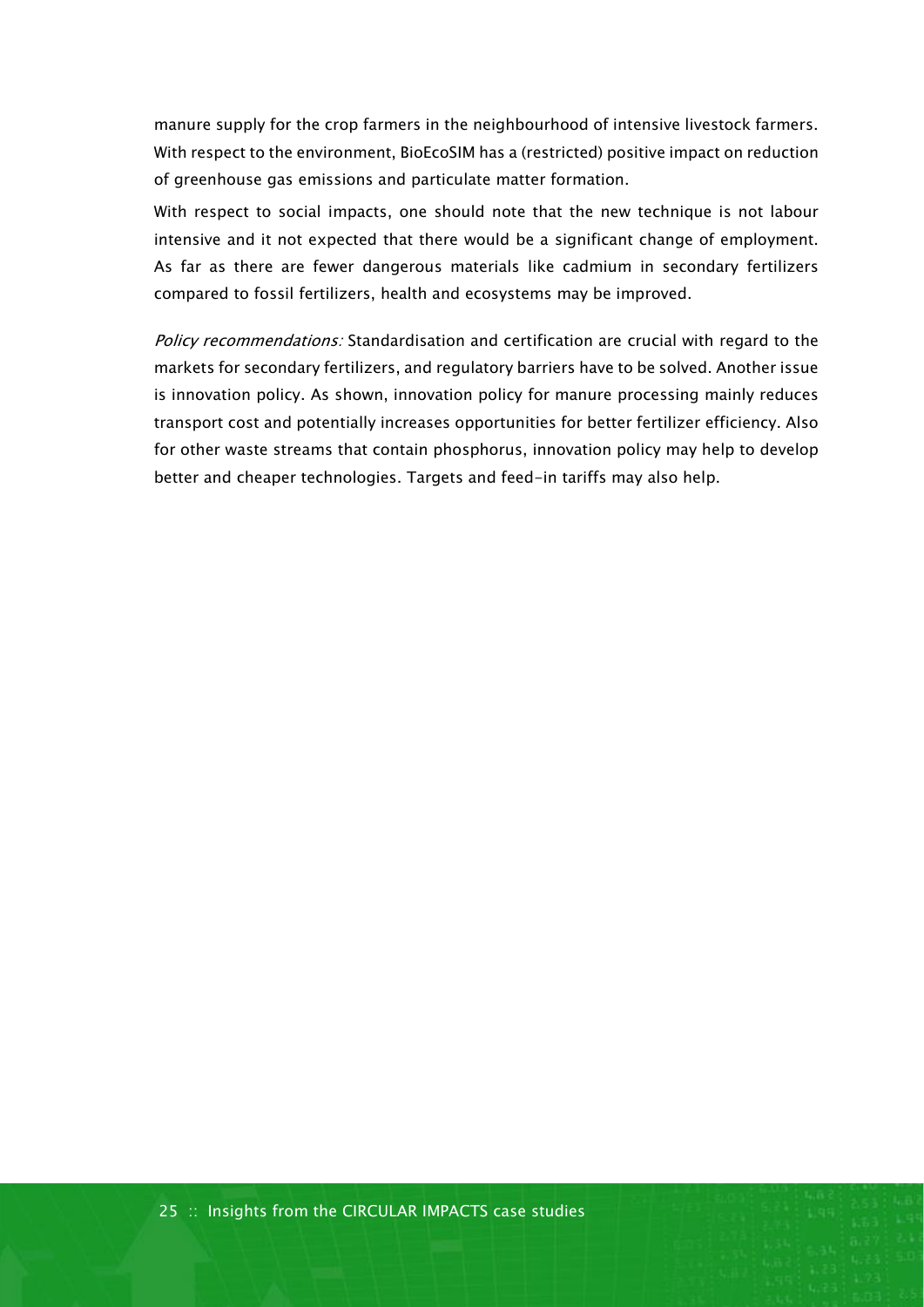## <span id="page-33-0"></span>4 :: Car sharing in Germany

#### <span id="page-33-1"></span>4.1 Introduction

The mobility sector is currently undergoing a series of fundamental changes, including a shift towards non-fossil fuels, autonomous driving and to mobility as a service. Car sharing is a crucial part of this mobility-as-a-service sector.

In this case study, three scenarios of car sharing development in Germany through 2030 are developed: a business-as-usual (BAU) scenario with lower levels of car sharing and two circular scenarios with significantly higher levels of car sharing. All 2030 scenarios are based on a set of underlying assumptions wherein the passenger-vehicle sector achieves greenhouse-gas emission reductions at levels in line with the German government's climate commitments under the Paris agreement (based on Agora Verkehrswende, 2018). In addition, in all 2030 scenarios, the number of electric vehicles on German streets reaches 5 million by 2030. Achieving these ambitious assumptions is contingent on corresponding and effective policy interventions in Germany and the EU. With this common substrate to all the 2030 scenarios, the specific effects of car sharing can be better analysed.

While the default case-study methodology developed for CIRCULAR IMPACTS calls for comparing a single circular scenario to the BAU scenario, a second circular scenario was developed for this car-sharing case study to address uncertainties regarding potential future technological and behavioural developments that could significantly affect the impacts of this circular-economy transition.

### <span id="page-33-2"></span>4.2 The baseline

The two business models compared in this case study co-exist in both the baseline and circular scenarios. The scenarios are distinguished from one another by the differing degrees to which car sharing is used vis-à-vis private vehicles.

In the predominant business model of private motorised transport, the car manufacturer supplies a vehicle to a retailer and the retailer then sells the vehicle to the end consumer. In this model, the consumer takes care of all maintenance costs, such as insurance, taxes and repairs, which are frequently provided by independent garages. In this linear model, the car may be used by several consumers sequentially (via resale of the used vehicle to a new private owner), but the use intensity of the vehicle is relatively low. Eventually, the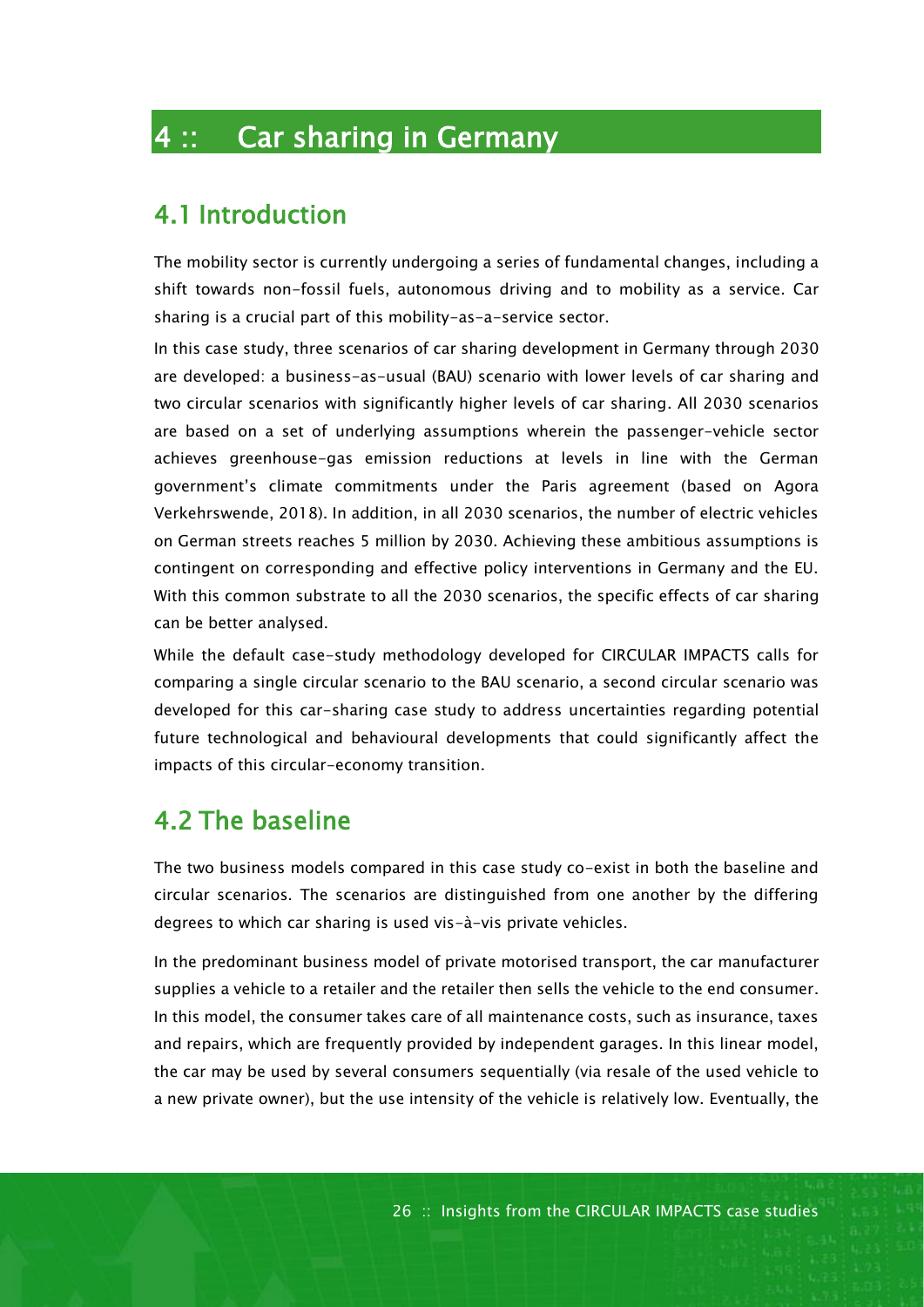car is sold or scrapped, in which a portion of the material stream is recycled while the other portion is permanently disposed.

In the BAU 2030 scenario, car sharing continues rapidly growing, reaching a level in 2030 where it constitutes 0.5% (one half of 1%) of passenger-kilometres covered by motorised passenger vehicles. This is a level five times higher than today's share of about  $1/10<sup>th</sup>$  of 1% and corresponds to a compound annual growth rate of about 12%. In this scenario, car sharing's effects on vehicle use and ownership are within the mid-range of recent empirical studies carried out in Germany regarding these effects.

#### <span id="page-34-0"></span>4.3 The new business case

In the car-sharing business model, the car remains in the ownership of the mobility service provider, which could either be the car manufacturer or a service provider. Hence, the maintenance costs are undertaken by the service provider, which is likely to cooperate with a pre-determined set of garages for repairs.

Car sharing means organised, shared use of vehicles by a larger number of people (Pieper et al 2013). This study focuses on two types: station-based car sharing and free-floating car sharing. With station-based car sharing (e.g. Cambio, Stadtmobil), a driver picks up the car at fixed locations (i.e. stations) and typically brings it back to the same station after use. In Germany, station-based providers now have 10,050 car-sharing vehicles at about 5,000 stations throughout Germany (BCS, 2018). With free-floating car sharing (e.g.DriveNow, Car2Go), a driver finds the car-sharing vehicle by mobile phone, drives it to his or her destination, and simply parks the vehicle nearby. Free-floating providers in Germany now provide 7,900 vehicles serving several large urban centres (BCS, 2018). Hiring and renting cars amongst individuals who do not know each other is known as peer-to-peer car sharing. The mediation between the private car owner and the person searching for a car is provided by a platform (e.g. drivy), where one can typically register without any cost. For the use of this mediation service, and often insurance, the platform usually charges a fee. Peer-to-peer car sharing is not explicitly examined further in this case study due to the limited data available at present.

In the first circular-economy scenario (titled Circular "Green" 2030), car sharing experiences disruptive growth while acting as a catalyst for reducing private-vehicle ownership and use. In the second circular-economy scenario (titled Circular "Gray" 2030), the disruptive growth of shared mobility tends to attract users from public transport, while the dynamics associated with autonomous vehicles (lower costs and high convenience) lead to an increase in the number of motor vehicles and motor-vehicle passenger-kilometres. In both circular scenarios, there is disruptive growth, with 2.5% of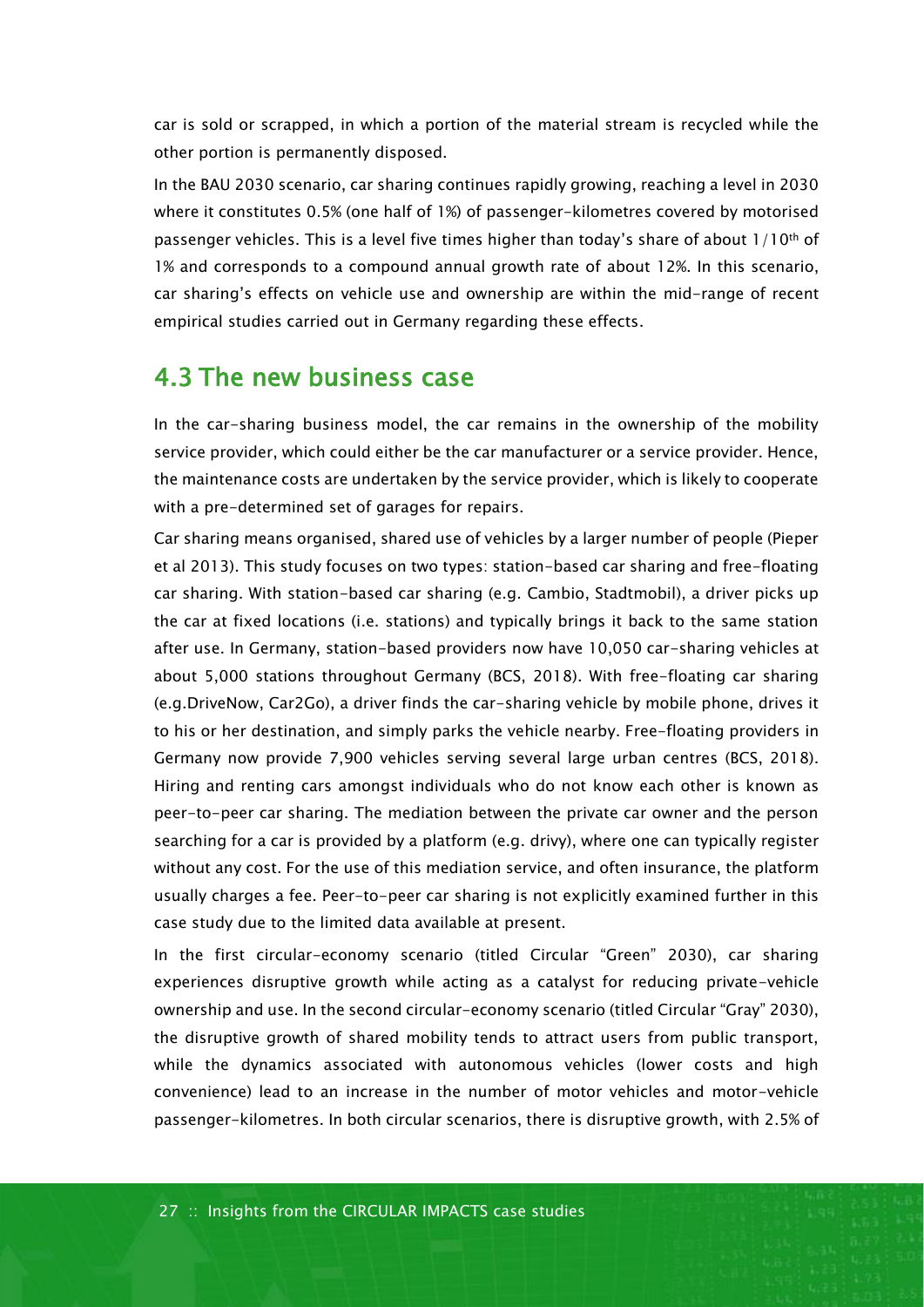the passenger-kilometres in motorised passenger vehicles taking place via car sharing ("shared mobility" in the Circular "Gray" scenario due to the convergence of car sharing and ride sharing).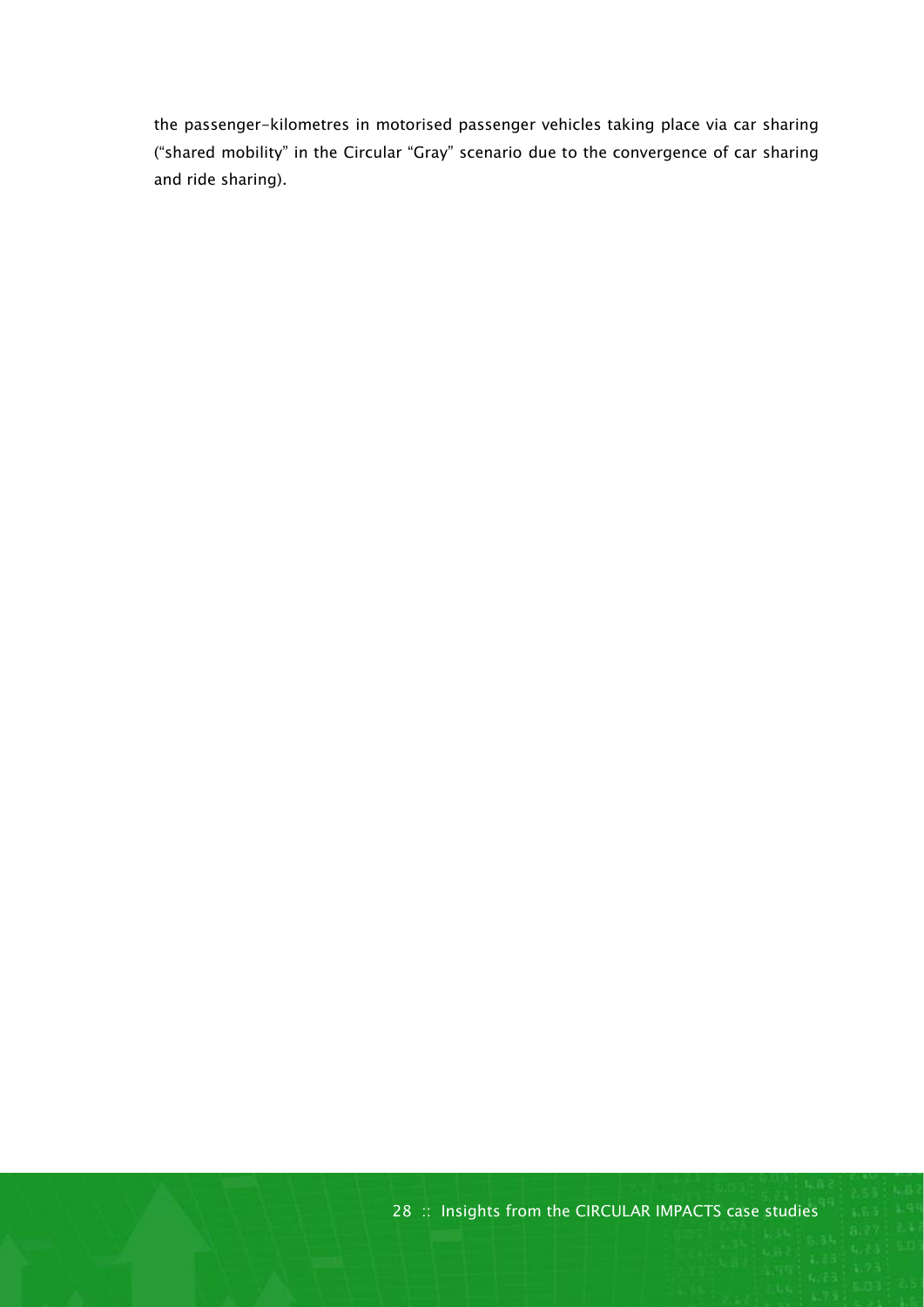#### Table 1: Assumptions used in the scenario analysis

| <b>Assumption</b>                                                                          | <b>BAU</b><br>2030             | Circular "Green"<br>2030       | Circular "Gray"<br>2030                    |
|--------------------------------------------------------------------------------------------|--------------------------------|--------------------------------|--------------------------------------------|
| Percentage of passenger<br>motor-vehicle<br>passenger-kilometres<br>covered by car sharing | 0.5% covered<br>by car sharing | 2.5% covered by<br>car sharing | 2.5% covered by<br>shared mobility         |
| Net reduction of<br>passenger vehicles per<br>car-sharing vehicle                          | Reduction of 2<br>vehicles     | Reduction of 2<br>vehicles     | Vehicle increase of<br>10% (0.1 vehicles)  |
| Net reduction in total<br>pkm of motor vehicles<br>per pkm covered by car<br>sharing       | Reduction of<br>$3.7$ pkm      | Reduction of<br>3.7 pkm        | Pkm increase of 10%<br>$(0.1 \text{ pkm})$ |

#### <span id="page-36-0"></span>4.4 Changes in the key sector

To analyse the impacts of the scenarios, the case-study team undertook a numerical analysis using a large number of parameters and projections related to motor-vehicle travel, emissions data, new-vehicle production, the vehicle stock, and vehicle lifespans.

[Figure 2](#page-37-0) shows the case-study results for the annual passenger-km travelled in Germany by motor vehicles in 2030, breaking them down by use application (private car or car sharing) as well as energy source (fossil fuel or electric). Including the base year of 2017 allows a comparison to today's situation. In the Circular "Green" 2030 scenario, the total passenger-km of motorised passenger vehicles is reduced by 7% compared to the BAU scenario, whereas the Circular "Gray" scenario drives an increase of 2% in passenger-km.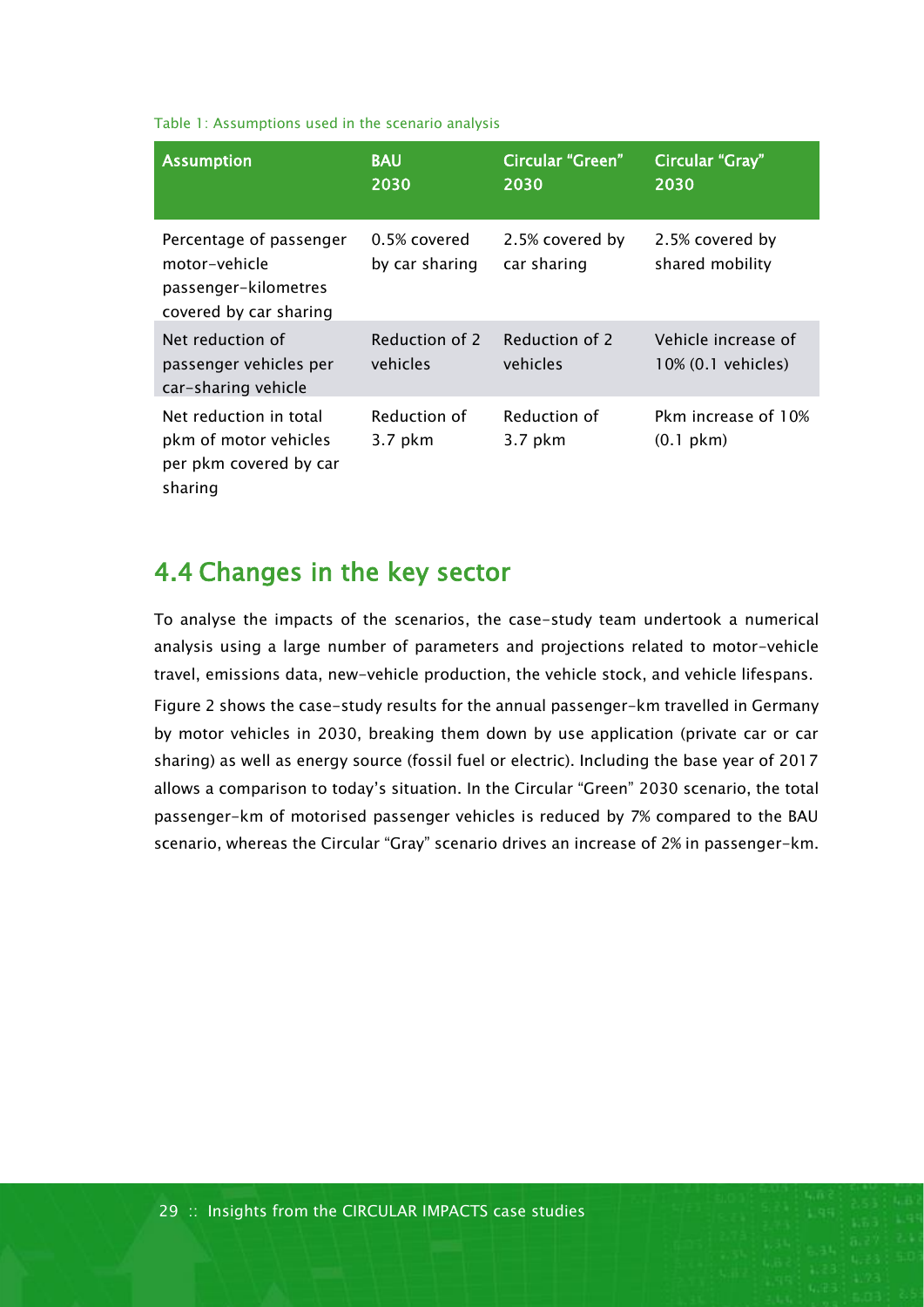

<span id="page-37-0"></span>Figure 2. Annual passenger-km in Germany (motorised passenger vehicles)

The most dramatic sectoral change relates to the production of new vehicles. In the Circular "Green" 2030 Scenario, car production for the German market falls 16%, while 5% of new-car production is for the car-sharing market. In contrast, car production actually increases slightly (by 1%) in the Circular "Gray" Scenario.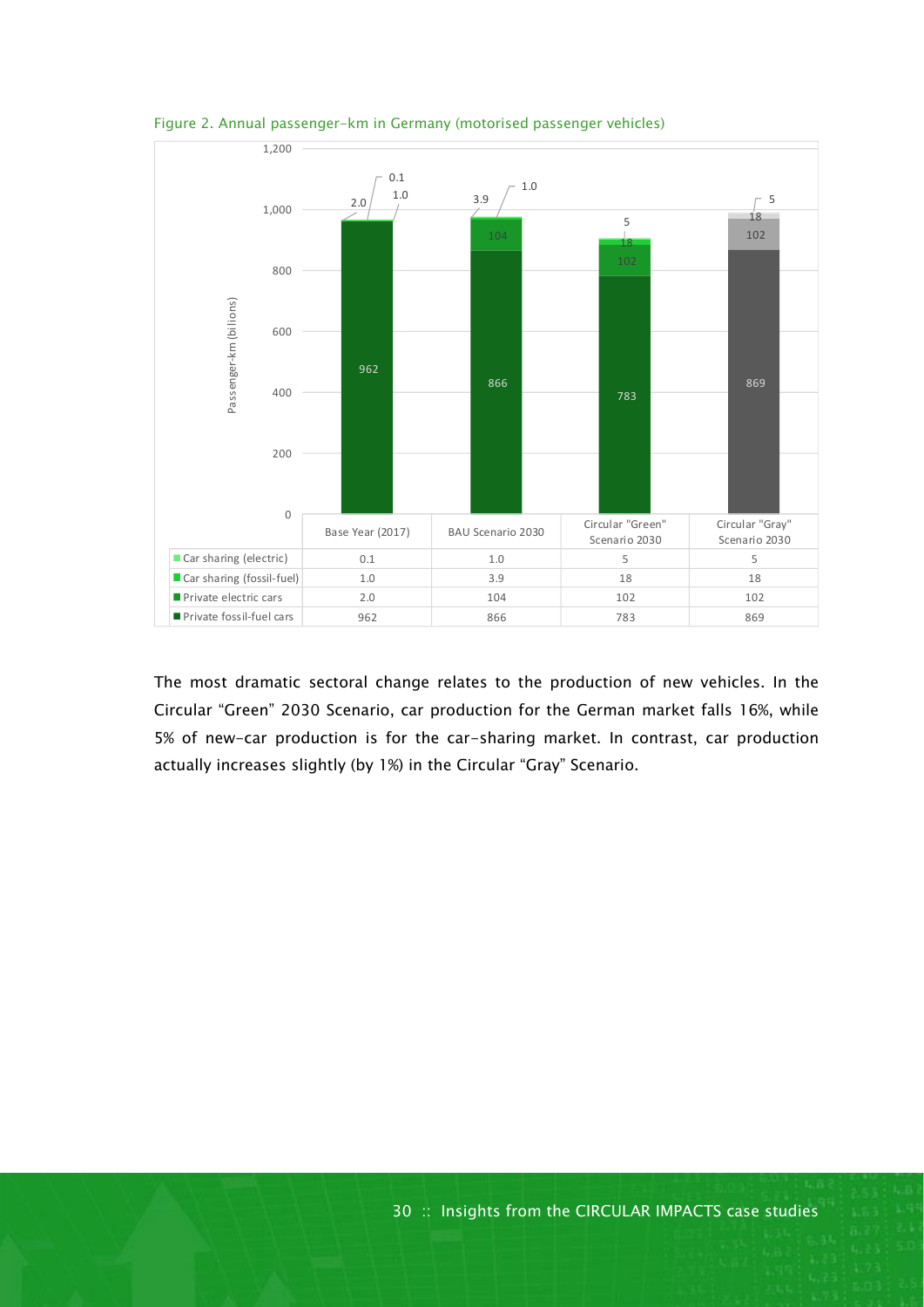

<span id="page-38-0"></span>Figure 3. New passenger vehicles in Germany

The circular scenarios differ significantly from the BAU scenario in the way that increases in car sharing could alter the make-up of the vehicle fleet [\(Figure 4\)](#page-39-1). In the BAU scenario, without a significant share of car sharing and barring changes in usage rates of passenger vehicles, the number of cars would increase by 0.5%, in line with the expected increase in passenger-km. By design, all scenarios have the same electric vehicle fleet (BEV and PHEV) of five million units while in the two circular scenarios the car-sharing fleets are of equivalent size. In the Circular "Green" 2030 scenario with a high replacement ratio, the fleet of fossil-fuel vehicles is reduced quite substantially by 2030, by over 9% compared with BAU. However in the Circular "Grey" 2030 scenario with its low replacement ratio the car fleet even slightly increases with a little bit less than 0.1% compared with BAU.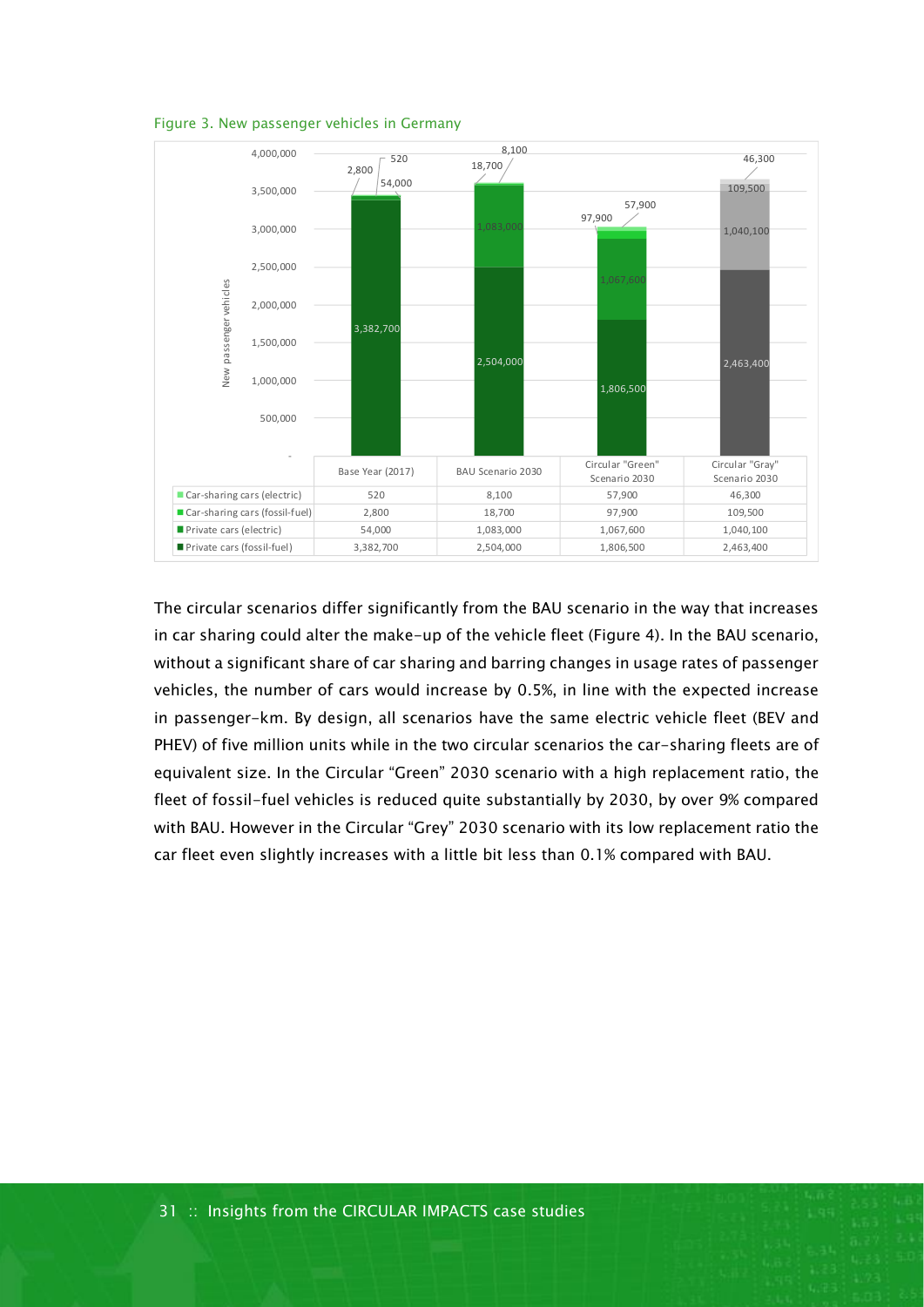

#### <span id="page-39-1"></span>Figure 4: Passenger-vehicle stock in Germany

#### <span id="page-39-0"></span>4.5 Effects on other parts of the economy

The total number of new passenger vehicles in Germany is 16% lower in the Circular "Green" 2030 scenario than it is in the BAU scenario. In addition to the effects of this drop in new-car sales, a significant diversion of new vehicles into car-sharing applications would have dramatic implications for the automobile market and the business models of automobile manufacturers and retailers. Since the mobility sector is subject to different dynamic trends, it is challenging to forecast future economic responses to car sharing. For scope reasons, it was not possible to do a numerical analysis of these effects at the same level of detail as for the data presented above.

However, there do exist different estimations and projections of vehicle sales and emerging business opportunities, including the impacts on sales, revenue and opportunities arising from the different business models. BCG estimated car sharing would decrease the number of European vehicles sold by some 182,000, or about 1% (BCG, 2016). The company also estimated that car sharing would increase business opportunities (also for car manufacturers, who may provide mobility services). BCG expected Europe to be the region generating the greatest amount of car-sharing revenue in 2021 (€2.1 billion), followed by Asia-Pacific (€1.5 billion) and North America (€1.1 billion) (BCG, 2016). McKinsey estimated that car sharing would lead to opportunities beyond selling mobility services or building purpose-built vehicles, including gaining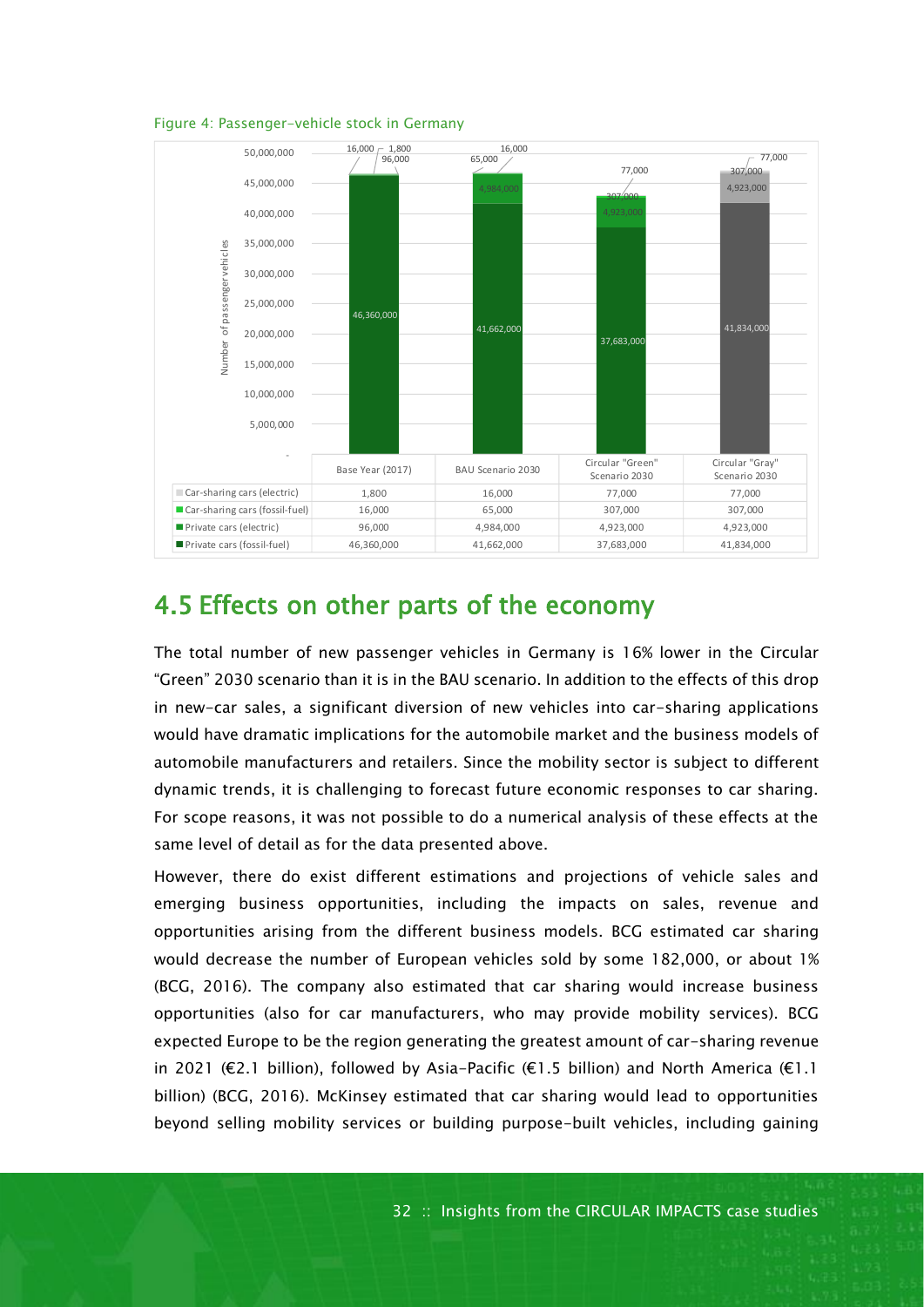customer data, testing new technologies and ensuring fleet emission compliance (via electric vehicles) (McKinsey, 2017).

### <span id="page-40-0"></span>4.6 The impact on the environment and society

The social impacts from car sharing can be positive or negative. Since many of them are socio-economic effects, they are highly linked to business models and overall changes in the mobility sector. These social impacts included issues of accessibility of car-sharing services (by region, income class or socio-demographic profile), health impacts (whether car sharing influences overall mobility behaviour) and social cohesion (to a very limited extent).

Also with regard to environmental impacts, car-sharing can have several positive or negative environmental impacts related to the composition of the car-sharing fleet, changes in car ownership and respective implications for the modal split or total demand for mobility. When analysing the greenhouse-gas emissions for this case study, significant reductions in greenhouse-gas emissions are evident in both the BAU and the two circular scenarios. The calculation includes both production-related and use-related greenhouse-gas emissions. The most important factor behind the significant drop in emissions from present-day levels is the rise in the average energy-efficiency of vehicles and the increased use of electric vehicles. The increased use of electric vehicles explains the relatively large increase in production related emissions in the BAU scenario. Greenhouse gas emissions are reduced with almost 10% in the Circular "Green" 2030 Scenario compared with the BAU, while greenhouse gas emissions even are a little bit larger in the Circular "Grey" 2030 Scenario (see [Figure 5\)](#page-41-0).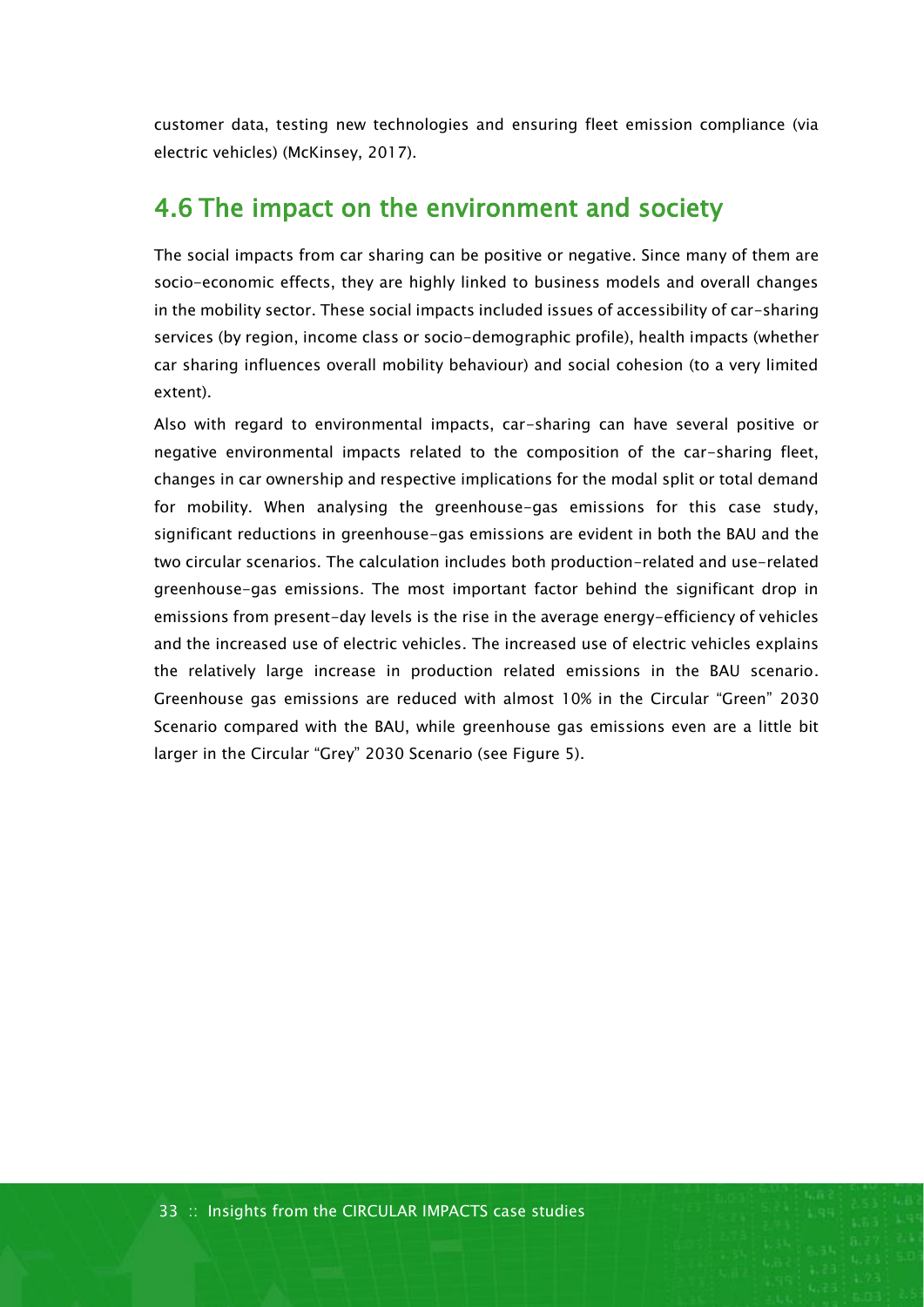

<span id="page-41-0"></span>

With regard to the replacement of private cars due to car sharing, the literature studies identify a range of replaced private vehicles due to present-day car sharing of between 3 and 20 cars. Such replacement of private cars leads to several beneficial environmental impacts, such as a decreased demand for parking space. Since car-sharing users have to pay the full operational costs of vehicle use, while for the use of private cars many costs are "hidden", there is an incentive to drive less by car. Hence, car sharing could potentially help trigger multi-modal mobility, including the use of public transport or bikes. However, whenever shared mobility models (car sharing and ride sharing) attracts people from public transport, it generally leads to negative impacts related to the use of public transport. Several studies assessed station-based car sharing to be more environmental friendly than free-floating car sharing schemes.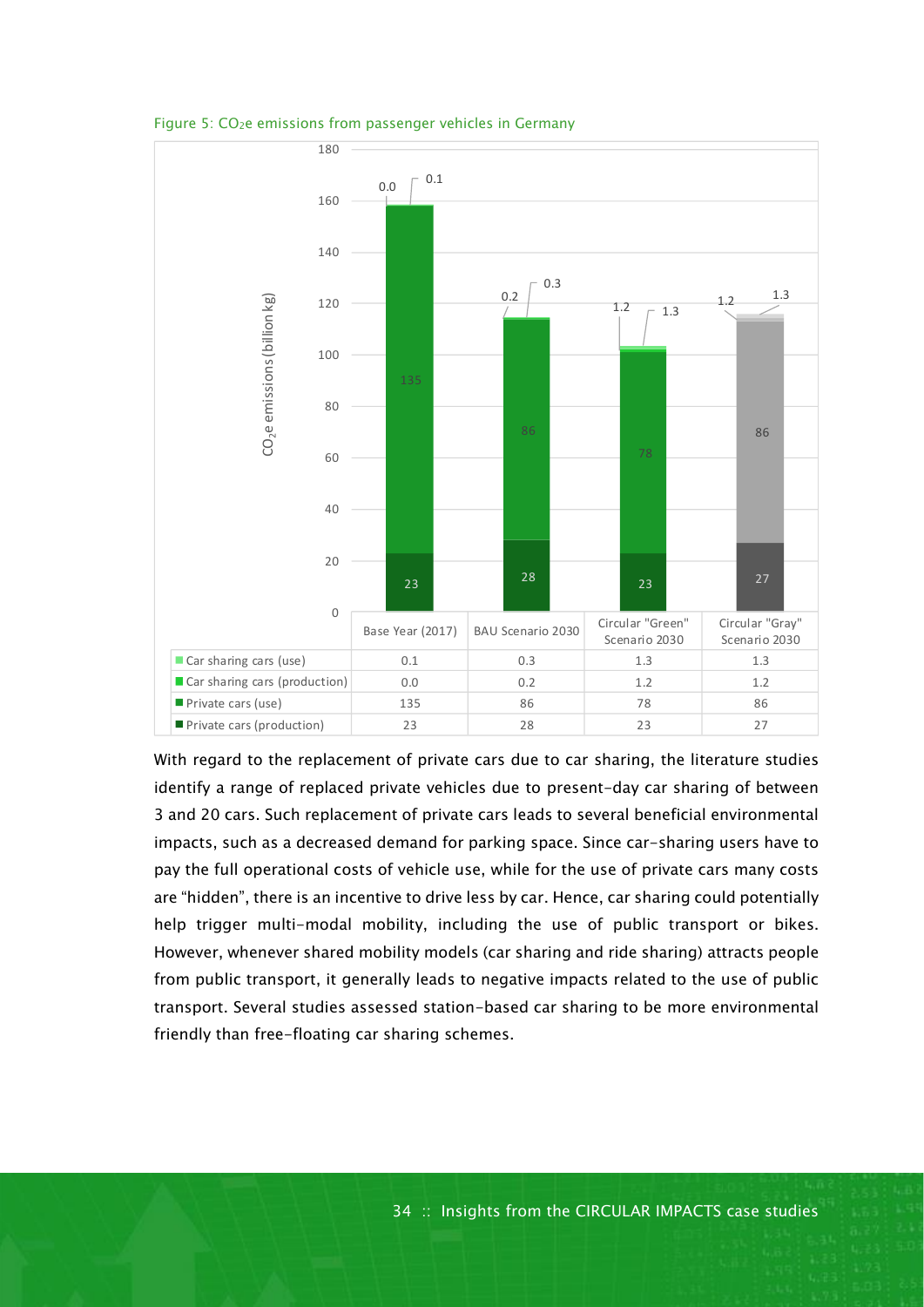#### <span id="page-42-0"></span>4.7 Are alternatives available?

For many types of trips, alternatives to car sharing are public transport, pedestrians, bicycles and autonomous and connected mobility. The types of mobility available and the number of business models behind its delivery have increased significantly in recent years.

Itself an example of the sharing economy, public transport is perhaps the premier alternative. Public transport is relatively low cost and accessible for most people (including people who would be excluded due to the digital divide); it is suited to the urban context (like car sharing) and can move more people within dense cities than any other mode. Over small distances, walking is a good alternative for car sharing due to its positive social effects (e.g. health impacts) and environmental effects (low emissions, etc.). Cycling can cover larger distances than walking and is beneficial both environmentally (less resource intensive) and socially (positive health impacts, costeffective). Globally, there is an increasing use of pedelecs and bicycles in general. Autonomous and connected mobility could potentially transport a large number of people with a limited amount of vehicles. However, there is a risk that the use of such vehicles induces additional traffic, since costs are potentially cheap and no license is required for an individual to use an autonomous vehicle (UBA, 2017).

#### <span id="page-42-1"></span>4.8 Policy options

In order to achieve a transition in the traffic sector, a policy mix that is effective, technology-neutral, predictable, cost-effective and enforceable is preferable (Damert & Rudolph, 2018). Only such a policy mix would take into account that also environmental beneficial transport modes can have negative externalities (e.g. ride sharing) or not be suitable to replace less beneficial transport modes completely (e.g. bikes). A policy mix, which is including these negative externalities, without picking a specific technology or mode of transport, first reduces or eliminates subsidies to the transport sector that are environmentally harmful. As a second step, the undesired outcomes should be avoided by pricing their underlying drivers. In case of congestion and lack of parking lots, this could be, for example, congestion pricing. As a third step, it is important to provide transport modes that are environmentally beneficial. This includes providing bicycle lanes, good public transport services and potentially parking lots for car sharing. With respect to car sharing, station-based schemes seem to be environmentally more beneficial, which is why they should be preferred. As a fourth step, monitoring and ongoing adaption of the policy mix are necessary to cope with future challenges in the transport sector. These challenges might include a dissolution of the boundaries between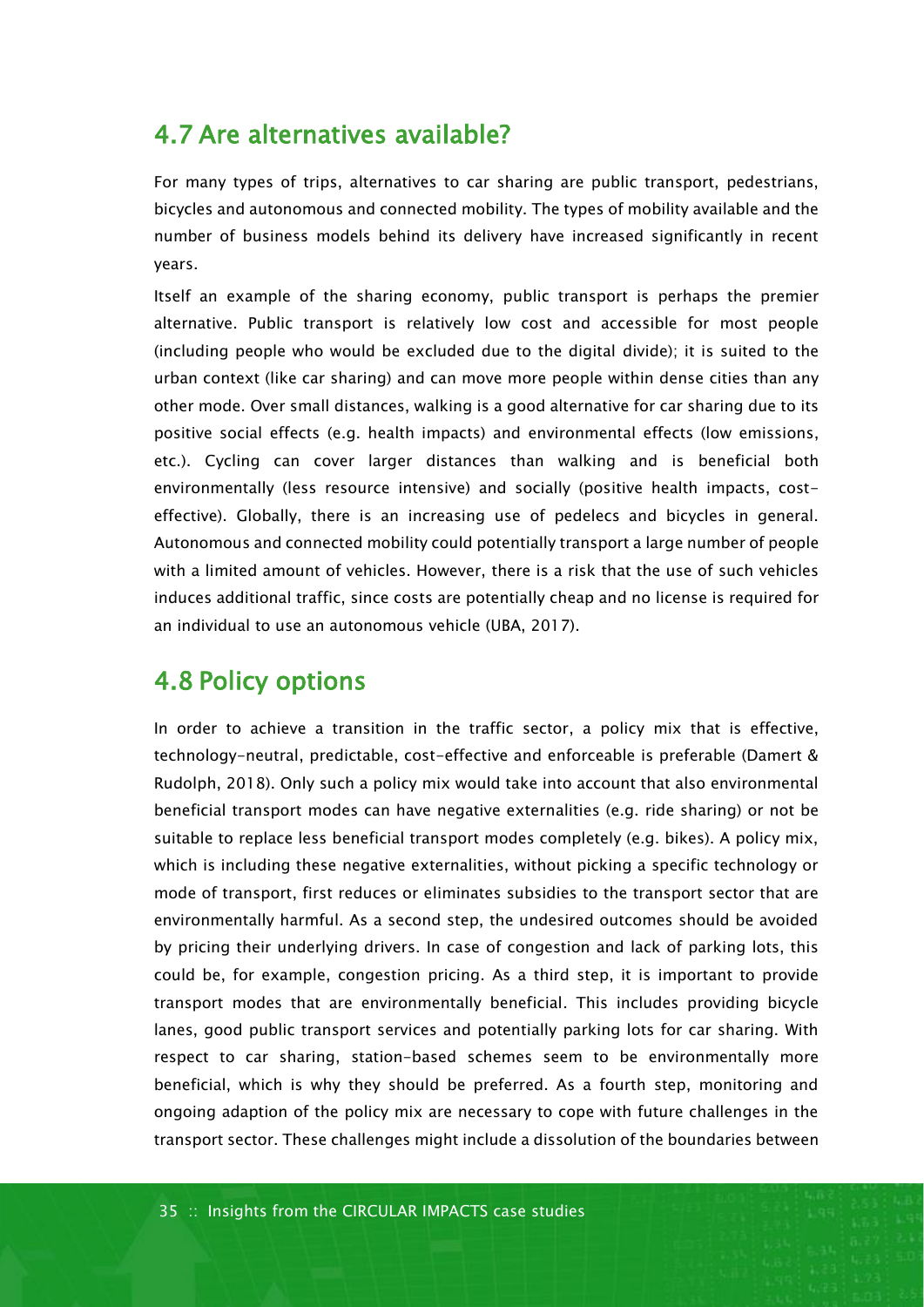pure car sharing, public transport and partly privately owned cars, since these business models seem to be getting more similar as technology progresses. The key question for policy makers is either to embrace new transport services and to combine their services with those from public transport, or strengthen the boundaries between the two transport schemes. Generally, car sharing leads to the most environmental benefits when it is linked to other modes of transport, not only including public transport, but also bicycle and pedestrian traffic. To exploit these synergies, support for multi-modal transport is necessary—it is not sufficient to support only car sharing.

#### <span id="page-43-0"></span>4.9 Conclusions

Car sharing is one part of a broad and diversifying multi-modal transport regime. The overall growth of car sharing and the extent of its impacts are highly dependent on its interlinkages with and effects on other transport modes, especially public transport. The environmental and social benefits of car sharing are higher when it acts as a catalyst for the increased use of environmentally friendly modes of transport. Therefore, policies addressing car sharing need to be well embedded in the overall transport-policy landscape. Thus, policies providing free parking spaces for car-sharing vehicles should be aligned with policies that address the externalities of unsustainable transport (e.g. via tolls for cars or withdrawing subsidies for private cars) while facilitating the development of multi-modal transport systems that can move high numbers of people in environmentally friendly ways (e.g. by financing bicycle lanes and public transport).

The car-sharing case study also points to broader conclusions about circular-economy transitions, especially ones related to the sharing economy. Public transport is a form of shared mobility itself, one that long predates the advent of smartphone-enabled carsharing services. The case has helped to make it clear that understanding the full impacts of circular-economy transitions requires examining a broader set of effects than product- or service-specific replacements of a linear process with a circular one.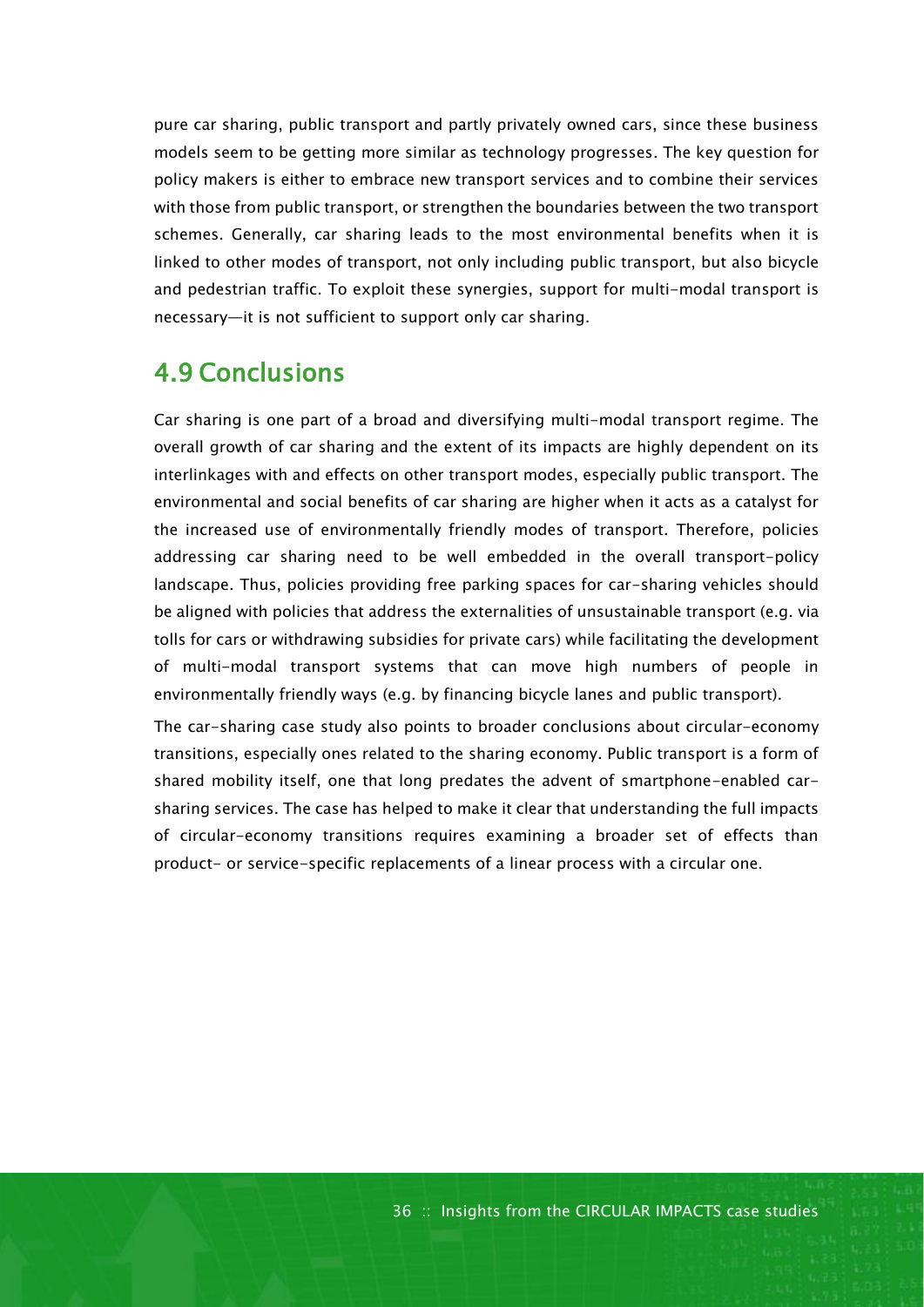### <span id="page-44-1"></span><span id="page-44-0"></span>5.1 Introduction

Battery-powered electric vehicles (EVs) are among the key technologies for decarbonising road transport (EEA, 2016). At present, lithium-ion batteries are the most common type of battery used in these vehicles (EEA, 2016). The manufacturing of these batteries requires several different raw materials, of which, some have a high economic importance and face supply risks (Lebedeva et al., 2017). The anticipated increase in EV sales will also increase demand for lithium-ion batteries and the materials needed for their manufacturing (IEA, 2017). To this end, the questions of what will happen to the large number of lithium-ion batteries that will reach at some point the end of their life cycle and how their valuable materials can be recovered and recycled will become increasingly important. These questions are very relevant for Europe which is lacking a strong domestic battery cell manufacturing<sup>9</sup> base (Lebedeva et al., 2017) and is considered to have a good potential to become a global leader in recycling (Steen et al., 2017).

The case study investigates the consequence of two scenario options to recycle batteries from electric vehicles in the year 2030 and beyond. There is a high degree of uncertainty beyond 2030, but given that a significantly higher volume of EV batteries would be at their end of life in years later than 2030, the years 2035 and 2040 have also been analysed applying the same assumptions developed for 2030.

## <span id="page-44-2"></span>5.2 The baseline

l

Lithium-ion battery improvements in the last decade have been significant. The price has been steeply decreasing over the past five years (Shankleman, 2017) and it is likely to continue to do so. In 2015, the price of EV batteries ranged from \$320-460/kWh and many predict that by 2030 the price will fall to \$50-90/kWh (Berckmans et al., 2017; European Commission, 2016e; Curry, 2017).

As the price of cobalt increases, it is predicted that there will be a continued shift towards NMC and NCA blended lithium-ion batteries that need much less cobalt and therefore are more economical, while still achieving a good performance (Battery University, 2017).

<sup>9</sup> According to Lebedeva et al. (2017), cell manufacturing is one of the six segments of the automotive lithium-ion battery, for more details see section of this paper on technological development and the battery value chain.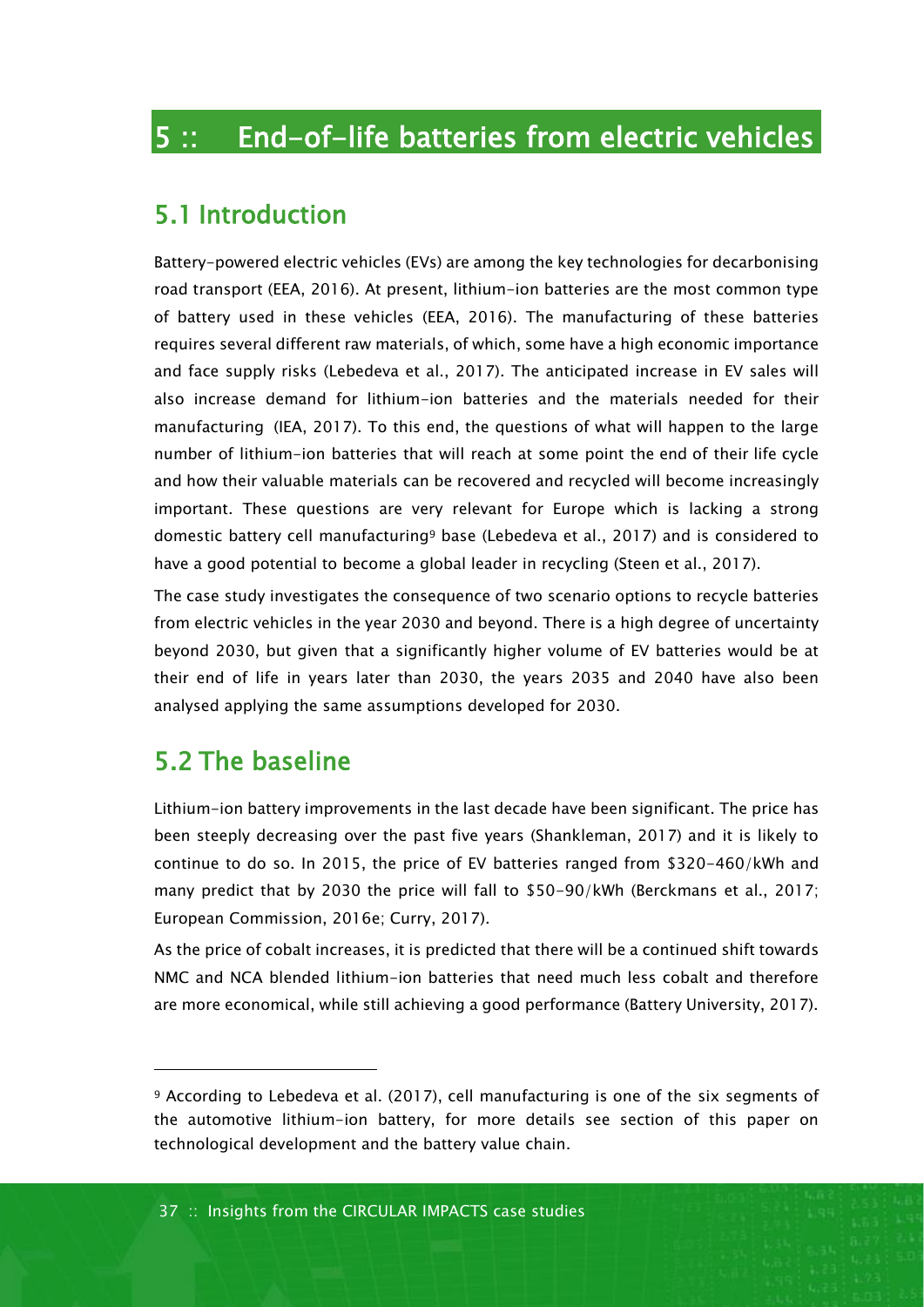By 2025, Shunmugasundaram et al. (2017) predict that less than 20% of cells will use the more traditional LCO technology while more than 40% will use NMC cathodes.

As the EV industry grows, battery recycling will become crucial and is a key sector where value can be created through jobs and materials (Lebadeva et al., 2016). Europe has an advantage being among the market leaders, particularly for the recycling of lithium-ion batteries (ibid). Although there is huge opportunity for EU industry and already some companies<sup>10</sup> are recycling these batteries, the lithium-ion battery recycling industry is not yet adequately developed to meet the expected volumes in years to come. The majority of EV batteries that have entered the market in recent years have not yet reached their end-of-life cycle. Therefore, the baseline for this case study is not available and instead the research team has developed two future scenarios to compare the economic, societal and environmental impacts of shifting towards a circular economy, with one scenario being more ambitious.

#### <span id="page-45-0"></span>5.3 The new business case

Recycling of batteries is especially important to recover critical raw materials (CRMs). CRMs are defined as raw materials that have both a high economic importance for the EU and are vulnerable to supply disruptions (European Commission, 2017b). Currently, cobalt is considered one of the twenty-seven critical raw materials, while lithium, nickel and aluminium are all within the candidate critical raw materials (European Commission, 2017b).

This case study applies two types of variables that have been determined through a review of secondary sources and validated through a workshop and interviews with experts in the field. Scenario 1 is less ambitious, with a relatively low collection/take back and recycling efficiency rates and Scenario 2 is the more ambitious scenario. Collection/take back rates have been taken from the European Commission's SET-Plan Action No.7 (European Commission, 2016e), while target rate and recycling efficiency rates have been taken from the Lebadeva et al. (2016) report by the JRC on the lithiumion battery value chain that shows two technically different recycling processes. These are shown in [Table 2.](#page-46-1)

<sup>10</sup> For example, Umicore, Accurec, Recupyl and SNAM.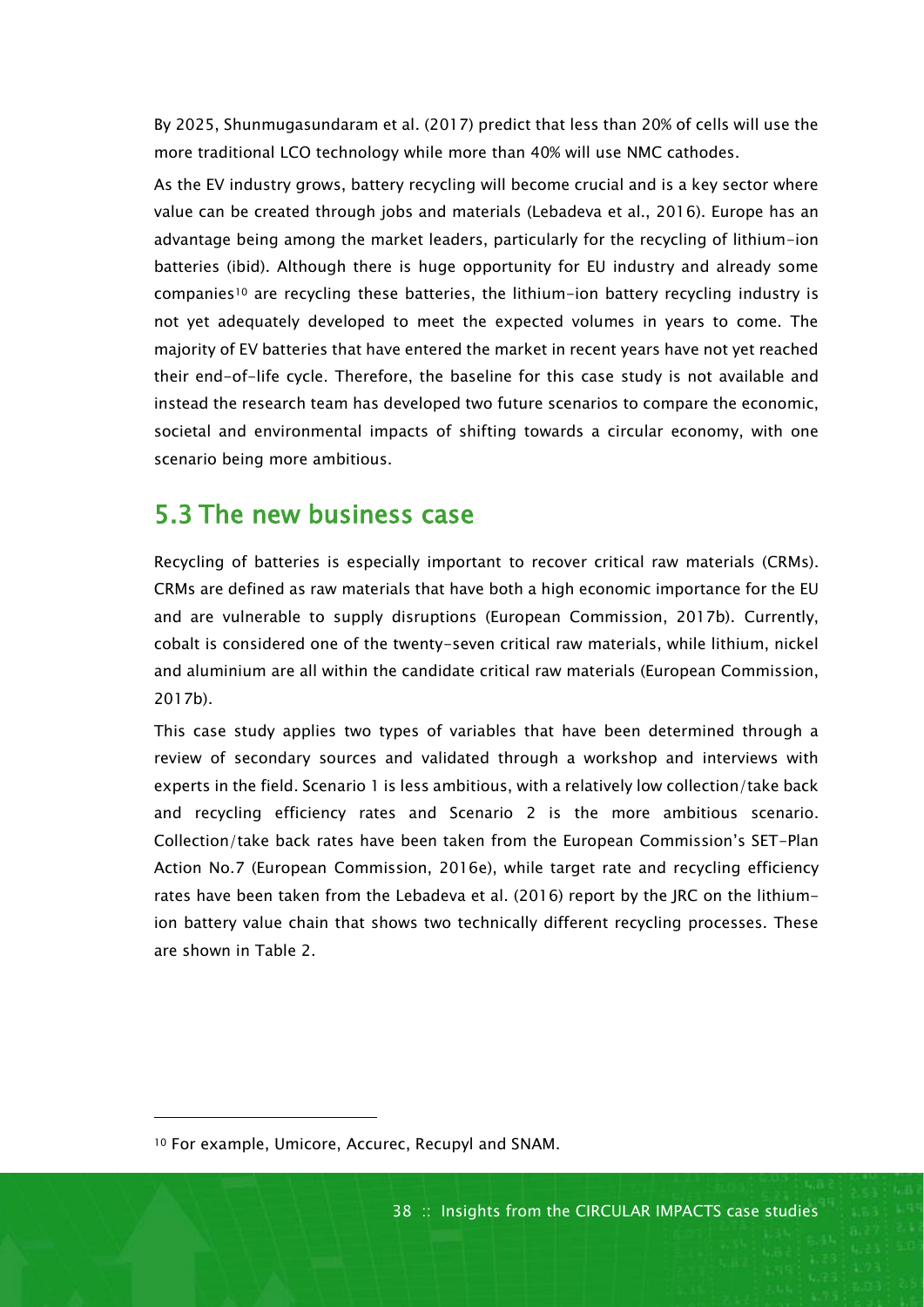<span id="page-46-1"></span>Table 2: Scenario variables

| <b>Battery Recycling</b>                                    | Scenario 1 | <b>Scenario 2</b> |
|-------------------------------------------------------------|------------|-------------------|
| Collection/take back rate<br>for recycling within the<br>EU | 65%        | 85%               |
| Cobalt recycling efficiency<br>rate                         | 94%        | 99%               |
| Nickel recycling efficiency<br>rate                         | 95%        | 97%               |
| Aluminium recycling<br>efficiency rate                      | 98%        | 98%               |
| Lithium recycling efficiency<br>rate                        | 57%        | 94%               |

#### <span id="page-46-0"></span>5.4 Changes in the key sector

The electric vehicle battery-recycling sector can be defined as the key sector for this analysis. Relevant for the development of this sector is first the supply of batteries to be recycled. Based on projections for electric vehicle sales and the use of batteries in second life applications<sup>11</sup>, it is projected that in 2030 46,540 MWh of batteries reach their end of life, 103,844 MWh in 2035 and 215,200 MWh in 2040. Depending on the type of batteries that have been used, the amount of raw materials in the batteries can be calculated.

Based on the collection/take back rates and the material recycling efficiency rates of the two scenarios combined with estimates of the amount of batteries that reach their endof-life in 2030, 2035 and 2040, the amounts of cobalt, nickel, aluminium and lithium produced can be calculated. By multiplying those by the price (because of large uncertainties in future prices, current prices are used) the consequences of high efficiency recycling compared with low efficiency recycling can be calculated. Revenues from sales of the secondary materials (cobalt, nickel, aluminium, lithium) included in the

<sup>&</sup>lt;sup>11</sup> An effective first lifetime of EV batteries in the vehicle is assumed to be 8 years on average and when a second-life is included, an extra life-time of 10 years has been added.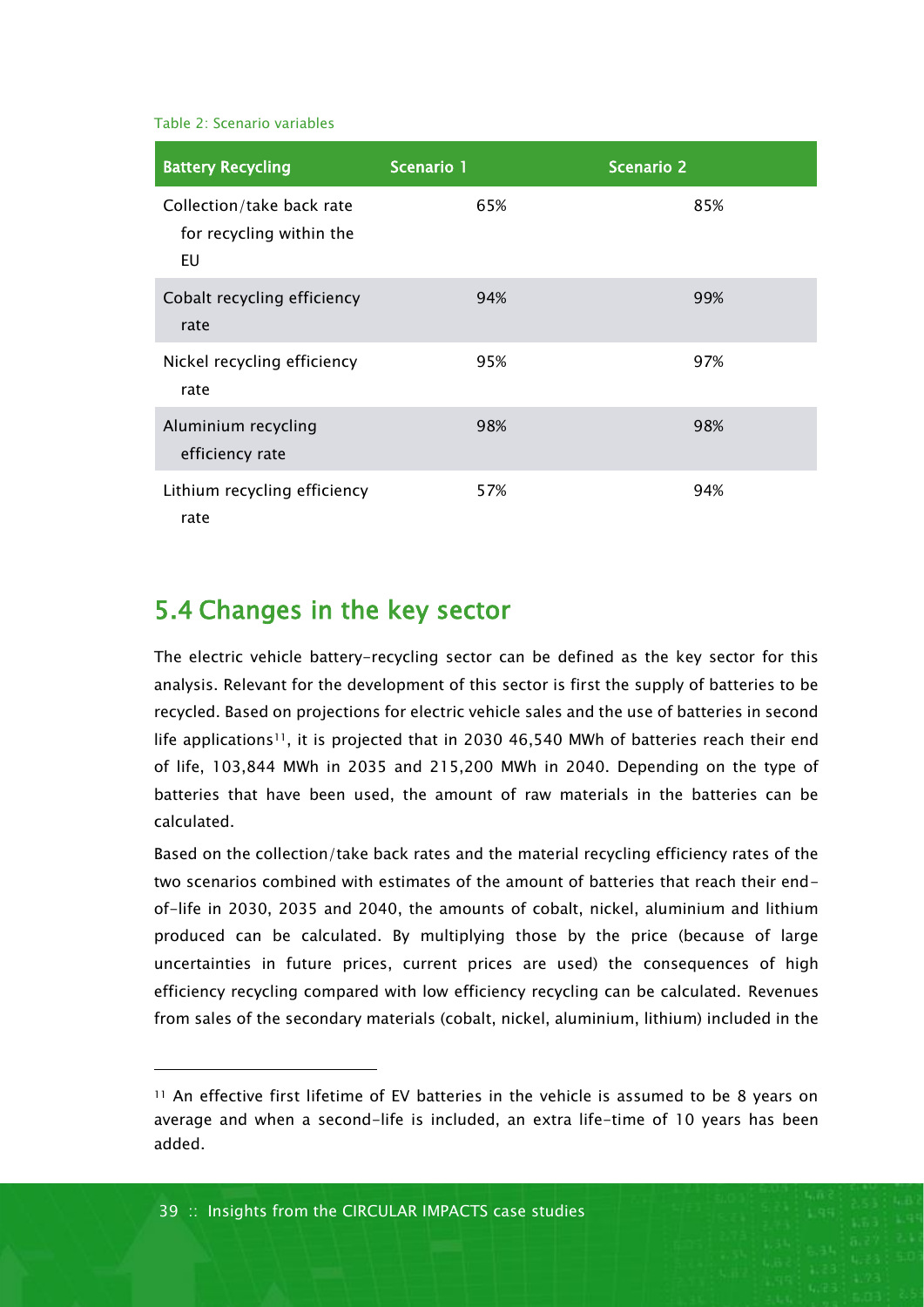study increases from €408 – 555 million in 2030. In 2040, the total revenues from sales of the secondary materials included in the study increases from  $E1.9$  - 2.6 billion. See [Table 3](#page-47-0) for more results.

|                                                   | <b>Scenario</b><br>1 | <b>Scenario</b><br>$\overline{2}$ | <b>Scenario</b><br>1 | <b>Scenario</b><br>$\overline{2}$ | Scenario 1 | Scenario 2 |
|---------------------------------------------------|----------------------|-----------------------------------|----------------------|-----------------------------------|------------|------------|
|                                                   | 2030                 |                                   |                      | 2035                              |            | 2040       |
| Amount of recovered material (tonnes)             |                      |                                   |                      |                                   |            |            |
| Cobalt                                            | 2,922                | 4,058                             | 6,519                | 9,054                             | 13,509     | 18,763     |
| <b>Nickel</b>                                     | 10,604               | 13,535                            | 23,662               | 30,200                            | 49,035     | 62,584     |
| Aluminium                                         | 31,826               | 39,783                            | 71,013               | 88,766                            | 147,163    | 183,954    |
| Lithium                                           | 1,162                | 2,421                             | 2,593                | 5,401                             | 5,373      | 11,193     |
| Value of recovered material (million $\epsilon$ ) |                      |                                   |                      |                                   |            |            |
| Cobalt                                            | 213                  | 295                               | 475                  | 659                               | 983        | 1,366      |
| <b>Nickel</b>                                     | 123                  | 157                               | 274                  | 350                               | 569        | 726        |
| Aluminium                                         | 57                   | 71                                | 126                  | 158                               | 262        | 328        |
| Lithium                                           | 15                   | 32                                | 34                   | 71                                | 71         | 148        |
| <b>Total</b>                                      | 408                  | 555                               | 909                  | 1,238                             | 1,885      | 2,568      |

#### <span id="page-47-0"></span>Table 3: Amount and value of materials recovered

These numbers give an idea of the value of the key materials within the EV batteryrecycling sector, which is in the order of magnitude of €500 million in 2030 and €2,600 million in 2040. The table above gives some insights into the revenues that may be generated in the recycling sector, but costs are not further investigated. However, there are indications that current recycling processes are profitable at current prices (Richa et al. 2017). 12

The consequences of the two scenarios for direct employment are the following, for 2030 2,618 jobs would be created in Scenario 1 and 3,272 in Scenario 2 (collection, dismantling and recycling only, so excluding construction and development of recycling facilities). In 2035, 5,841 jobs would be created in Scenario 1 and 7,302 jobs in Scenario 2, and in 2040, these figures would be significantly higher as many more batteries would

<sup>12</sup> See also [https://elektrischeauto.com/techniek/recyclen-van-batterijen/.](https://elektrischeauto.com/techniek/recyclen-van-batterijen/)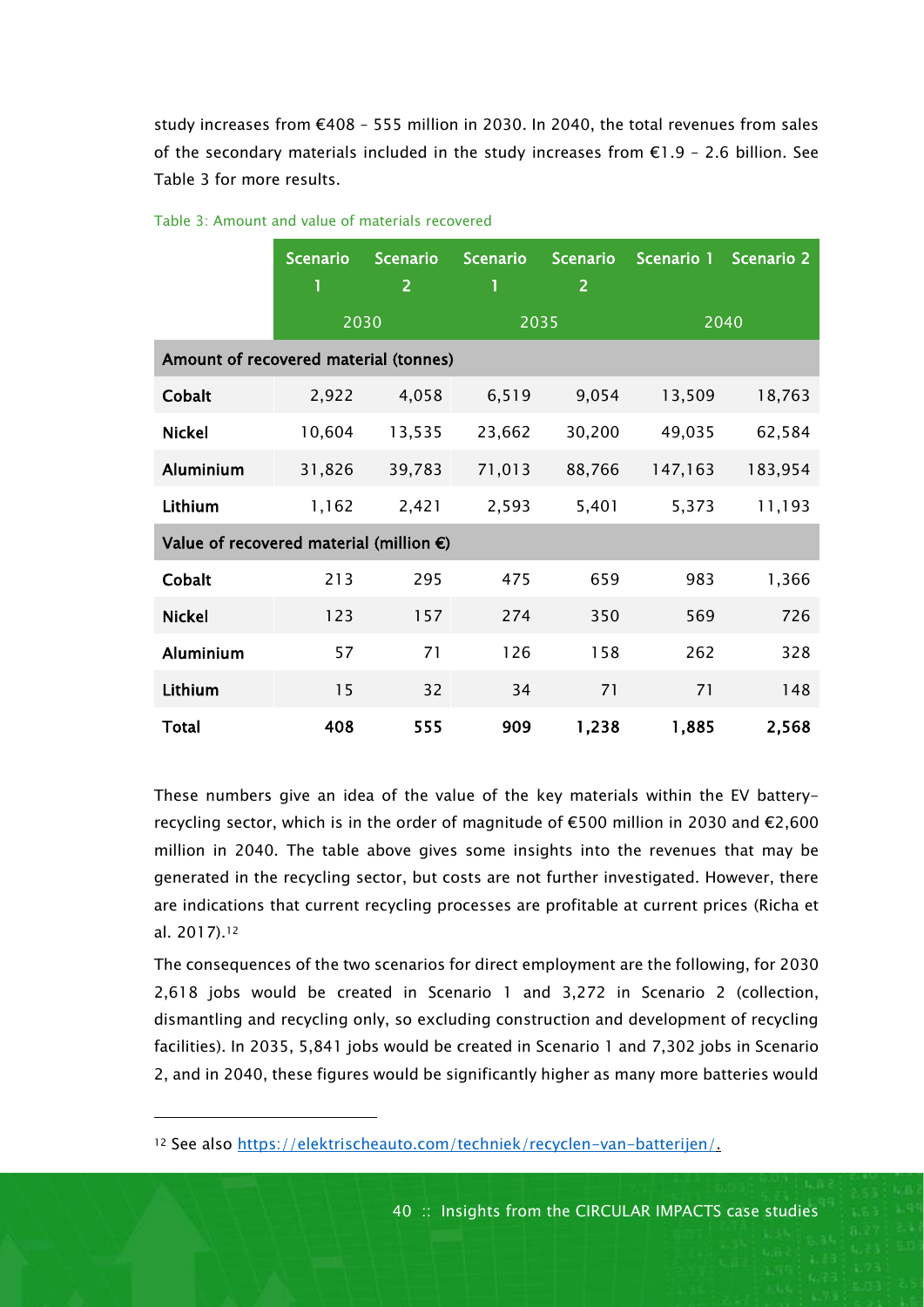each the end of their life cycle: 12,105 jobs would be created in Scenario 1 and 15,131 in Scenario 2.

#### <span id="page-48-0"></span>5.5 Effects on other parts of the economy

The benefits of recycling and second life use of batteries may change the cost of driving electric cars because depreciation of batteries becomes less when second life use of batteries makes old EV batteries valuable or when recycling of the batteries becomes profitable. However, it should be kept in mind that there is a high degree of uncertainty regarding these benefits because they are in the far future and thus will probably not influence the current market for electric vehicles within the next decade.

The extra supply of recycled materials will imply a reduction in demand for primary materials, mostly imported from outside the EU. As we have seen, in 2030 this effect will be small with respect to the change from a low towards a high-efficiency scenario (assuming that when batteries are exported they will also be recycled in the end), but in the baseline the supply of the recycled batteries may become significant for some materials, especially cobalt and lithium. As we move towards 2035 and 2040 with more batteries reaching their end of life the impact is larger and the difference between the two scenarios is much higher.

#### <span id="page-48-1"></span>5.6 The impact on the environment and society

First, recycling of EV batteries is a development that should be in the baseline because it is consistent with current policies on battery recycling and because in many cases it seems even profitable by 2030. In the baseline, the employment and investment generated by the sector will be relatively small and there is no evidence that it is significantly different from traditional employment. Therefore, it is unlikely to influence macroeconomic dynamics significantly.

With regard to recycling, the results from the case study show that it has an effect on trade, particularly for the later years. For cobalt in 2030 the production value is  $\epsilon$ 213 million for Scenario 1 and €295 million for the more ambitious Scenario 2. Around 4,060 tonnes of cobalt could be recovered in the year 2030, which is over 41% of all cobalt imports into the EU in 2012. In the year 2035, €659 million of cobalt could be recovered from end-of-life EV batteries in Scenario 2; while in 2040, applying current prices, this figure could reach almost €1.4 billion for Scenario 2, almost 40% more than in Scenario 1.

For nickel, taking the more ambitious Scenario 2, the value of nickel that could be recovered in 2030 is approximately 9% of the value of net EU imports in the year 2015,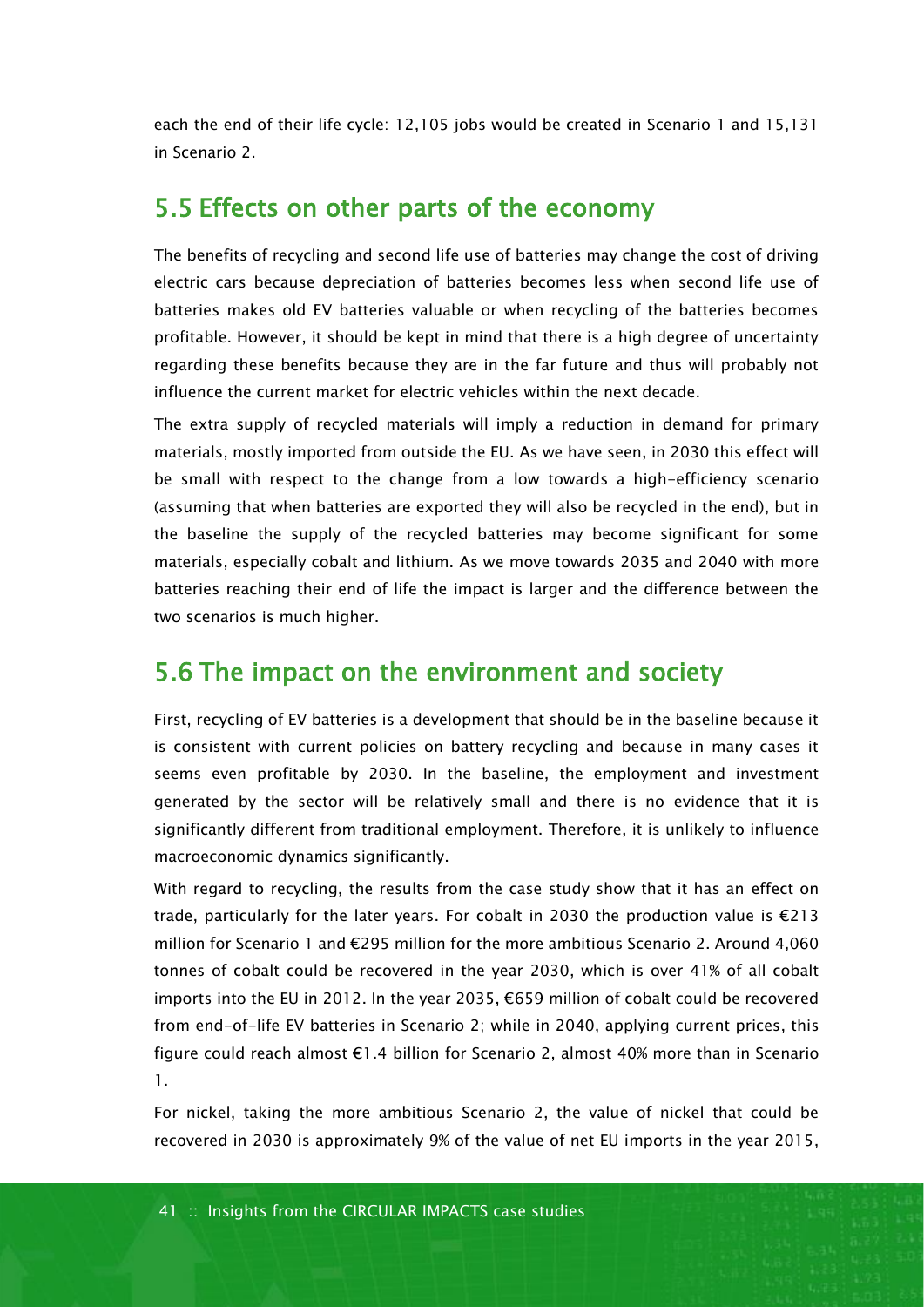for 2035 it comes to 21% and 2040, 44%. In Scenario 1, approximately 20% less nickel is recovered from the end-of-life EV batteries when compared to the more ambitious Scenario 2.

For aluminium, although found in higher quantities than other materials in EV batteries, particularly for the battery cell casing, recycling end-of-life EV batteries in 2030 will generate between €57 (Scenario 1) and €71 million (Scenario 2), which is under 1% of the net import value in 2015. In 2040, the aluminium that can be recovered from end-of-life EV batteries could reach up to €262 (Scenario 1) and €328 (Scenario 2), going up to around 3% of the net import value in 2015.

With regard to lithium, results from the scenarios show that the EU could recover up to €32 million of lithium from the end-of-life EV batteries in 2030. By 2040, this increases to €71 million (Scenario 1) and €148 million (Scenario 2), with Scenario 2 providing approximately 50% more recovered lithium than Scenario 1.

In summary, the effect on the current account of battery recycling may have some significance, with Scenario 2 providing a greater effect on the trade balance, although this effect varies for each material assessed.

With respect to the environment, the consequence for greenhouse gas emissions is estimated as a reduction of 1 kg  $CO<sub>2</sub>$ -eq per kg of recycled batteries, partly as a consequence of the high energy intensity of primary aluminium production (Romare & Dahllöf, 2017). This implies that in the less ambitious Scenario 1, 174,525 ton CO<sub>2</sub>-eq is saved by EV battery recycling in 2030, while in the more ambitious Scenario 2, 218,156 ton  $CO_2$ -eq is saved. In 2040, these figures reach 807,000 tonne  $CO_2$ -eq (Scenario 1) and  $1,008,750$  ton CO<sub>2</sub>-eq saved (Scenario 2). The net savings of over 1 million tonnes of CO2-eq in 2040 (Scenario 2) are equivalent to the CO<sup>2</sup> emissions of producing 261,000 tonnes of aluminium, which is comparable to the annual production of two primary aluminium smelters.

#### <span id="page-49-0"></span>5.7 Are alternatives available?

As discussed, the alternative considered in the case study paper is the opportunity for EV batteries to have a second-life in stationary applications. In the scenario analysis, it is assumed that 30% of the EV batteries will have a second-life where the average second lifetime is an additional 10 years. If the fraction of EV batteries having a second-life would be larger, perhaps because of the development of higher quality batteries, the supply of batteries for recycling would be smaller. Richa et al. (2017) calculate that cascaded use may generate significant profits and therefore may increase also the second hand value of EV batteries.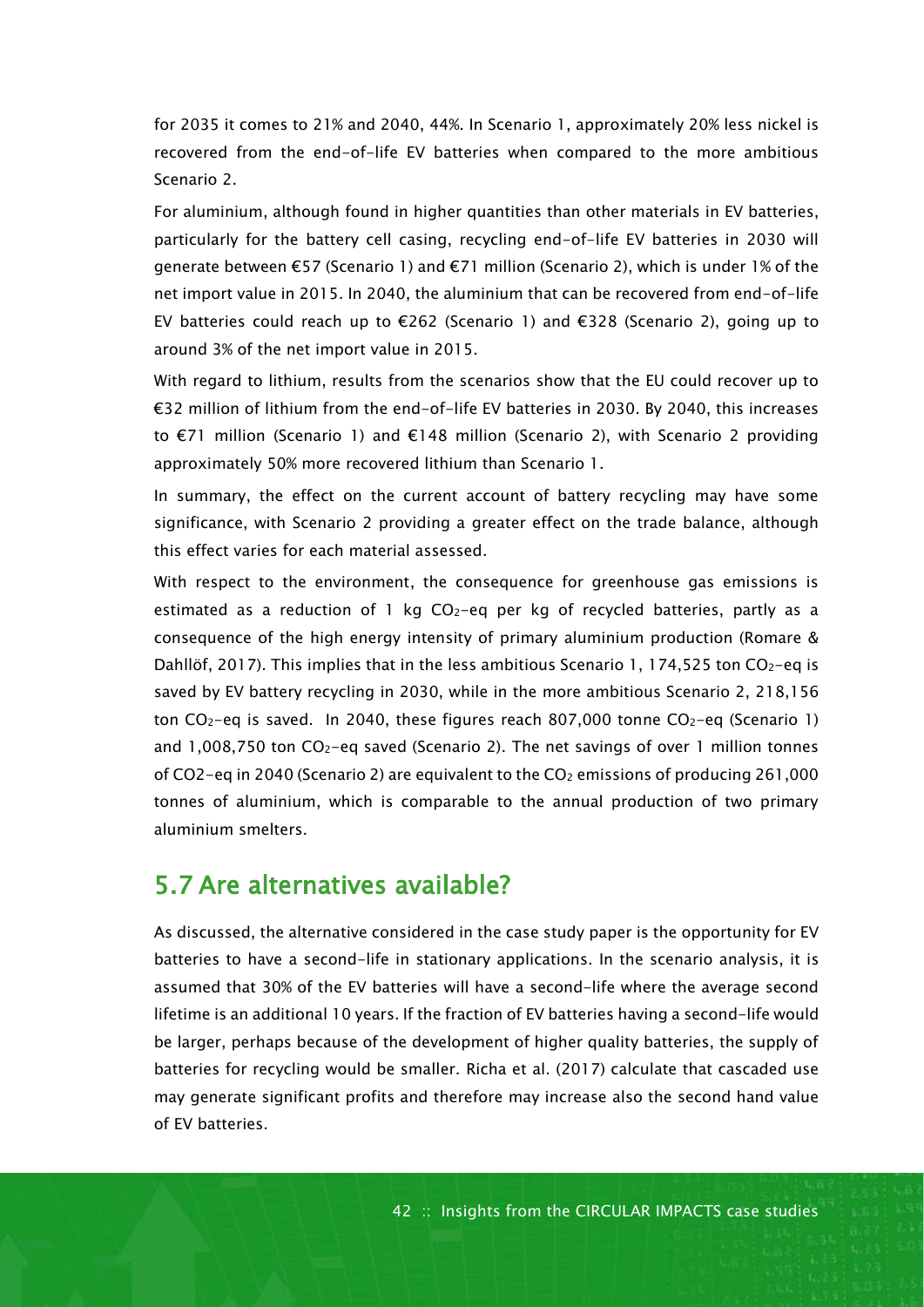At the start of the 1990s, innovation of Li-ion batteries developed very quickly. More recently, nickel has become a partial substitute of Cobalt in Lithium-ion batteries, especially for batteries that have large capacities. The future scarcity of some materials may encourage the development of new battery technologies using less of these materials. The assumption is that batteries are recycled in the EU. However, an alternative scenario would be that the batteries are exported to low labour cost countries like India. This has impact on these countries (labour conditions, safety, environmental pollution), but has also consequences for the calculations made above.

At the moment, 50% of cars end their life outside the EU. For electric vehicles, this may be much less because one needs infrastructure for these types of vehicles. However, if policies in developing countries would change, it may be that a large part of batteries in electric vehicles end their life outside the EU, implying that fewer batteries would become available for recycling in the EU, unless they would be subject to extended producerresponsibility rules. This would mean that the battery component materials and their value would not be retained in the EU economy.

#### <span id="page-50-0"></span>5.8 Policy options

Currently, there is no regulation available explicitly for lithium-ion batteries in the EU. It is important that regulations and policies are developed given that the market is expected to expand rapidly in the coming decades. That said, lithium-ion batteries are regulated non-explicitly with other batteries in a number of Directives and there is scope for these batteries to be regulated further in updates to EU legislation.

In the current Battery Directive (2006/66/EC), 50% of weight of the battery in the category "other batteries" under which the EV batteries fall, has to be recycled. Because the main benefit of recycling is recovering high value, high supply risk materials or materials whose environmental costs in production are high, targets could be set on the most important elements from a resource supply certainty and environmental point of view. When possible, the targets should be neutral with respect to technology, so the industry can find the best processes to reach the targets.

Although the market may generate automatically better recycling technologies and technologies that allow for easier recycling, fundamental public research into new technologies that may be relevant for battery improvement must not be neglected. Physical and chemical research may be focused for example on better materials, solving cost and other problems with solid state batteries or batteries with a much higher energy density such as lithium-air batteries. However, it always remains difficult for government institutions to pick the winning technologies.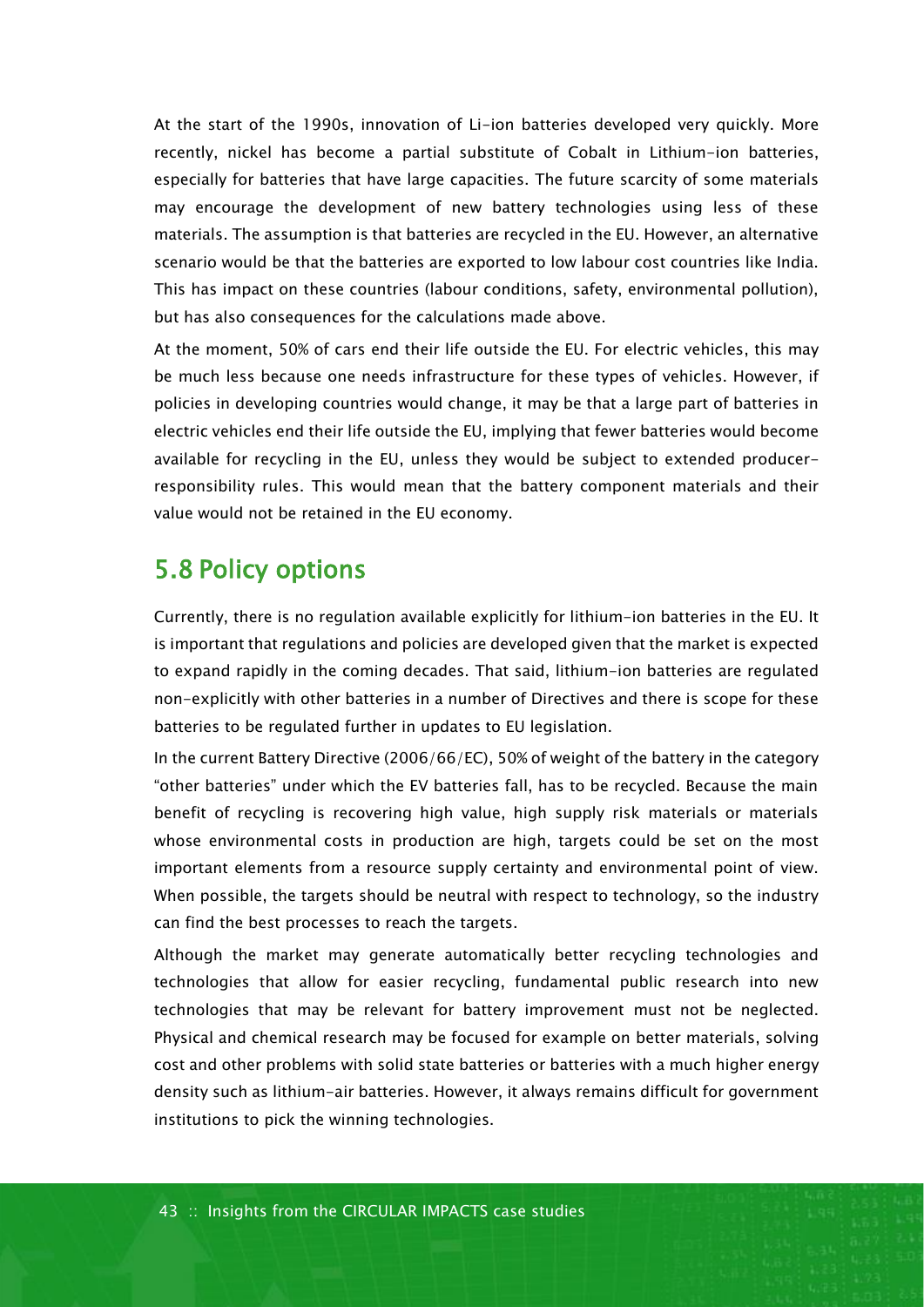#### <span id="page-51-0"></span>5.9 Conclusions

Currently, recycling of lithium-ion batteries is taking place in Europe at a very limited scale due to, among others, the small number of batteries that have reached their end of life. However, as sales of EVs grow, it is anticipated that in the coming years a large number of batteries will enter the market and reach at some point their end of life, raising questions about what will happen to these batteries. It is clear from our analysis that achieving high rates of recycling of EV batteries in Europe can mitigate dependence on imported materials and help retain the value of recovered materials in the EU economy.

Decisions on battery use in electric vehicles have consequences for future recycling of EV batteries. Because EV batteries are relatively large, recycling is required by law and seems to be profitable, thus it is plausible that recycling happens in the baseline. Therefore, the choice is more on the collection and recycling efficiency targets for recycling. If policy wants specific materials to be recycled with a high efficiency rate, it is important to set specific recycling targets for these materials. The possibility for efficient recycling is already in the design of the batteries, and therefore ecodesign requirements may be a useful instrument to steer future recycling quality.

The development of battery recycling will not have a very large influence on the economy in the short term until 2030. However, moving beyond 2030 and as many more batteries will reach their end of life; the impact would be much more significant. This raises questions about whether the recycling industry will develop in the EU or to what extent end of life batteries will be exported outside the EU after their end of life. More refined recycling technologies may increase environmental performance and recovery efficiencies.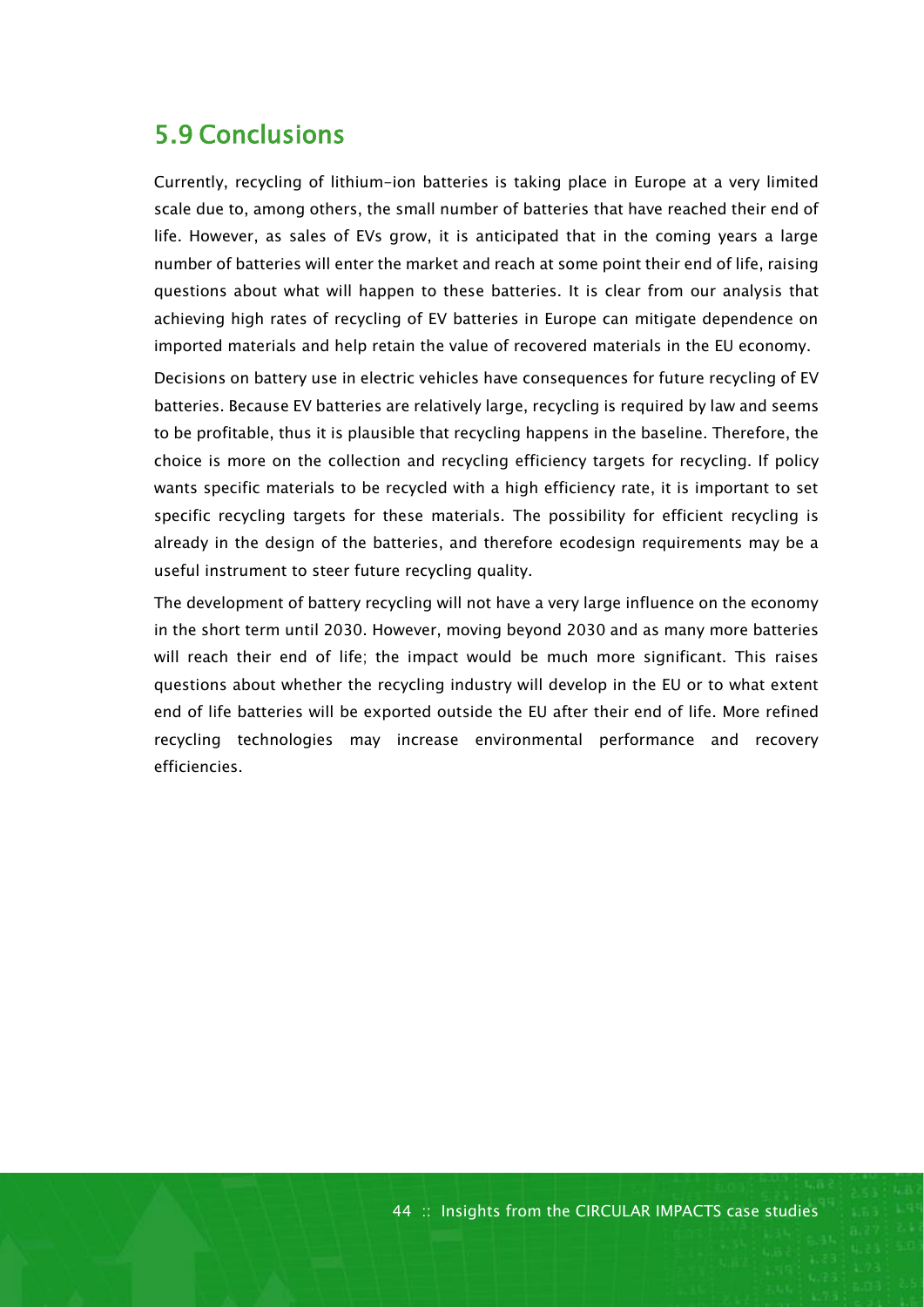## <span id="page-52-0"></span>6 :: Main lessons from the case studies

In this chapter, we focus on the lessons we may learn from the case studies. We organized those lessons in two categories: the circular economy, and the case-study methodology.

### <span id="page-52-1"></span>6.1 Circular economy

None of the case studies shows direct evidence that large benefits for employment or GDP can be expected. For example, although the EV case study shows that developing a viable value chain for recycling of lithium ion batteries in Europe generates some employment in the new sector, this does not imply that employment for the whole economy is increased. This requires detailed insights in the dynamics of the labour market and the balance of payments which shows how difficult it is to draw clear conclusions on economic benefits. However, in some transitions, like the transition towards wind energy cost benefits compared with fossil energy have been generated that are caused by rapid technological change. The change in location and skill requirements of the energy transition may require structural labour market policies (Weterings et al. 2018), which is highly relevant from the perspective of the European Semester. The European Semester serves as the policy background for the CIRCULAR IMPACTS project and therefore also for this report.

Although it is very uncertain to what extent the circular transition will generate benefits for GDP or employment, benefits from a broader welfare perspective are much more plausible. The purpose of the circular economy is mainly environmental and resource use driven, and when these benefits are included in the welfare concept benefits of the circular transitions can be calculated. For example, manure recycling results in less greenhouse gas emissions, which helps to mitigate climate change, while for example recycling of aggregates from concrete may generate some additional benefits. Also recycling of electric vehicle batteries may generate environmental benefits. In the car sharing case it has been argued that it may give benefits for the environment, but that car sharing may also take people out of public transport or that car sharing is additional to car ownership, in which case car sharing increases the number of kilometres driven and the number of cars may even increase. The case studies also show that recycling does not always generate positive outcomes on all aspects related to environmental issues or resource efficiency. BioEcoSIM manure processing, for example, requires more energy sources than alternative processes, while the use of recycled concrete aggregates can lead to increased acidification due to the use of additives in the mix, though the effect is minor.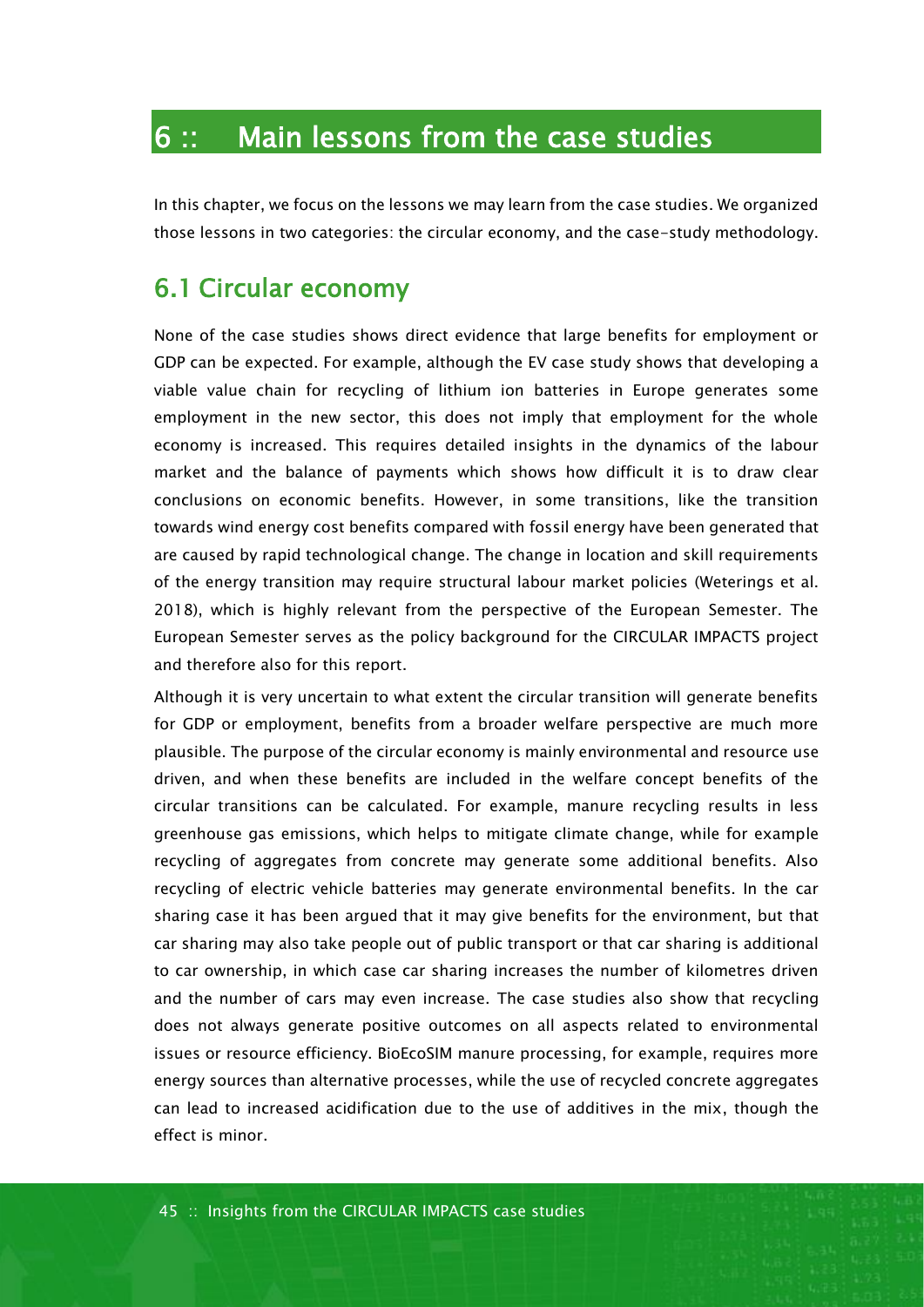Re-use instead of recycling proves to be more efficient in some cases. Re-using manure (without processing it the BioEcoSIM way), or re-using buildings (without a need to recycle concrete) may sometimes be the better solution. For concrete waste, it may also be that downcycling for road construction is more attractive than recycling, because otherwise primary raw materials (e.g. gravel) are potentially used to this end.

For two case studies, i.e. phosphorus recycling from manure and aggregates recycling from concrete, transport cost constituted an important factor. The high transport costs of manure made a business case for manure processing into phosphorus fertilizer in order to transport only the component of manure for which there is a local excess supply. For aggregates recycling, transport cost determines the maximum distance at which recycling is profitable.

The circular economy may be seen on a global scale, but many argue that it is preferable to have circularity on a local or regional scale. In the case study on electric vehicle batteries, it is assumed that they are recycled within the EU, but it may also be that the recycling happens in other countries, such as India, because it is cheaper. With respect to phosphorus recycling, it may be better to reduce livestock density in regions with excess manure supply with the aim to close local cycles, instead of processing manure into phosphorus fertilizers to be transported over a long distance.

Most case studies show the importance of analysing material flows in combination with supply and demand. For phosphorus, the material flows indicate where the leakages are that may be remedied to increase circularity, and reveal that there is an excess supply of phosphorus from manure in the Netherlands. With respect to recycling aggregates from concrete, it is demonstrated that demand for concrete is much higher than can be supplied with aggregates from secondary sources. However, because the aggregates market is very much regionally and locally oriented due to high transport costs, some regions may have more supply of aggregates from construction and demolition waste than can be used in a profitable and environmentally beneficial way. So, not all aggregates from construction and demolition waste can effectively be used.

Most case studies demonstrate the importance of quality guarantees through certification and legislation, and the need for regulation that guarantees the quality of secondary materials. The latter's quality is not automatically comparable with primary materials, as is shown for the use of concrete to produce waste-derived aggregates. For phosphorus recycling from manure, hygienic issues are important for international trade, and this is for a good reason. Therefore, internationally agreed quality standards and certifications are even more important for international trade than for national use.

Circular developments may be interdependent, making a good argument for discussing structural changes. For example, since electric cars have high fixed and low variable cost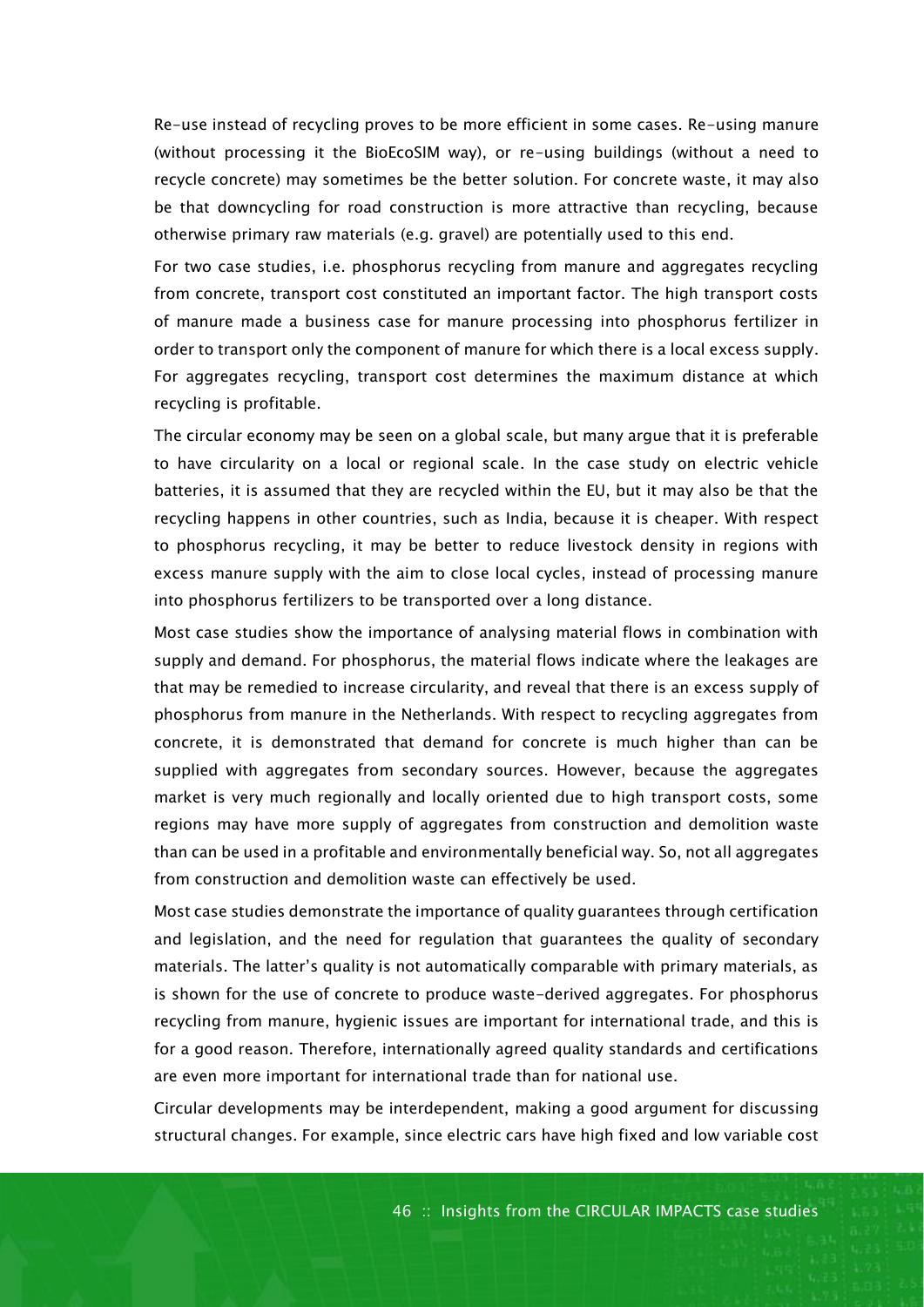compared with conventional cars, they could be (once adequate charging infrastructure is in place) better suited for car sharing because of increased use. Relatively disruptive changes due to other sharing-economy models (e.g. ride sharing) may give unexpected effects. For example, Uber led to increased congestion in United States cities as taxi services became cheaper compared to public transport. Also in our car-sharing case study, a gray scenario has been developed that increases pollution and congestion. Therefore, the effect of circular opportunities is not automatically positive, and should be evaluated carefully case study by case study.

There is a relationship between technological development and new circular opportunities. For example, car sharing is made much easier by Internet and GPS technologies, while it may become even more attractive if cars become self-driving.

All case studies demonstrated how important it is to pose the fundamental question: what alternatives are relevant? If problems are solved through new technologies that become obsolete when the economy becomes more circular, investments in these new technologies, as well as the capital and human-capital investments, may become stranded assets. Therefore, taking on a broad perspective for each analysis is important. There is a tendency to focus on steps from the current situation, preferably with few taxes and limited restrictive use of legislation. However, if these taxes and legislation are needed for the circular transition, an erroneous selection of projects may have been made. Analysing to what extent new circular opportunities become more or less profitable when externalities are priced through taxes, subsidies, quota, changes in property rights, among others, is very relevant to assess the robustness of new business cases.

#### <span id="page-54-0"></span>6.2 Methodology

With respect to methodology, we conclude the following. Firstly, the stepwise approach did help to pose questions to take on a broader perspective. In a circular economy, waste of one sector is an input for another sector. Sectors depend on each other and there is not always a clear key sector. Therefore, posing the question on the key sector helped to focus on the most important issues of the circular opportunities. However, asking the question what the consequences are for the rest of the economy did help to think through the consequences for the sectors that deliver inputs, sectors that receive outputs, and the sectors that are substituted as well as consumers.

The impacts on the environment and society was a crucial topic, where the framework developed in deliverables 2.3 and 5.1 from the CIRCULAR IMPACTS project provided useful input. The case studies also show that the circular opportunities are not always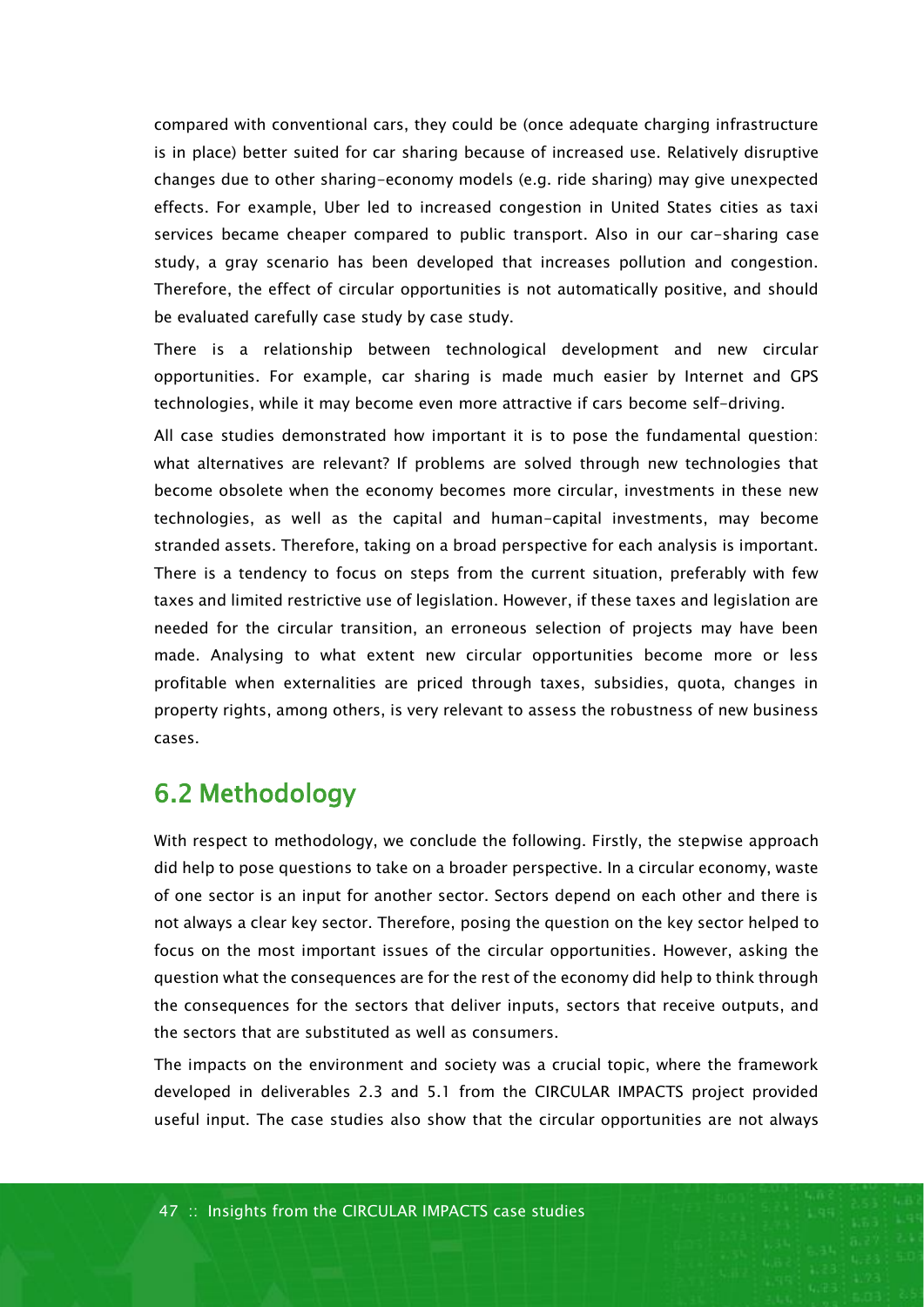better when all environmental aspects are taken into account. The question on the alternatives available stimulated further thinking on other ways to reach the goals, such as changing the livestock sector instead of solving their manure problems. An important thing to consider regarding the stepwise approach is at which moment the policy options should be put forward. If the consequences of process changes are independent from the policies that realize them, the discussion on policy options can be delayed until the end. However, to the extent that the business case depends on policies in a broad perspective the policies have to be taken into account during earlier steps.

Secondly, the scenario approach is not without difficulties. An important target is clarity; a reader must understand where all the figures come from. The idea to create full scenarios is in that context not very fruitful. It is much clearer if the effects of specific policies or process changes are investigated. For that reason, the case studies all investigated small changes keeping the other variables the same. Another issue is uncertainty on the specific effects of the chosen opportunities. For this reason, it may be good to evaluate more scenarios. For example, in the car sharing case two scenarios have been developed where only one factor, i.e. the replacement ratio of shared cars, is different.

The challenge of the case studies was to create a link between low (business or local) level and the macroeconomic level. This is a challenge, and in the description of the case study, this is not always easy to distinguish. Because the chosen transitions are relatively simple (recycling of concrete for aggregates, recycling of batteries from electric vehicles, replacement of direct manure application by an advanced process to create artificial fertilizers from manure) the consequences can be calculated through simple upscaling. However, for a case like car sharing, this was much more difficult due to the dynamic nature of the market.

Furthermore, having very focussed case studies makes it more difficult to put them into broader perspective. This is accounted for by including an explicit step urging to think about alternative options. We did find out that posing the question for a broader perspective and available alternatives is essential to get a good insight into the case studies.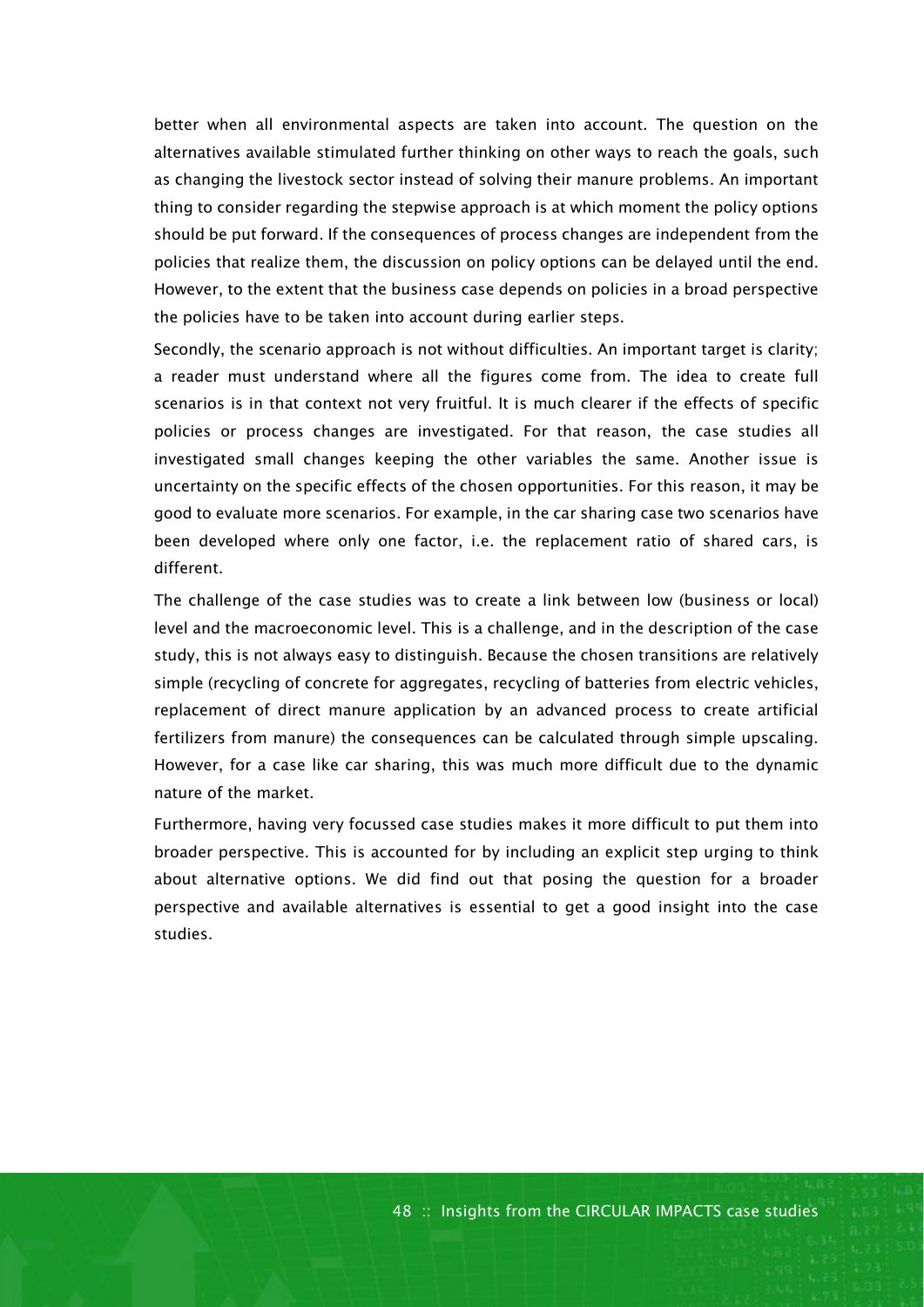## <span id="page-56-0"></span>7 :: References

- Aggregates Business Europe. (2011). *Demolition waste recycling in France*. Retrieved from http://www.aggbusiness.com/categories/quarryproducts/features/demolition-waste-recycling-in-france/
- Agora Verkehrswende. (2018). Die Fortschreibung der Pkw-CO2-Regulierung und ihre Bedeutung für das Erreichen der Klimaschutzziele im Verkehr. Retrieved from [https://www.agora-verkehrswende.de/veroeffentlichungen/die-fortschreibung](https://www.agora-verkehrswende.de/veroeffentlichungen/die-fortschreibung-der-pkw-co2-regulierung-und-ihre-bedeutung-fuer-das-erreichen-der-klimaschutzziel/)[der-pkw-co2-regulierung-und-ihre-bedeutung-fuer-das-erreichen-der](https://www.agora-verkehrswende.de/veroeffentlichungen/die-fortschreibung-der-pkw-co2-regulierung-und-ihre-bedeutung-fuer-das-erreichen-der-klimaschutzziel/)[klimaschutzziel/](https://www.agora-verkehrswende.de/veroeffentlichungen/die-fortschreibung-der-pkw-co2-regulierung-und-ihre-bedeutung-fuer-das-erreichen-der-klimaschutzziel/)
- Baldè, K. (2016). Waste Statistics in the Netherlands. Retrieved from [https://www.unece.org/fileadmin/DAM/stats/documents/ece/ces/ge.33/2016/](https://www.unece.org/fileadmin/DAM/stats/documents/ece/ces/ge.33/2016/mtg1/Item_8_WasteStats_CBS_v02.pdf) [mtg1/Item\\_8\\_WasteStats\\_CBS\\_v02.pdf](https://www.unece.org/fileadmin/DAM/stats/documents/ece/ces/ge.33/2016/mtg1/Item_8_WasteStats_CBS_v02.pdf)
- Battery University (2018), "BU-205: Types of Lithium-ion" (https://goo.gl/UCbd7D).
- BCG (Boston Consulting Group). (2016). What's Ahead for Car Sharing? The New Mobility and Its Impact on Vehicle Sales. Retrieved from https://www.bcg.com/publications/2016/automotive-whats-ahead-carsharing-new-mobility-its-impact-vehicle-sales.aspx
- BCS (Bundesverband CarSharing e.V.). (2018). Datenblatt CarSharing in Deutschland: Stand 01.01.18. Retrieved from [http://www.carsharing.de/sites/default/files/uploads/datenblatt\\_carsharing\\_in\\_](http://www.carsharing.de/sites/default/files/uploads/datenblatt_carsharing_in_deutschland_stand_01.01.2018_final.pdf) [deutschland\\_stand\\_01.01.2018\\_final.pdf](http://www.carsharing.de/sites/default/files/uploads/datenblatt_carsharing_in_deutschland_stand_01.01.2018_final.pdf)
- Berckmans et al. (2017), "Cost Projection of State of the Art Lithium-Ion Batteries for Electric Vehicles Up to 2030", Energies, Vol. 10(9).
- Buckwell, A. & Nadeu, E., 2016. Nutrient Recovery and Reuse (NRR) in European agriculture. A review of the issues, opportunities, and actions, Available at: www.risefoundation.eu.
- Collins, F. (2013). 2nd generation concrete construction: carbon footprint accounting. Engineering, Construction and Architectural Management, 330-344.
- Cuperus, G., & Broere, P. (2017). Management of Mineral Waste in the Netherlands.
- Curry, C. (2017), "Lithium-ion battery costs and market: Squeezed margins seek technology improvements & new business models", Bloomberg New Energy Finance, (https://goo.gl/KVcHQC).
- Damert, M., & Rudolph, F. (2018). Policy options for a decarbonisation of passenger cars in the EU: Recommendations based on a literature review (No. 193). Wuppertal Papers.
- Deloitte et al. (2016). Workshop "Improving management of construction and demolition waste".
- van Dijk, K.C., Lesschen, J.P. & Oenema, O., 2016. Phosphorus flows and balances of the European Union Member States. Science of the Total Environment, 542, pp.1078– 1093. Available at: http://dx.doi.org/10.1016/j.scitotenv.2015.08.048.
- EC, 2013. Consultative Communication on the Sustainable Use of Phosphorus, Available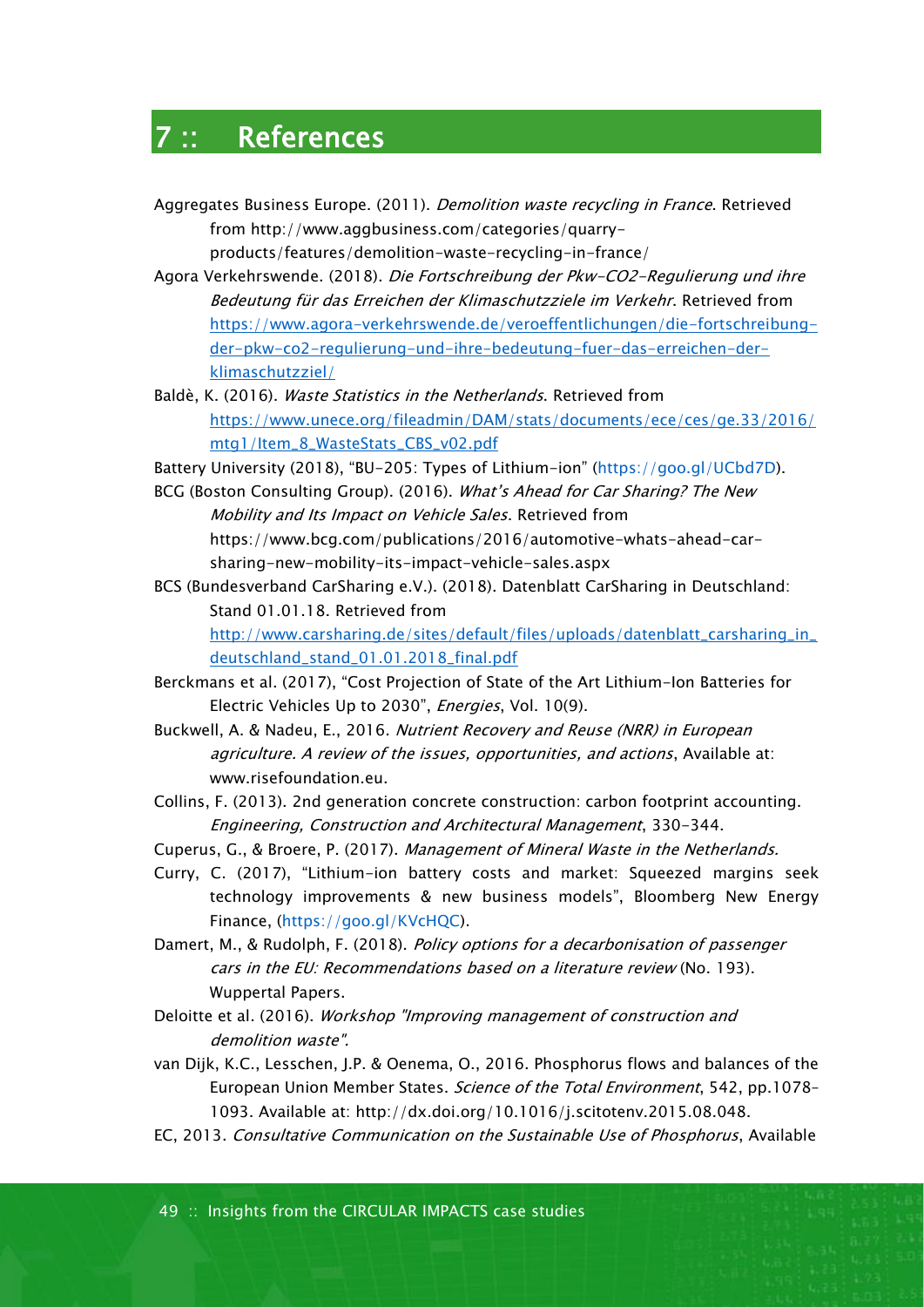at: http://ec.europa.eu/environment/consultations/pdf/phosphorus/EN.pdf.

- Ecorys. (2016). EU Construction and Demolition Waste Management Protocol. Retrieved from https://ec.europa.eu/growth/content/eu-construction-and-demolitionwaste-protocol-0\_en
- Ettlinger, S. (2017). Aggregates Levy in the United Kingdom.
- European Commission. (2015). Directive of the European Parliament and of the council amending Directive 2008/98/EC on waste. Retrieved from http://eurlex.europa.eu/legal-content/EN/TXT/?uri=CELEX:52015PC0595
- European Commission. (2016a). Waste. Retrieved from

http://ec.europa.eu/environment/waste/construction\_demolition.htm

- European Commission. (2016b). Directive 2008/98/EC on waste (Waste Framework Directive). Retrieved from<http://ec.europa.eu/environment/waste/framework/>
- European Commission. (2016c). End-of-waste criteria. Retrieved from [http://ec.europa.eu/environment/waste/framework/end\\_of\\_waste.htm](http://ec.europa.eu/environment/waste/framework/end_of_waste.htm)
- European Commission. (2016d). EU Construction and Demolition Waste Protocol. Retrieved from [https://ec.europa.eu/growth/content/eu-construction-and](https://ec.europa.eu/growth/content/eu-construction-and-demolition-waste-protocol-0_en)[demolition-waste-protocol-0\\_en](https://ec.europa.eu/growth/content/eu-construction-and-demolition-waste-protocol-0_en)
- European Commission (2016e), "SET‐Plan ACTION n°7 –Declaration of Intent Become competitive in the global battery sector to drive e‐mobility forward". [\(https://goo.gl/db7oNK\)](https://goo.gl/db7oNK).
- European Environmental Agency (EEA) (2008), Effectiveness of environmental taxes and charges for managing sand, gravel and rock extraction in selected EU countries, [https://www.eea.europa.eu/publications/eea\\_report\\_2008\\_2](https://www.eea.europa.eu/publications/eea_report_2008_2)
- European Environmental Agency (EEA) (2016), "Electric vehicles in Europe", (https://goo.gl/RXrkMn).
- Fraunhofer, 2016. Valorisation of livestock manure into a range of stabilised soil improving materials for environmental and economic sustainability; presentation of BioEcoSIM in Kupferzell, June 14th 2016.
- European Commission (2017b), "Study on the review of the list of critical raw materials", Final report (https://goo.gl/BeKbhp).
- Hees, E. et al., 2012. Van mestbeleid naar bemestingsbeleid Relaas van een ontdekkingsreis, Available at: [https://www.clm.nl/uploads/pdf/795](https://www.clm.nl/uploads/pdf/795-mestbeleid_naar_bemestingsbeleid-web.pdf) [mestbeleid\\_naar\\_bemestingsbeleid-web.pdf.](https://www.clm.nl/uploads/pdf/795-mestbeleid_naar_bemestingsbeleid-web.pdf)
- International Energy Agency (IEA) (2017), "Global EV outlook 2017: Two million and counting", (https://goo.gl/TGkfR8).
- Imbabi, M., Carrigan, C., & Mckenna, S. (2012). Trends and developments in green cement and concrete technology. International Journal of Sustainable Built Environment, 194-116.
- IREX. (n.d., a). Home. Retrieved from ECOREB: https://ecoreb.fr/en/
- Langeveld, K., 2016. Yesterday's innovation, tomorrow's practices an industrial experience of recycling (presentation). Available at:

[http://www.fertilizerseurope.com/fileadmin/user\\_upload/image\\_gallery/A.\\_201](http://www.fertilizerseurope.com/fileadmin/user_upload/image_gallery/A._2016_May3_New_Fertilizer_Regulation_Conference/2016_3May_NewRegulationConf_KeesLangeveld.pptx) [6\\_May3\\_New\\_Fertilizer\\_Regulation\\_Conference/2016\\_3May\\_NewRegulationConf](http://www.fertilizerseurope.com/fileadmin/user_upload/image_gallery/A._2016_May3_New_Fertilizer_Regulation_Conference/2016_3May_NewRegulationConf_KeesLangeveld.pptx)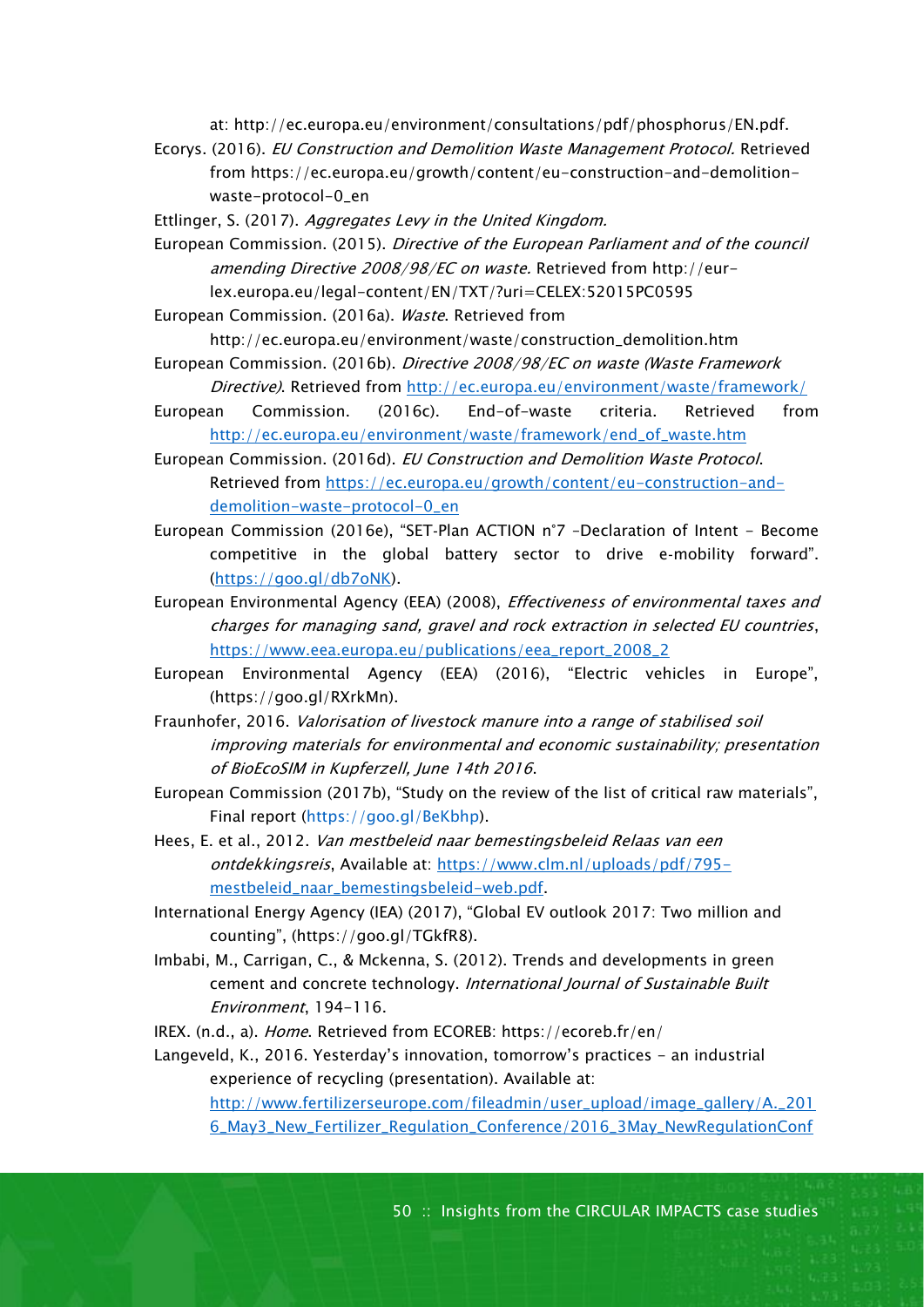[\\_KeesLangeveld.pptx.](http://www.fertilizerseurope.com/fileadmin/user_upload/image_gallery/A._2016_May3_New_Fertilizer_Regulation_Conference/2016_3May_NewRegulationConf_KeesLangeveld.pptx)

- Lebedeva, N., F. Di Persio and L. Boon-Brett (2016), "Lithium ion battery value chain and related opportunities for Europe" (https://goo.gl/r72Wyu).
- McKinsey. (2017). How shared mobility will change the automotive industry. Retrieved from https://www.mckinsey.com/industries/automotive-and-assembly/ourinsights/how-shared-mobility-will-change-the-automotive-industry
- Metson, S. et al., 2015. Urban phosphorus sustainability: Systemically incorporating social , ecological , and technological factors into phosphorus flow analysis. Environmental Science & Policy, 47, pp.1–11.
- Meyer, C. (2009). The greening of the concrete industry. Sustainability of Civil Engineering Structures, 601-605.
- Nazari, A., & Sanjayan, J. (2016). Handbook of Low Carbon Concrete. Butterworth-Heinemann.
- Pieper, N., Heußler, T., Woiseschläger, D., & Backhaus, C. (2013). "Relevanz der Intermodalität für CarSharing-Konzepte". Schritte in die künftige Mobilität. Heike Proff, Werner Pascha, Jörg Schönharting und Dieter Schramm, 379-396. Wiesbaden: VS Verlag für Sozialwissenschaften.
- Richa, K., Babbitt, C.W. & Gaustad, G., 2017. Eco-Efficiency Analysis of a Lithium-Ion Battery Waste Hierarchy Inspired by Circular Economy. Journal of Industrial Ecology, 21(3), pp.715-730. Available at: http://dx.doi.org/10.1111/jiec.12607.
- Schiller, G., Gruhler, K. & Ortlepp, R., 2017. Continuous Material Flow Analysis Approach for Bulk Nonmetallic Mineral Building Materials Applied to the German Building Sector. *Journal of Industrial Ecology*, 21(3), pp.673-688. Available at: http://dx.doi.org/10.1111/jiec.12595.
- Schoumans, O.F. et al., 2015. Phosphorus management in Europe in a changing world. AMBIO, 44(2), pp.180–192. Available at: http://dx.doi.org/10.1007/s13280- 014-0613-9.
- Serres, N., Braymand, S., & Feugeas, F. (2016). Environmental evaluation of concrete made from recycled concrete aggregate implementing life cycle assessment. Journal of Building Engineering, 24-33.
- Shankleman, J. (2017), "The Electric Car Revolution Is Accelerating", Bloomberg Businessweek [\(https://goo.gl/raAhfT\)](https://goo.gl/raAhfT).
- Shunmugasundaram, R., M. Lagadec, N. Degnarain and V. Wood (2017), "The future is battery-powered. But are we overcharging the planet?", World Economic Forum (https://goo.gl/ZnLAZS).
- Smeets, E. et al., 2016. Environmental, economic and social impact assessment of BioEcoSIM and other state-of-the-art manure processing systems (confidential),
- Smit, A.L. et al., 2015. A substance flow analysis of phosphorus in the food production, processing and consumption system of the Netherlands. Nutrient Cycling in Agroecosystems, 103(1), pp.1-13.
- Steen, M., N. Lebedeva, F. Di Persio and L. Boon-Brett (2017), "EU Competitiveness in Advanced Li-ion Batteries for E-Mobility and Stationary Storage Applications –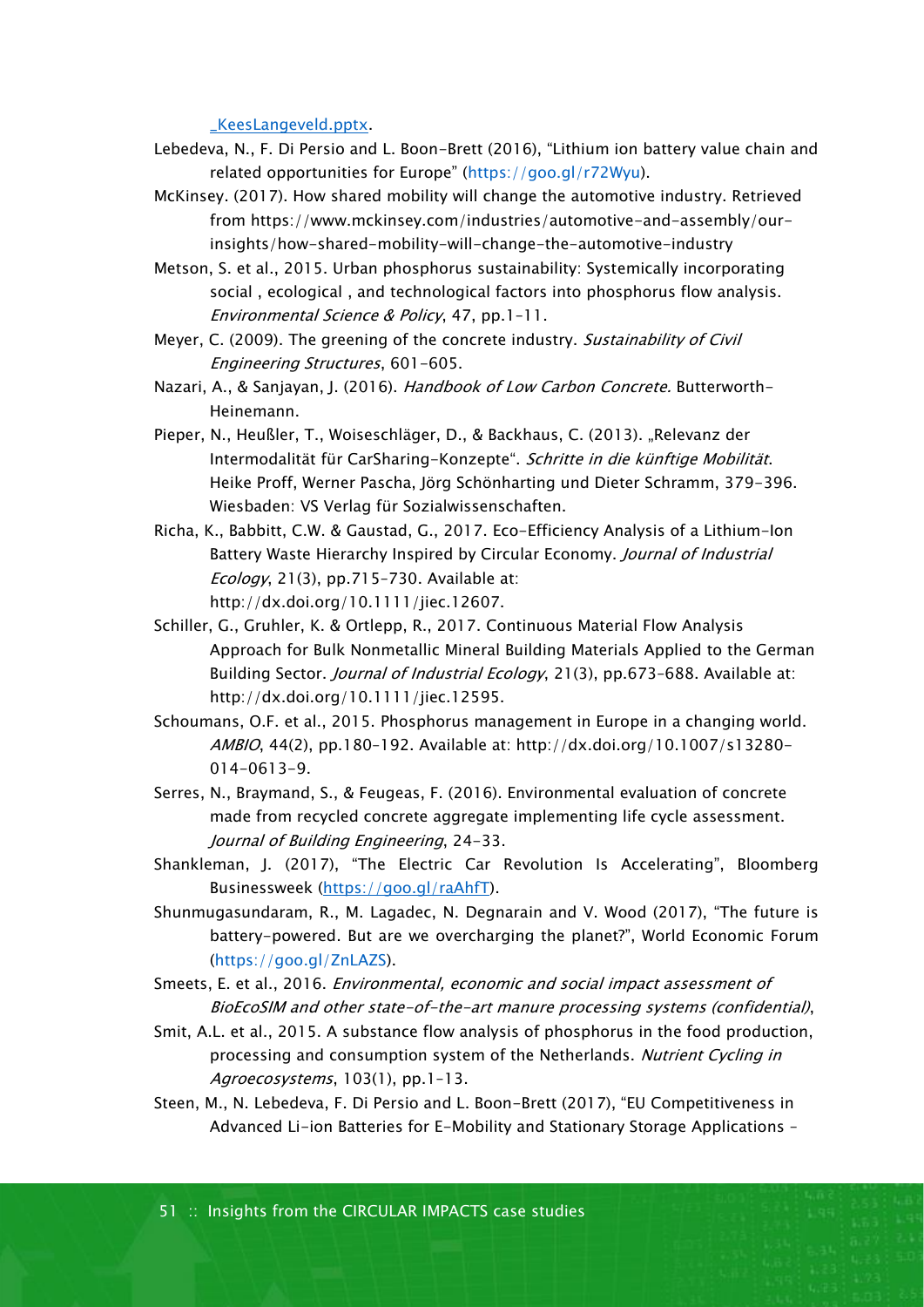Opportunities and Actions", JRC Science for Policy Report (https://goo.gl/BPyJbt).

Struble, L., & Godfrey, J. (2004). How sustainable is concrete?

- The Cement Sustainability Initiative. (2009). Recycling Concrete. Retrieved from https://www.wbcsdcement.org/pdf/CSI-RecyclingConcrete-FullReport.pdf
- UBA (Umweltbundesamt). (2017). Ressourcenleichte zukunftsfähige Infrastrukturen umweltschonend, robust, demografiefest, Texte | 64/2017.
- UEPG. (n.d., a). Current trends for the European Aggregates Sector. Retrieved from http://www.uepg.eu/statistics/current-trends
- UEPG. (n.d., b). Resource Efficiency, Recycling and End of Waste Criteria for Recycled Aggregates. Retrieved from
- van Dijk, K.C., Lesschen, J.P. & Oenema, O., 2016. Phosphorus flows and balances of the European Union Member States. Science of the Total Environment, 542, pp.1078–1093. Available at:

http://dx.doi.org/10.1016/j.scitotenv.2015.08.048.

- Weterings, A. et al., 2018. Effecten van de energietransitie op de regionale arbeidsmarkt – een quickscan, Available at: http://www.pbl.nl/sites/default/files/cms/publicaties/pbl-2018-effecten-vande-energietransitie-3006.pdf.
- Withers, P.J.A. et al., 2015. Stewardship to tackle global phosphorus inefficiency: The case of Europe. Ambio, 44(2), pp.193-206.